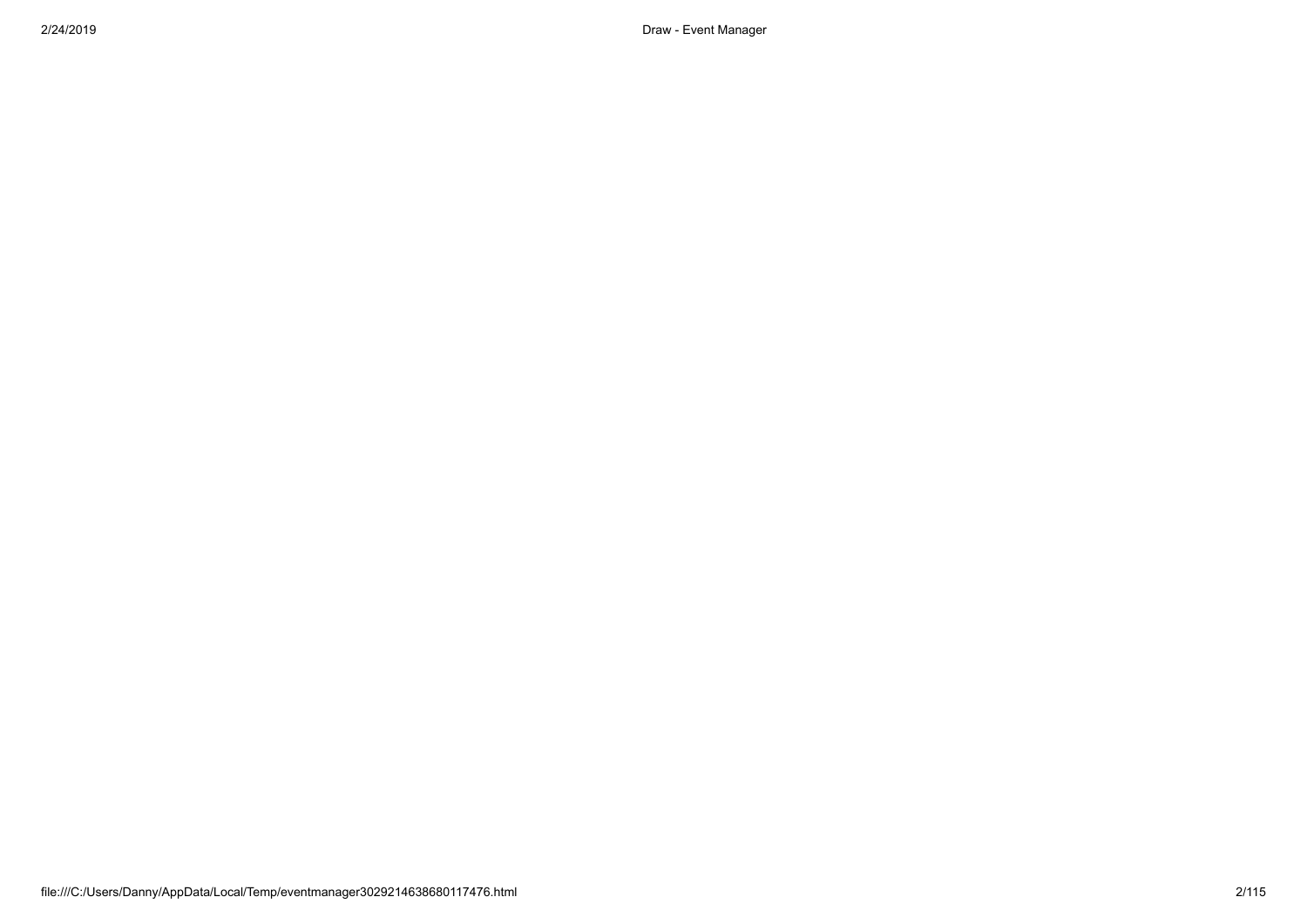### Junior Girls U 36kg. [Mat 4]

|                |              |                               |     |     |      | Wins | Pts  |
|----------------|--------------|-------------------------------|-----|-----|------|------|------|
|                | Wozniak, Mia | Zoo Judo $(4$ Kyu $)$         | X   | 1.0 | 10.0 |      | 11.0 |
| $\overline{2}$ | Cook, Amber  | Muchea Judo (4 Kyu)           | 0.0 | X   | 10.0 |      | 10.0 |
| 3              | Zang, Qi     | Tiger-Do Martial Arts (4 Kyu) | 0.0 | 0.0 | X    |      | 0.0  |

| (1)<br>(2) | Wozniak, Mia<br>Cook, Amber |    | Wozniak, M<br>01/00S1 03:00 | Results                            |
|------------|-----------------------------|----|-----------------------------|------------------------------------|
|            |                             |    |                             | FIRST: Wozniak, Mia -- Zoo Judo    |
| (1)        | Wozniak, Mia                |    | Wozniak, M                  | SECOND: Cook, Amber -- Muchea Judo |
| (3)        | Zang, Qi                    |    | 02/0000:31                  | THIRD:                             |
|            |                             |    |                             |                                    |
| (2)        | Cook, Amber                 | 12 | Cook, A                     |                                    |
| (3)        | Zang, Qi                    |    | $'$ 00S1 01:59<br>10/       |                                    |

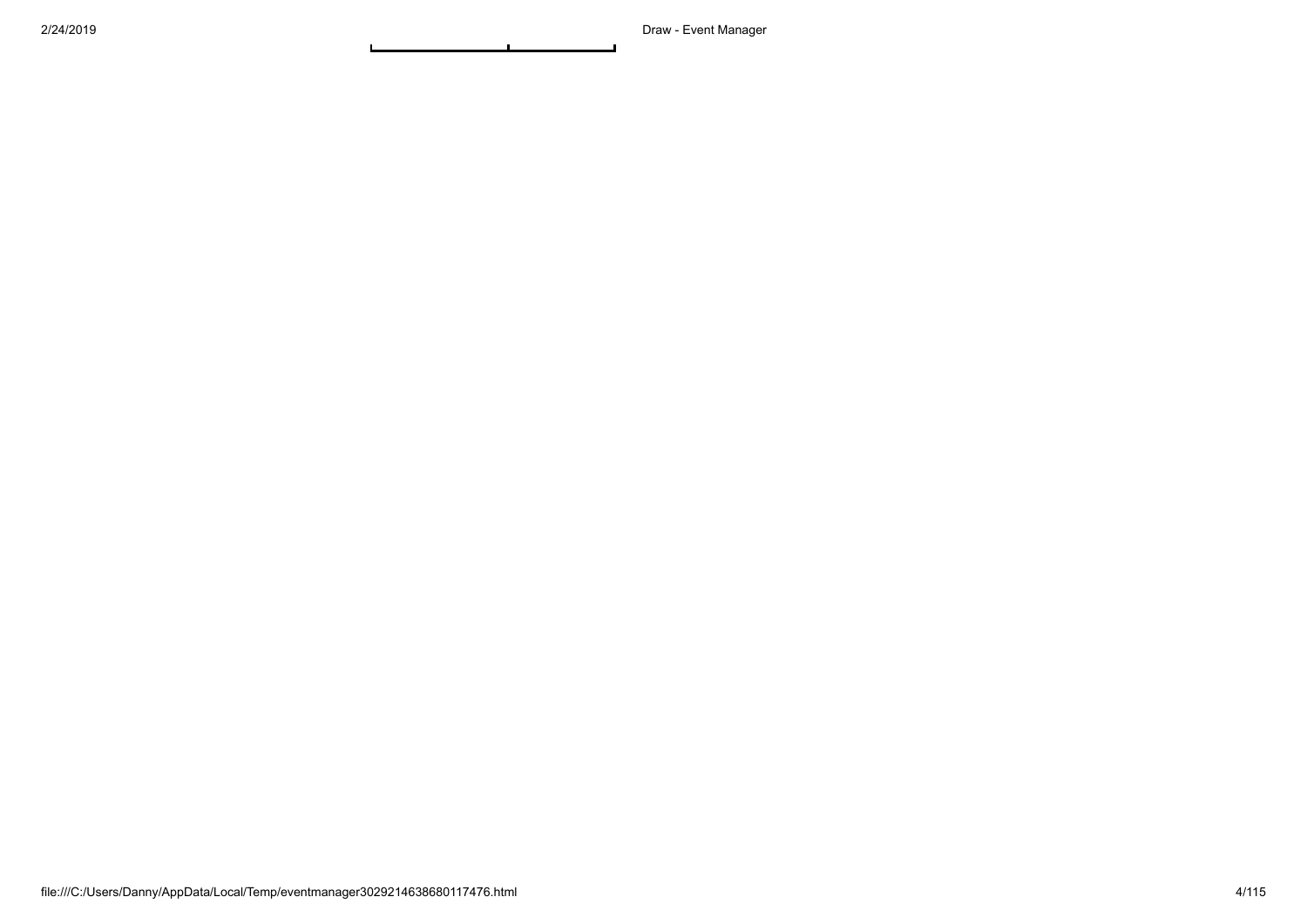

|     | $(1)$ Gao, Angela | <b>BYE</b> |
|-----|-------------------|------------|
| (2) | Tai Tin, Lily     |            |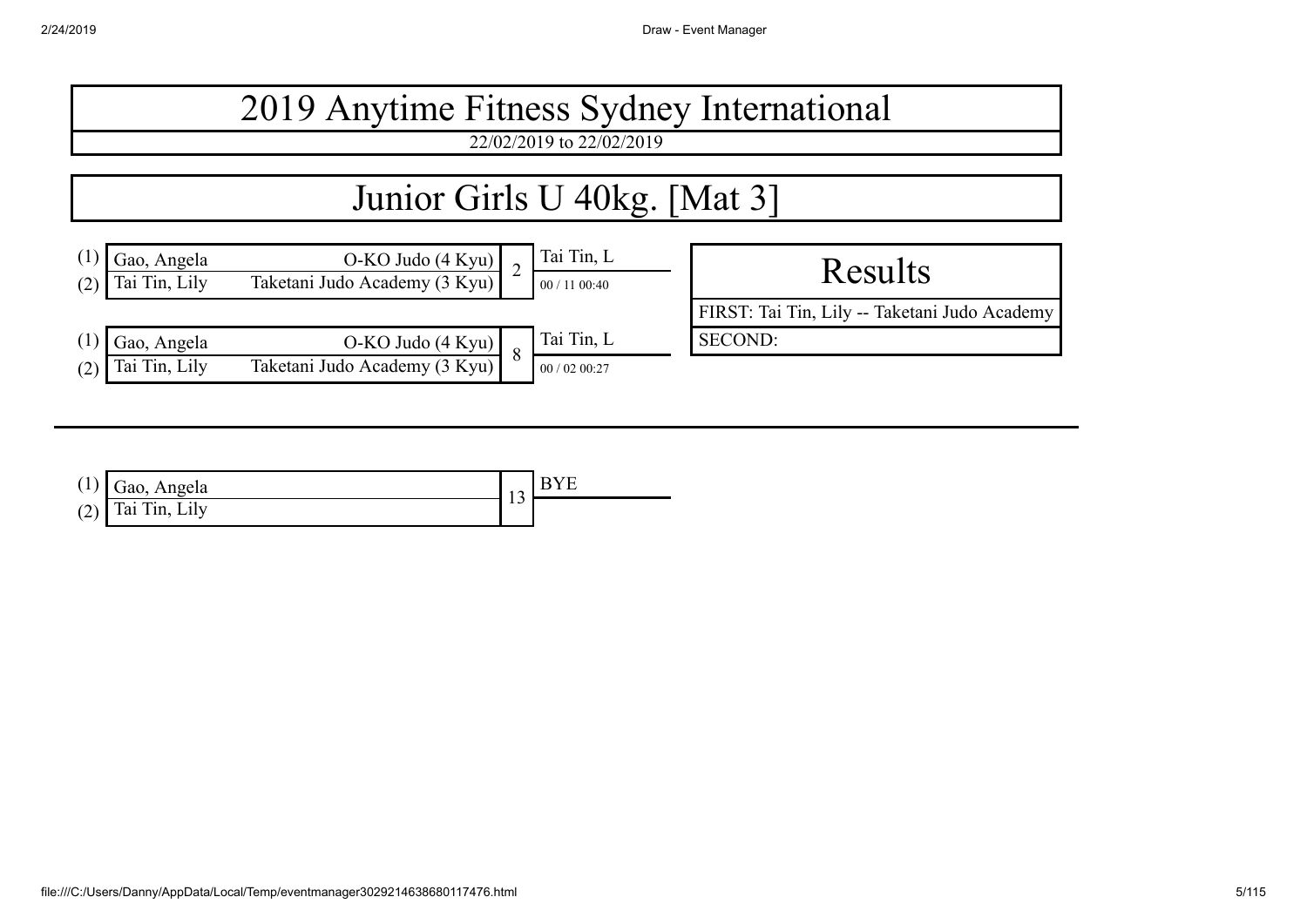## Junior Boys U 27kg. [Mat 4]

|                |               |                               |      |     |      | Wins | Pts  |
|----------------|---------------|-------------------------------|------|-----|------|------|------|
|                | Tucic, Momir  | Zoo Judo $(4$ Kyu $)$         | X    | 0.0 | 10.0 |      | 10.0 |
| $\overline{2}$ | Liao, Marcus  | Budokan (4 Kyu)               | 10.0 | X   | 10.0 | ↑    | 20.0 |
| 3              | Cook, Lochlan | Tiger-Do Martial Arts (4 Kyu) | 0.0  | 0.0 | X    | 0    | 0.0  |

|   |                    |                          |                           |      | Wins | Pts  |
|---|--------------------|--------------------------|---------------------------|------|------|------|
|   | Platonov, Nicholas | Budokan (4 Kyu)          | $\boldsymbol{\mathrm{X}}$ | 10.0 |      | 10.0 |
| 5 | Ranthilaka, Ishan  | Olympia Judo (4 Kyu) 0.0 |                           |      |      |      |

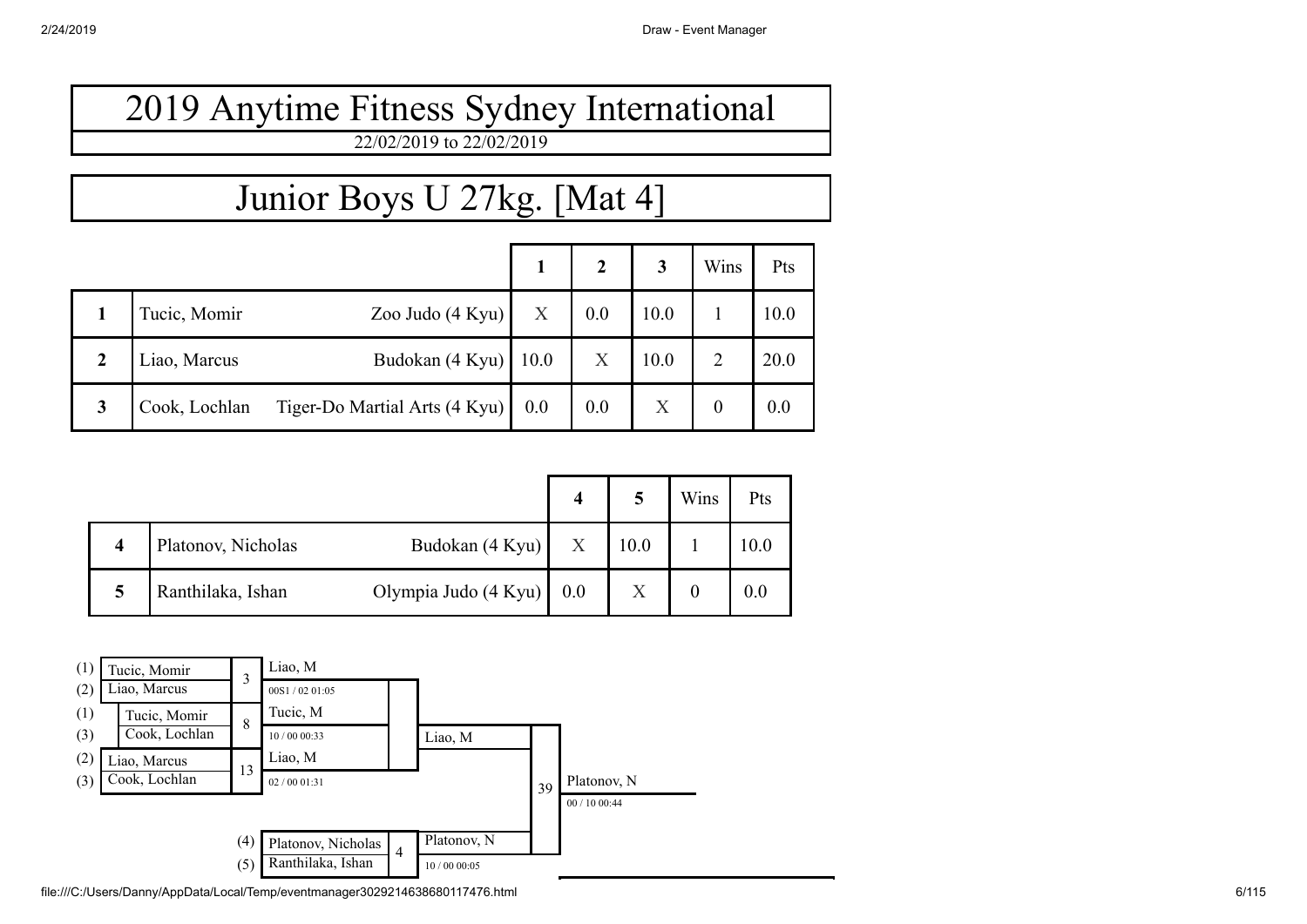|               |    |               | Results                                  |
|---------------|----|---------------|------------------------------------------|
| Tucic, M      | 32 | Ranthilaka, I | FIRST: Platonov, Nicholas -- Budokan     |
| Ranthilaka. I |    | 00/0201:27    | SECOND: Liao, Marcus -- Budokan          |
|               |    |               | THIRD: Ranthilaka, Ishan -- Olympia Judo |

| <b>BYE</b> | 20 |            |          |            |
|------------|----|------------|----------|------------|
| <b>BYE</b> |    | <b>BYE</b> | $\sim$   | <b>BYE</b> |
|            |    | <b>BYE</b> | $\sim$ 1 |            |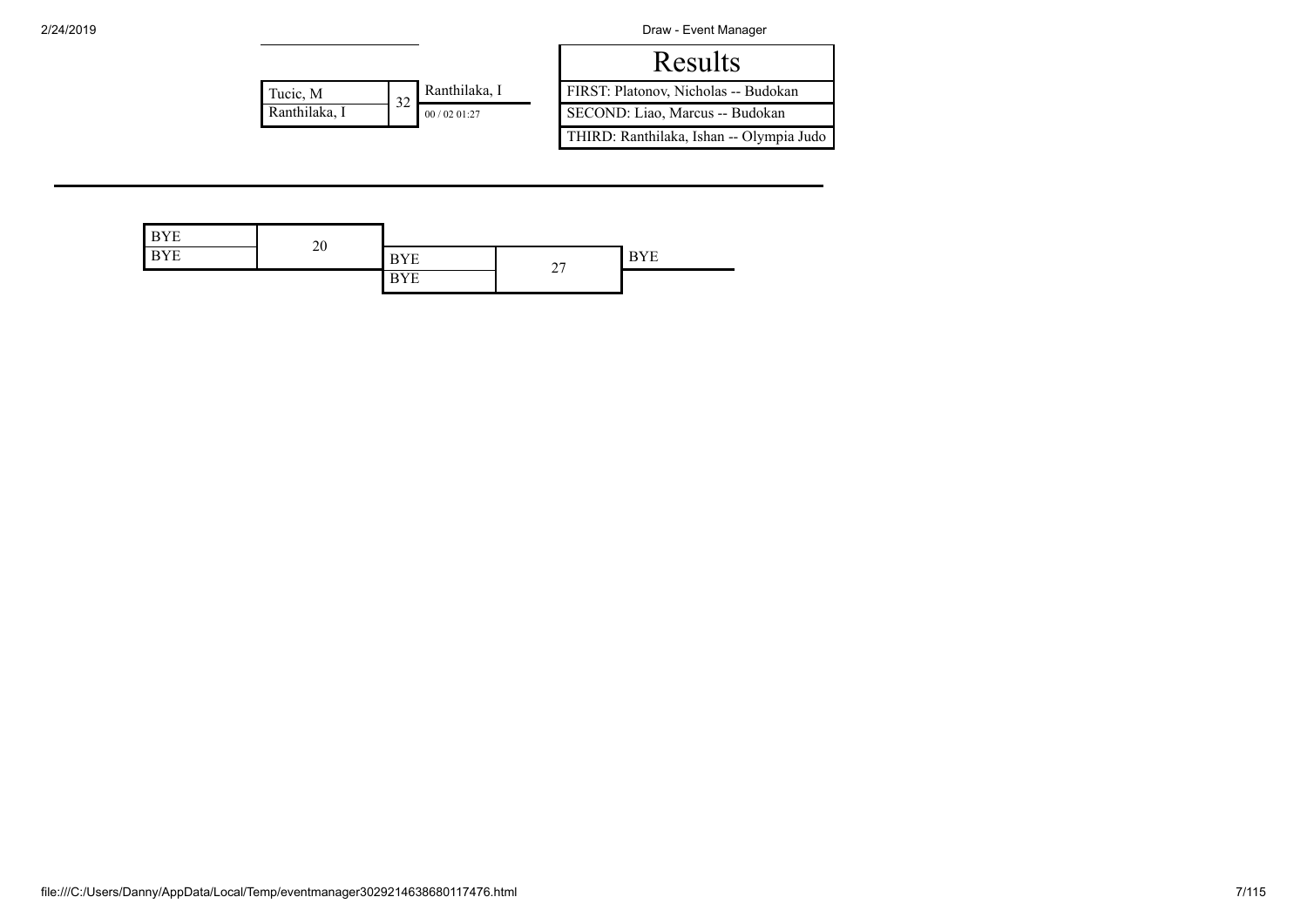22/02/2019 to 22/02/2019

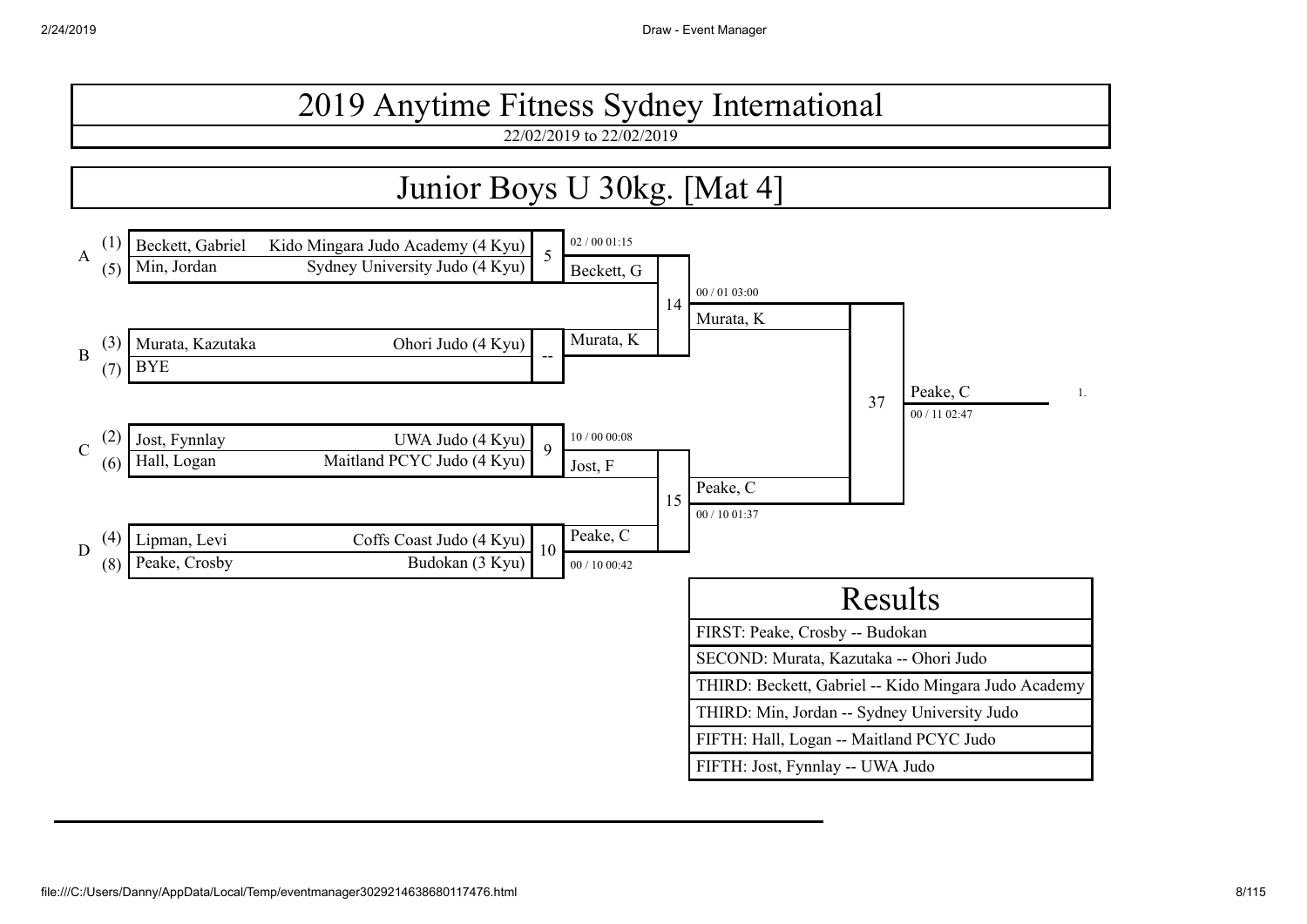

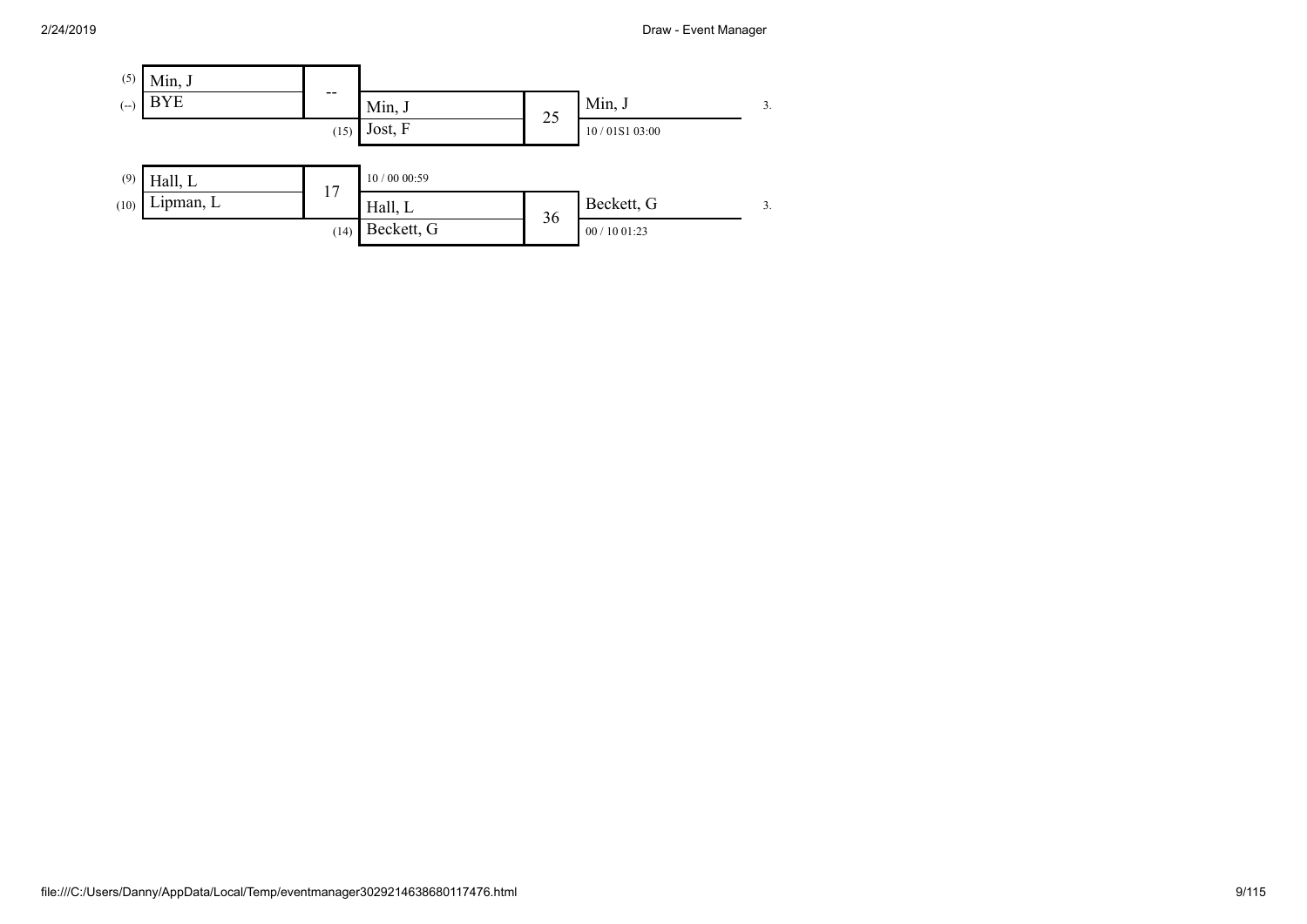22/02/2019 to 22/02/2019

### Junior Boys U 34kg. [Mat 3]

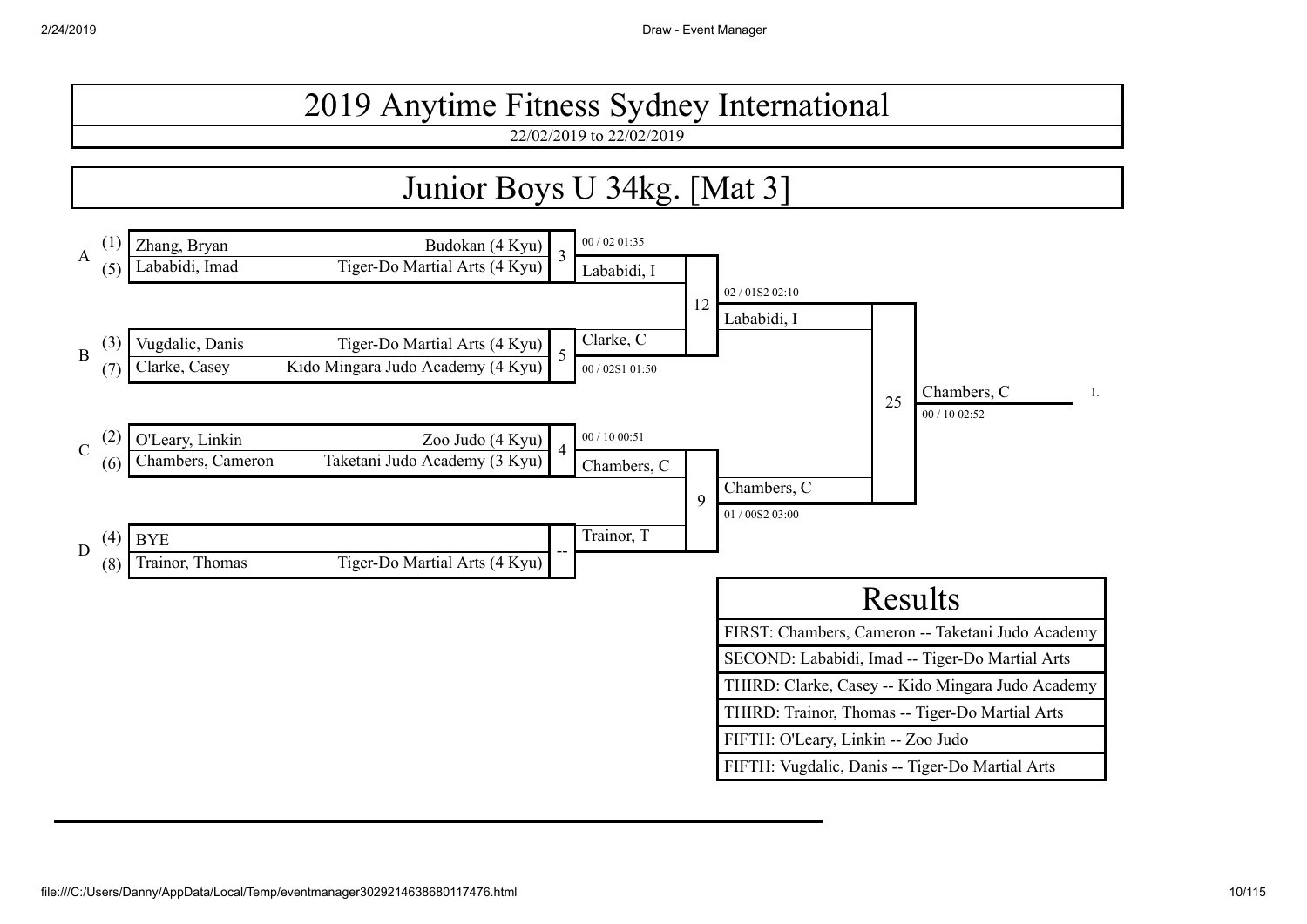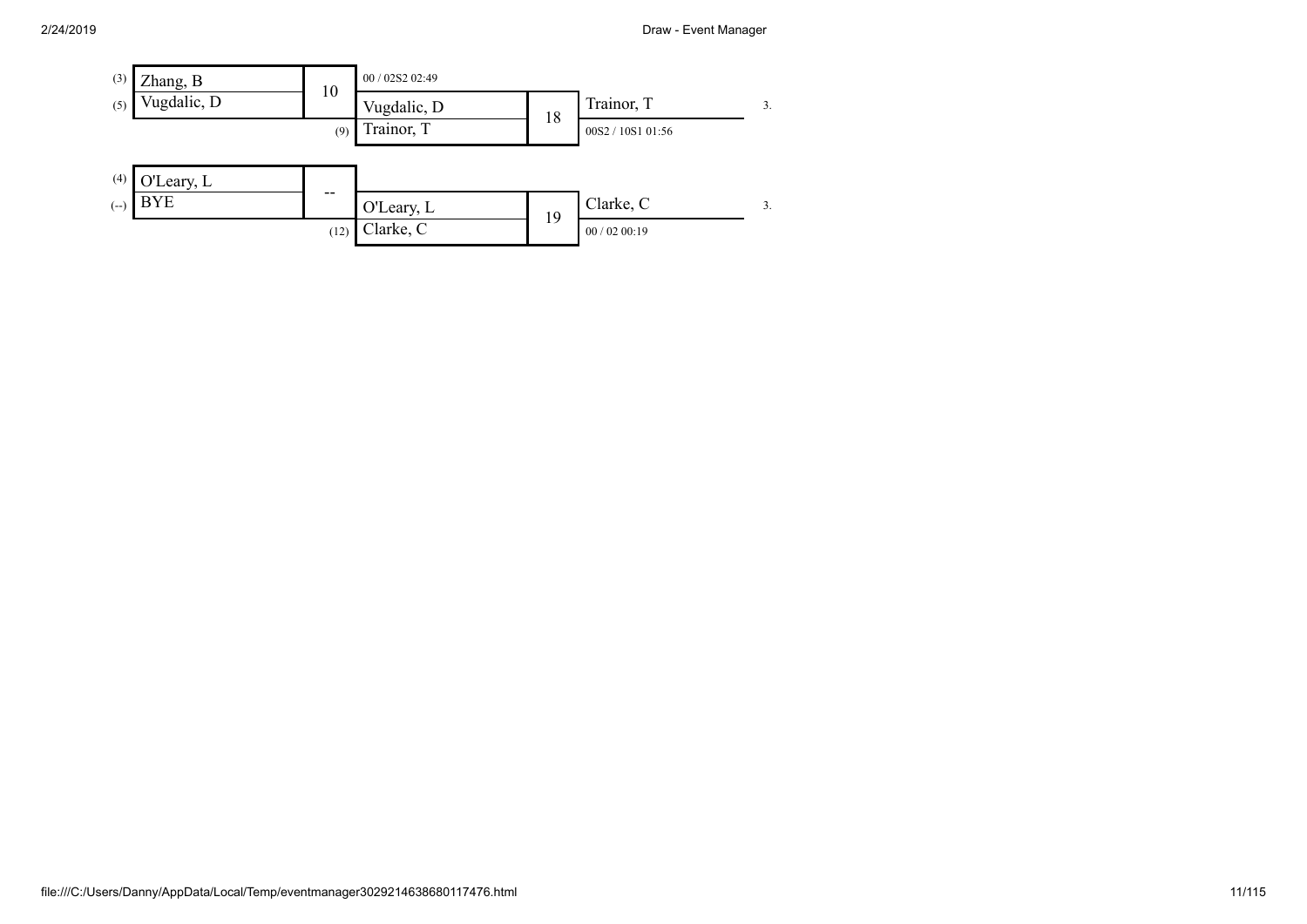

| Results                                            |
|----------------------------------------------------|
| FIRST: Ginaylo, Alexander -- Taketani Judo Academy |
| SECOND: Herrick, Jakoby -- Henkada Judo NZ         |
| THIRD: Simmonds, Archie -- Coffs Coast Judo        |
| THIRD: Samsonov, Roman -- UNSW Judo                |
| FIFTH: Bitsadze, Daviti -- Sydney University Judo  |
| FIFTH: Marillet Utrilla, Lucas -- UNSW Judo        |
| SEVENTH: Rashid, Kareem -- Tiger-Do Martial Arts   |
| SEVENTH: Hargreaves, Paddy -- Shogun Hills Judo    |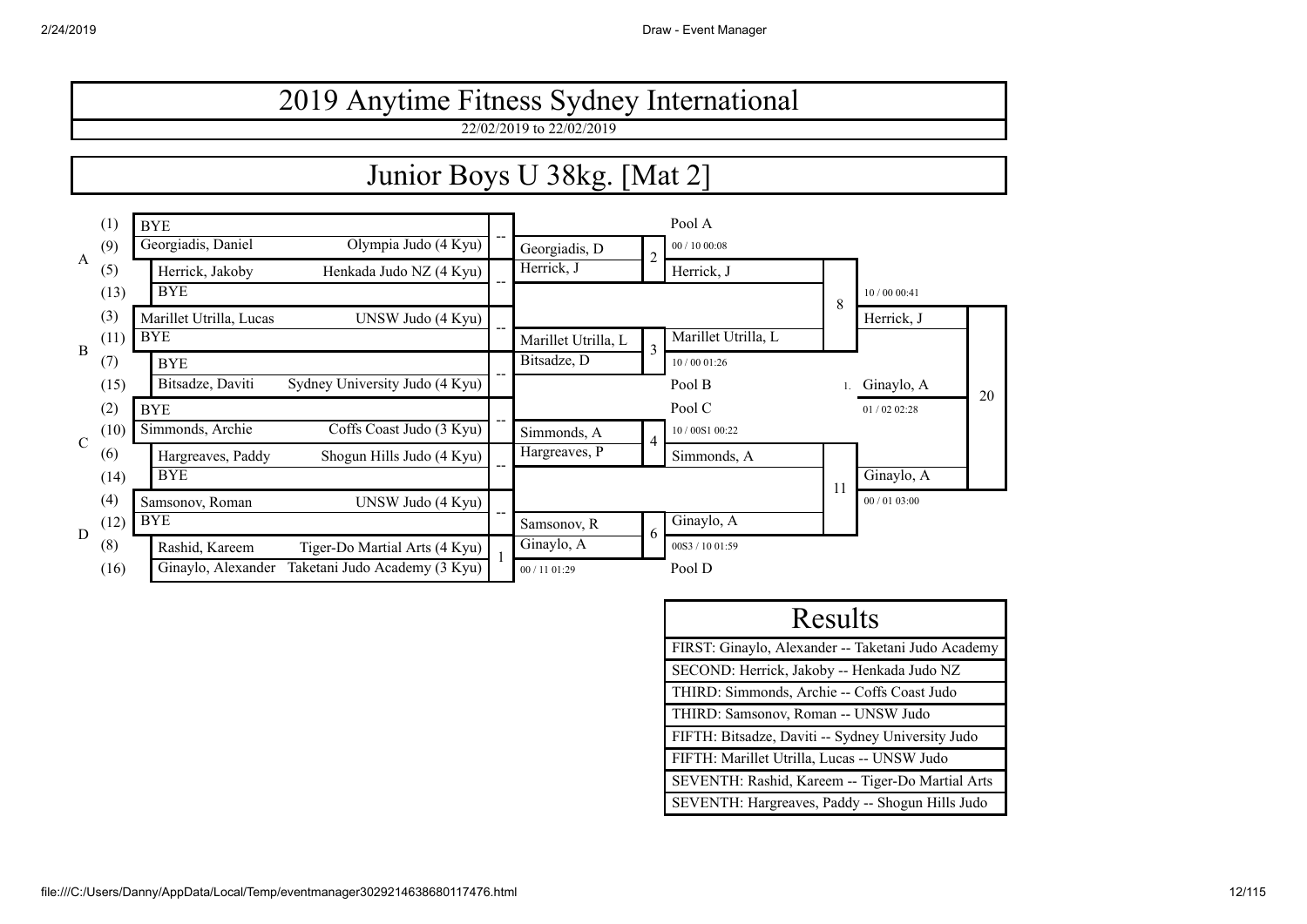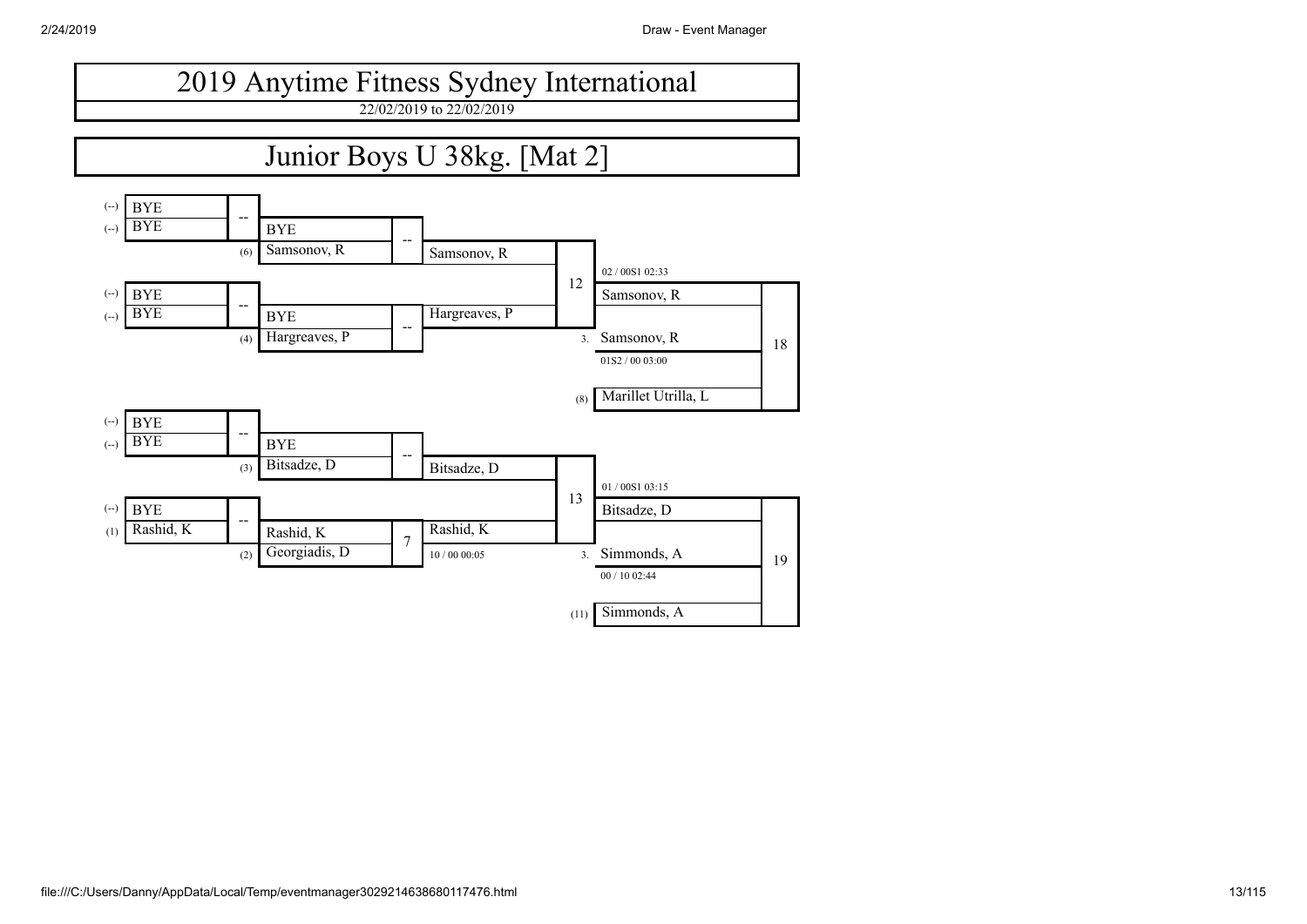## Junior Boys U 42kg & 46kg Combined. [Mat 1]

|                |                |                                                |      |     |      | Wins | Pts  |
|----------------|----------------|------------------------------------------------|------|-----|------|------|------|
|                | Grachev, Egor  | UNSW Judo $(4$ Kyu $)$                         | X    | 0.0 | 0.0  |      | 0.0  |
| $\overline{2}$ | Rashid, Hamzah | Tiger-Do Martial Arts $(4$ Kyu $)$ 10.0        |      | X   | 10.0 |      | 20.0 |
| 3              |                | Sfregola, Giuseppe Berard Judo Acadamy (3 Kyu) | 10.0 | 0.0 | X    |      | 10.0 |



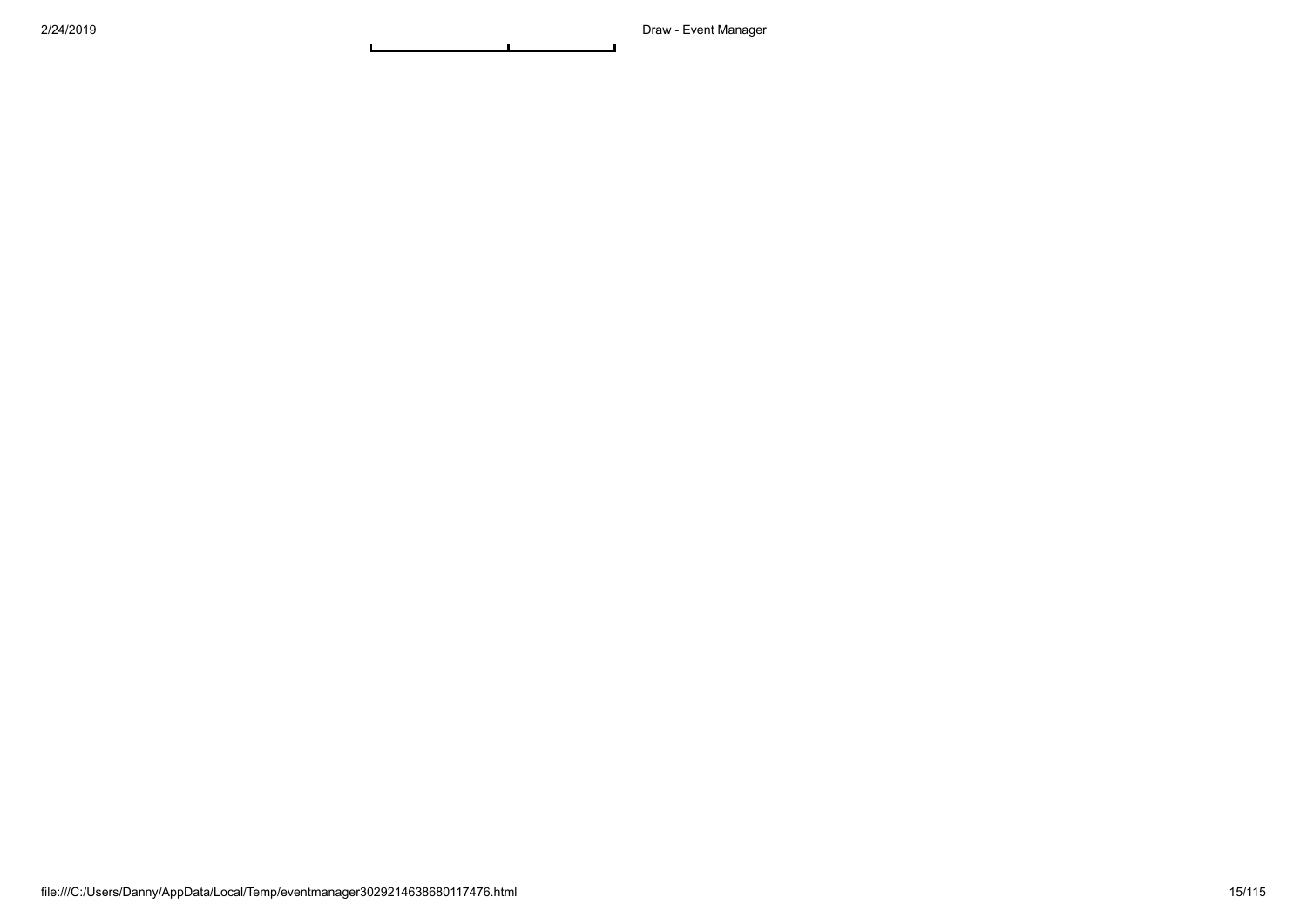## Junior Boys U46kg & 50kg Combined. [Mat 1]

|   |                                                      |   |      |     | Wins | Pts  |
|---|------------------------------------------------------|---|------|-----|------|------|
|   | Sfregola, Giuseppe Berard Judo Acadamy (3 Kyu)       | X | 0.0  | 0.0 |      | 0.0  |
|   | Woy Woy Judo $(4$ Kyu $)$ 10.0<br>Gibbs, Angus       |   | X    | 0.0 |      | 10.0 |
| 3 | Tiger-Do Martial Arts (4 Kyu) 10.0<br>Rashid, Hamzah |   | 10.0 |     |      | 20.0 |

| Sfregola, Giuseppe<br>Gibbs, Angus | 21 | Gibbs, A<br>00/1002:41 | Results                                        |
|------------------------------------|----|------------------------|------------------------------------------------|
|                                    |    |                        | FIRST: Rashid, Hamzah -- Tiger-Do Martial Arts |
| Sfregola, Giuseppe                 | 25 | Rashid, H              | SECOND: Gibbs, Angus -- Woy Woy Judo           |
| Rashid, Hamzah                     |    | 01S1/02S2 02:54        | THIRD:                                         |
|                                    |    |                        |                                                |



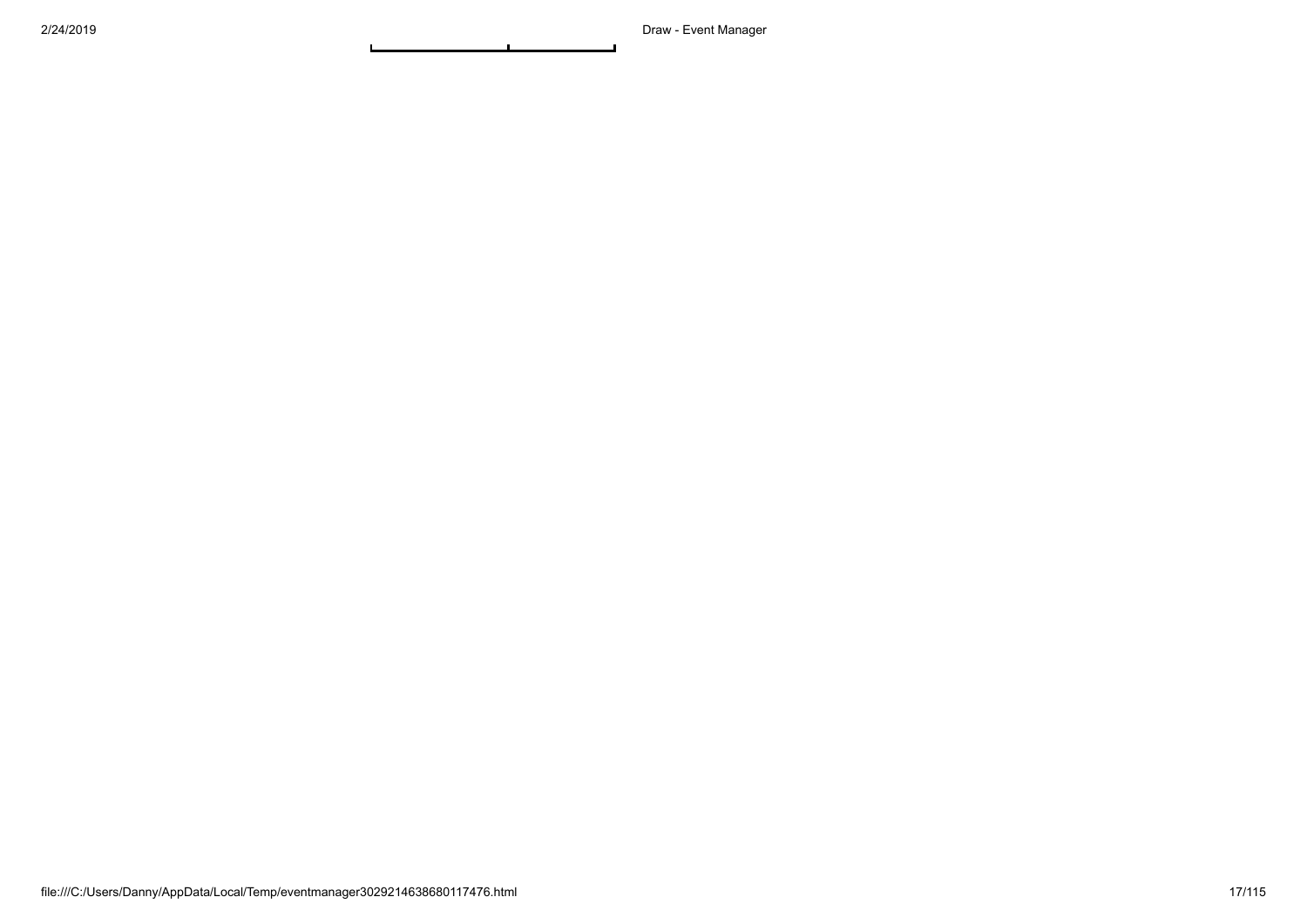|     |                                                                                |                                                                               |                                  | 2019 Anytime Fitness Sydney International     |
|-----|--------------------------------------------------------------------------------|-------------------------------------------------------------------------------|----------------------------------|-----------------------------------------------|
|     |                                                                                |                                                                               | 22/02/2019 to 22/02/2019         |                                               |
|     |                                                                                |                                                                               |                                  |                                               |
|     |                                                                                | Senior Girls U 32kg. [Mat 3]                                                  |                                  |                                               |
|     |                                                                                |                                                                               |                                  |                                               |
| (2) |                                                                                | Liao, Jaeda Budokan (3 Kyu)<br>Tournier, Maelie Judo International (3 Kyu) 38 | Tournier, M<br>00S2 / 01S2 03:00 | Results                                       |
|     |                                                                                |                                                                               |                                  | FIRST: Tournier, Maelie -- Judo International |
|     | Liao, Jaeda                                                                    | Budokan (3 Kyu)<br>42                                                         | Tournier, M                      | <b>SECOND:</b>                                |
|     | Duniversity of Bullynam (3 Kyu)<br>Tournier, Maelie Judo International (3 Kyu) |                                                                               | 00 / 02 00:59                    |                                               |
|     |                                                                                |                                                                               |                                  |                                               |

|     | $(1)$ Liao, Jaeda |    | <b>BYE</b> |
|-----|-------------------|----|------------|
| (2) | Tournier, Maelie  | 46 |            |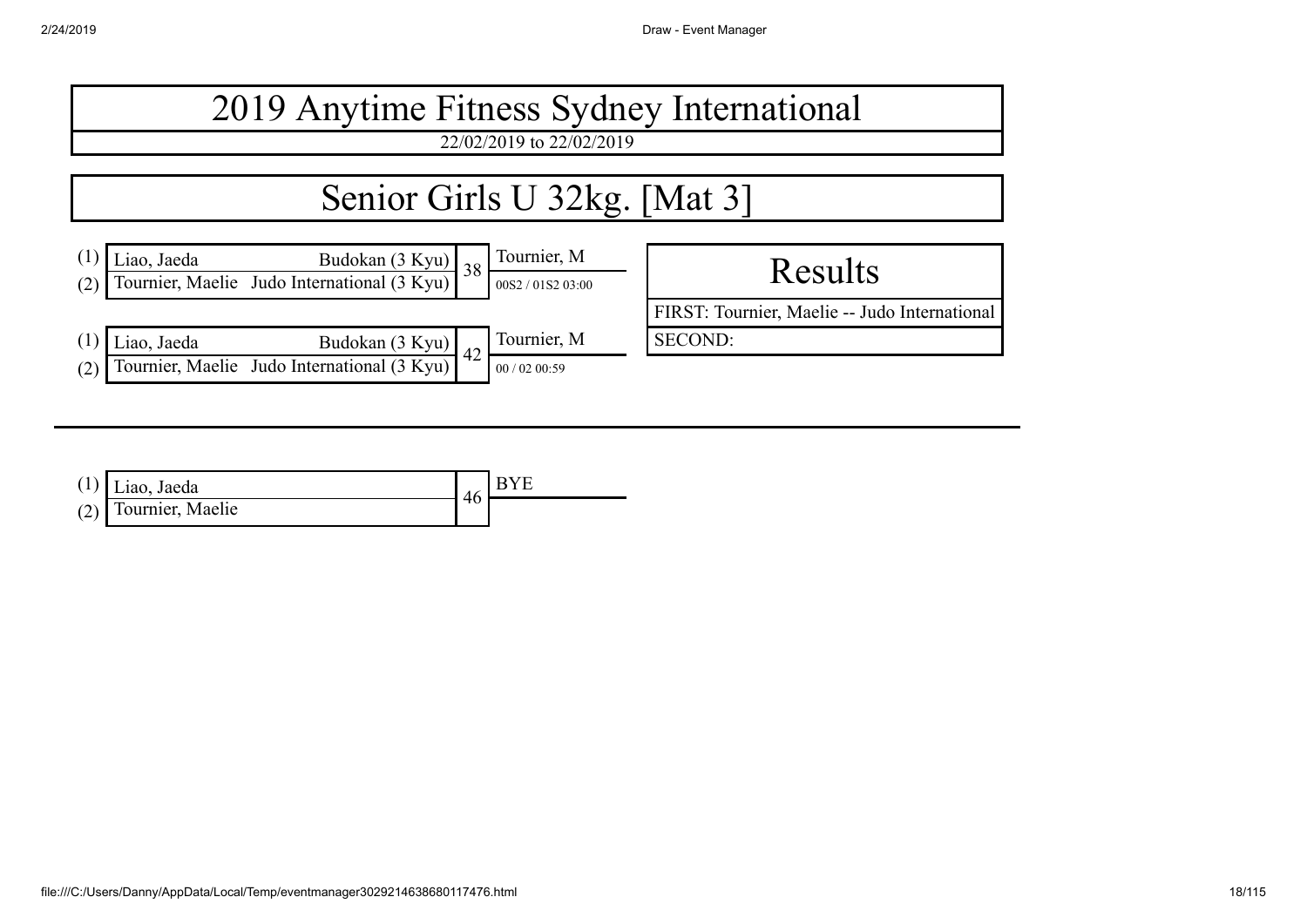22/02/2019 to 22/02/2019

### Senior Girls U36kg & 40kg Combined. [Mat 1]

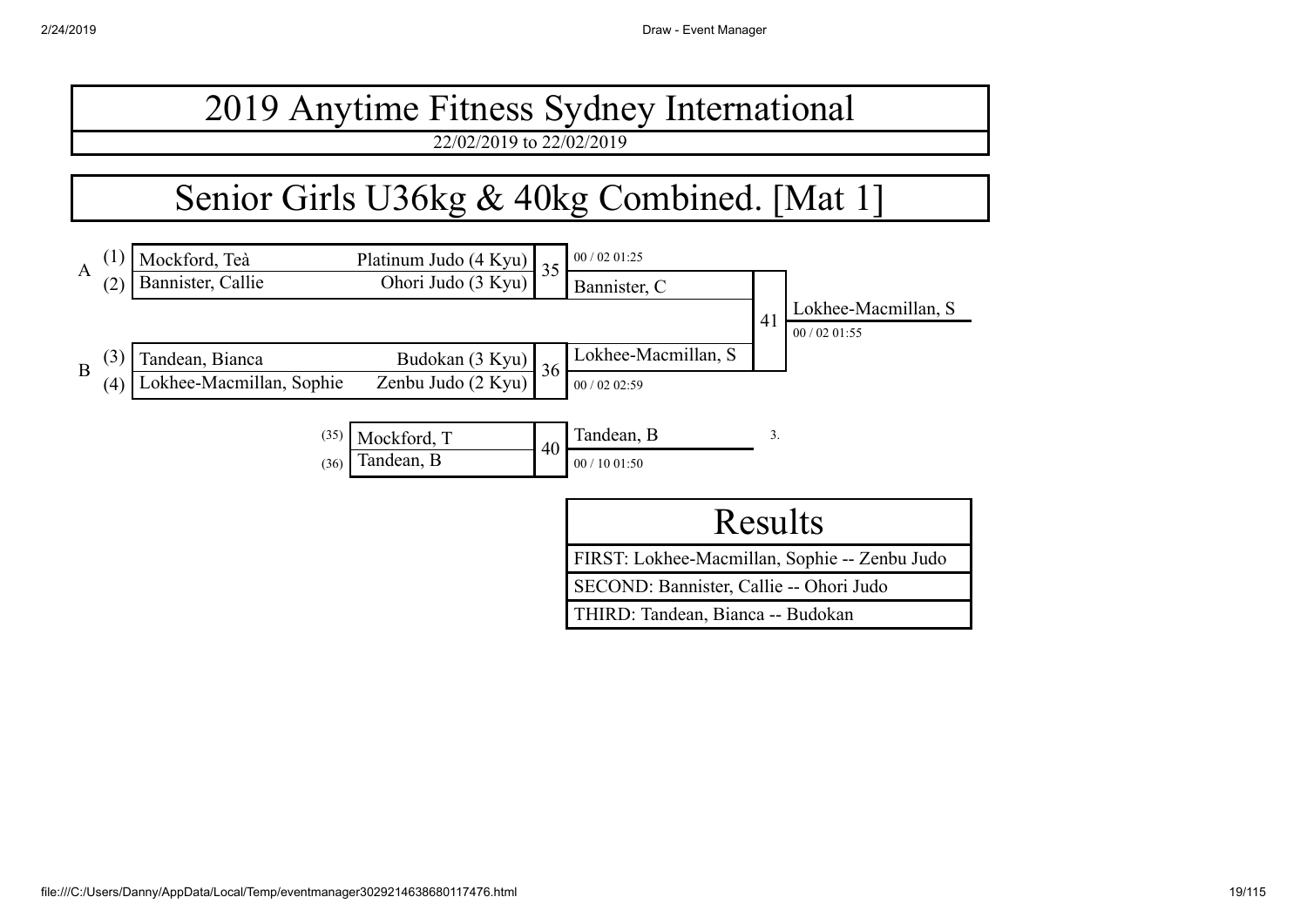22/02/2019 to 22/02/2019

## Senior Girls U 44kg. [Mat 4]

|                                                           |     |                  | 3    | Wins           | Pts  |
|-----------------------------------------------------------|-----|------------------|------|----------------|------|
| Zoo Judo $(3 Kyu)$<br>Kericopolas, Chloe                  | X   | 0.0              | 10.0 |                | 10.0 |
| Kido Mingara Judo Academy (3 Kyu) 10.0<br>Clarke, Madison |     | $\boldsymbol{X}$ | 10.0 | C              | 20.0 |
| $O-KO$ Judo $(4$ Kyu $)$<br>Gao, Grace                    | 0.0 | 0.0              | X    | $\overline{0}$ | 0.0  |

|                 |                                   |   |      | Wins | Pts  |
|-----------------|-----------------------------------|---|------|------|------|
| McPherson, Ali  | Budokan (3 Kyu)                   | X | 10.0 |      | 10.0 |
| Cook, Mackenzie | Tiger-Do Martial Arts (4 Kyu) 0.0 |   |      |      |      |

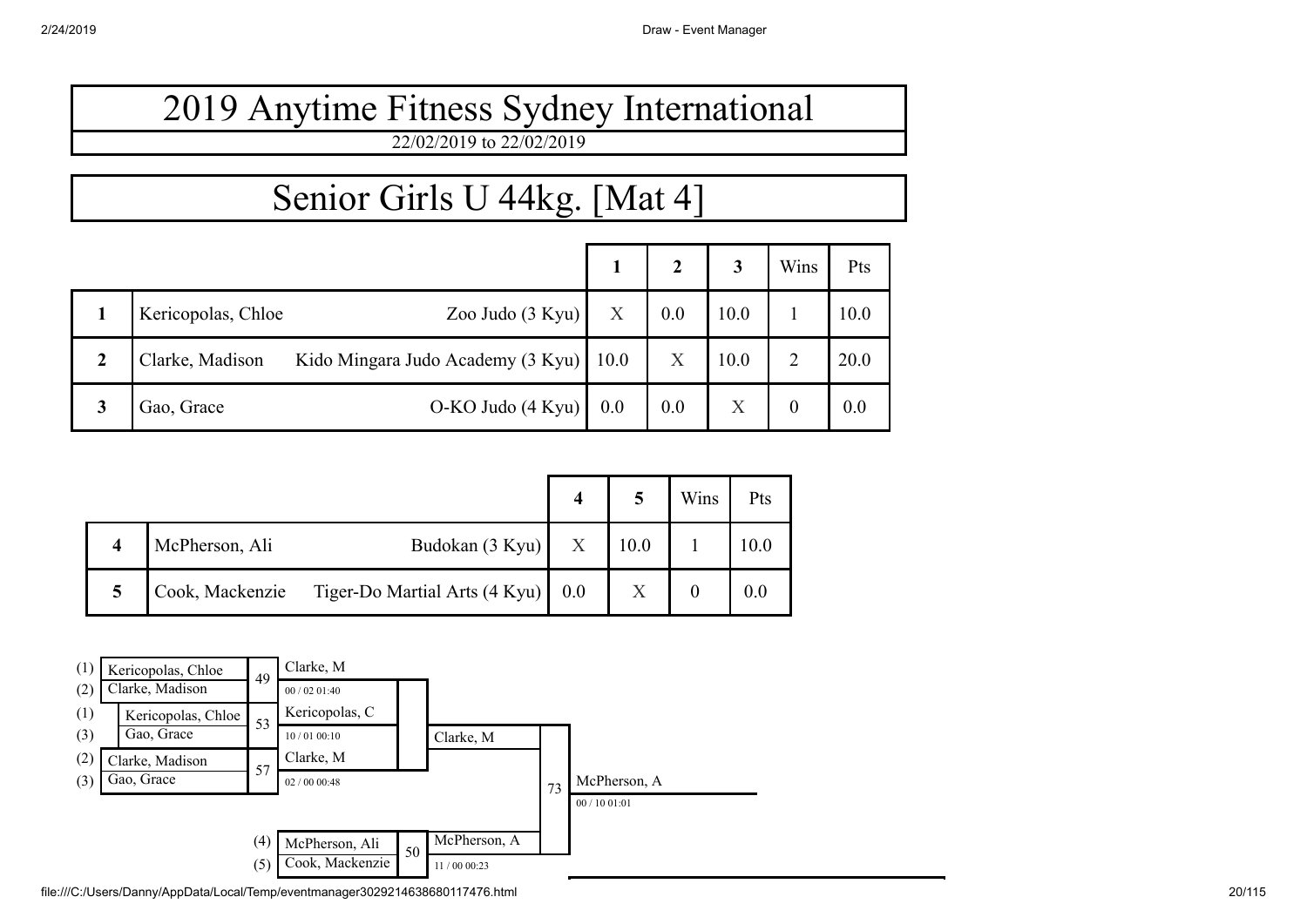|                |    |                | Results                                              |
|----------------|----|----------------|------------------------------------------------------|
| Kericopolas, C | 69 | Kericopolas, C | FIRST: McPherson, Ali -- Budokan                     |
| Cook, M        |    | 02/0000:35     | SECOND: Clarke, Madison -- Kido Mingara Judo Academy |
|                |    |                | THIRD: Kericopolas, Chloe -- Zoo Judo                |

 $\mathbf{r}$ 

| <b>DITE</b><br>ΥE |    |            |    |            |  |
|-------------------|----|------------|----|------------|--|
| 3YE               | 01 | <b>BYE</b> |    | <b>BYE</b> |  |
|                   |    | <b>BYE</b> | 65 |            |  |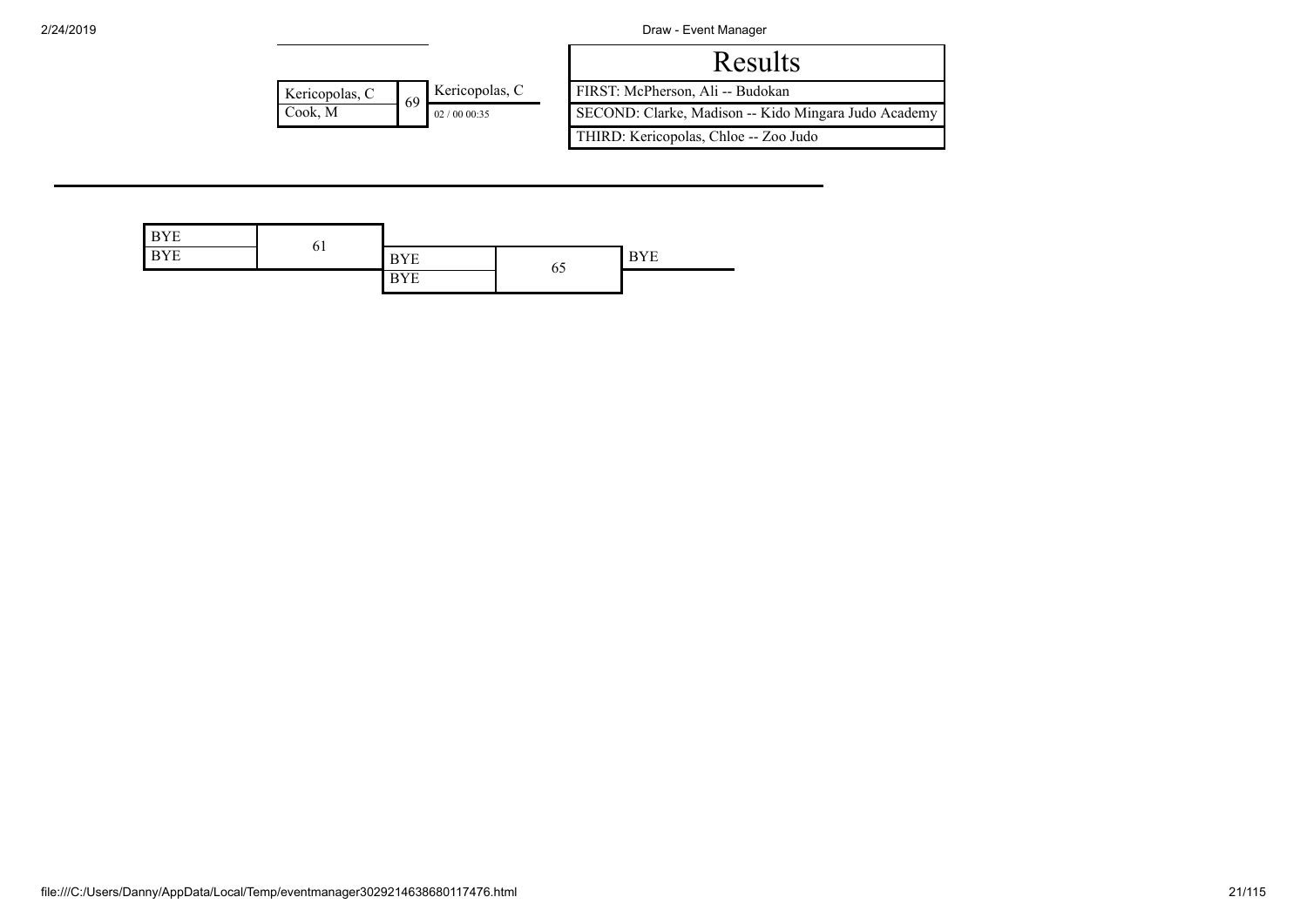

### Senior Girls U 48kg. [Mat 2]

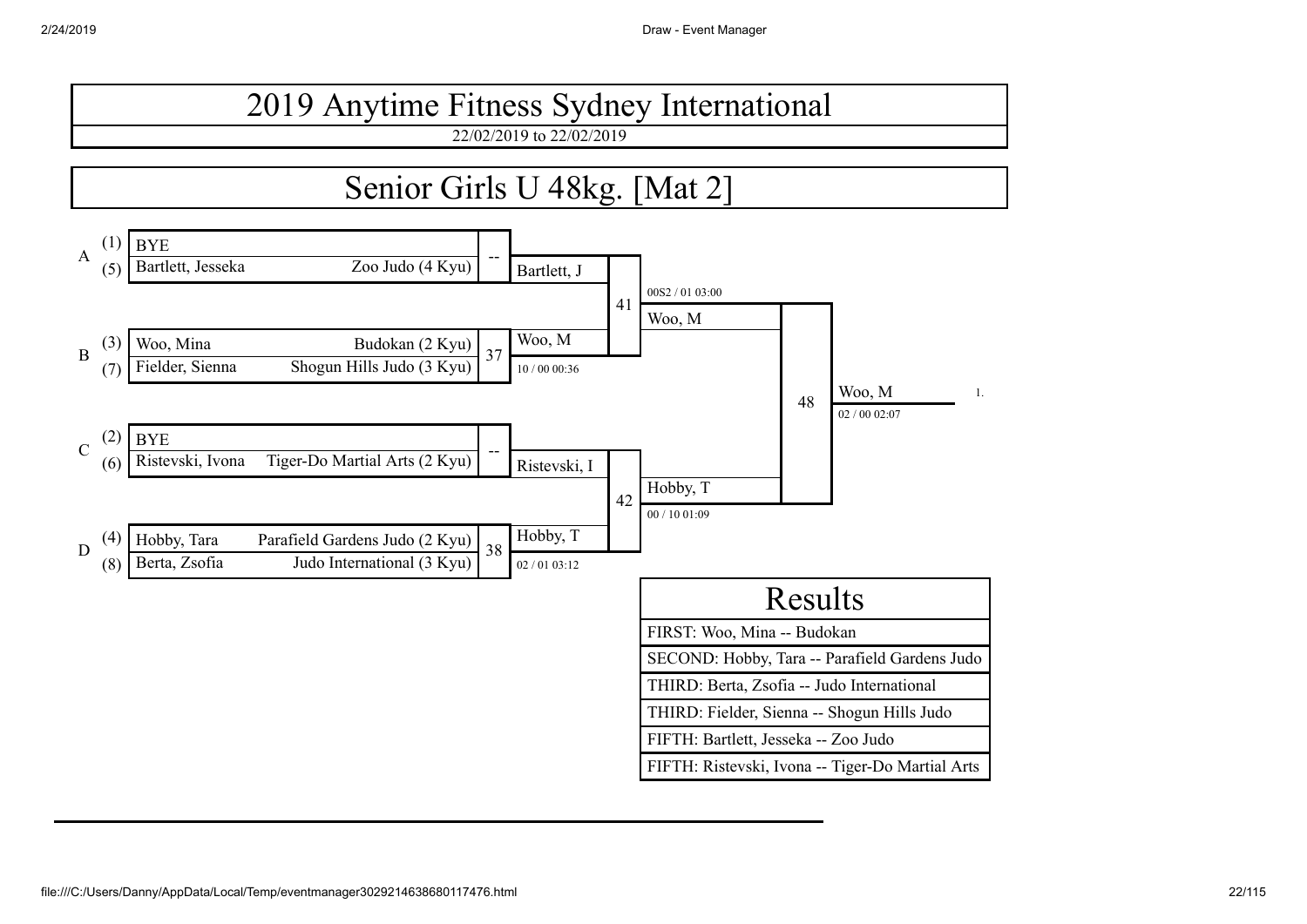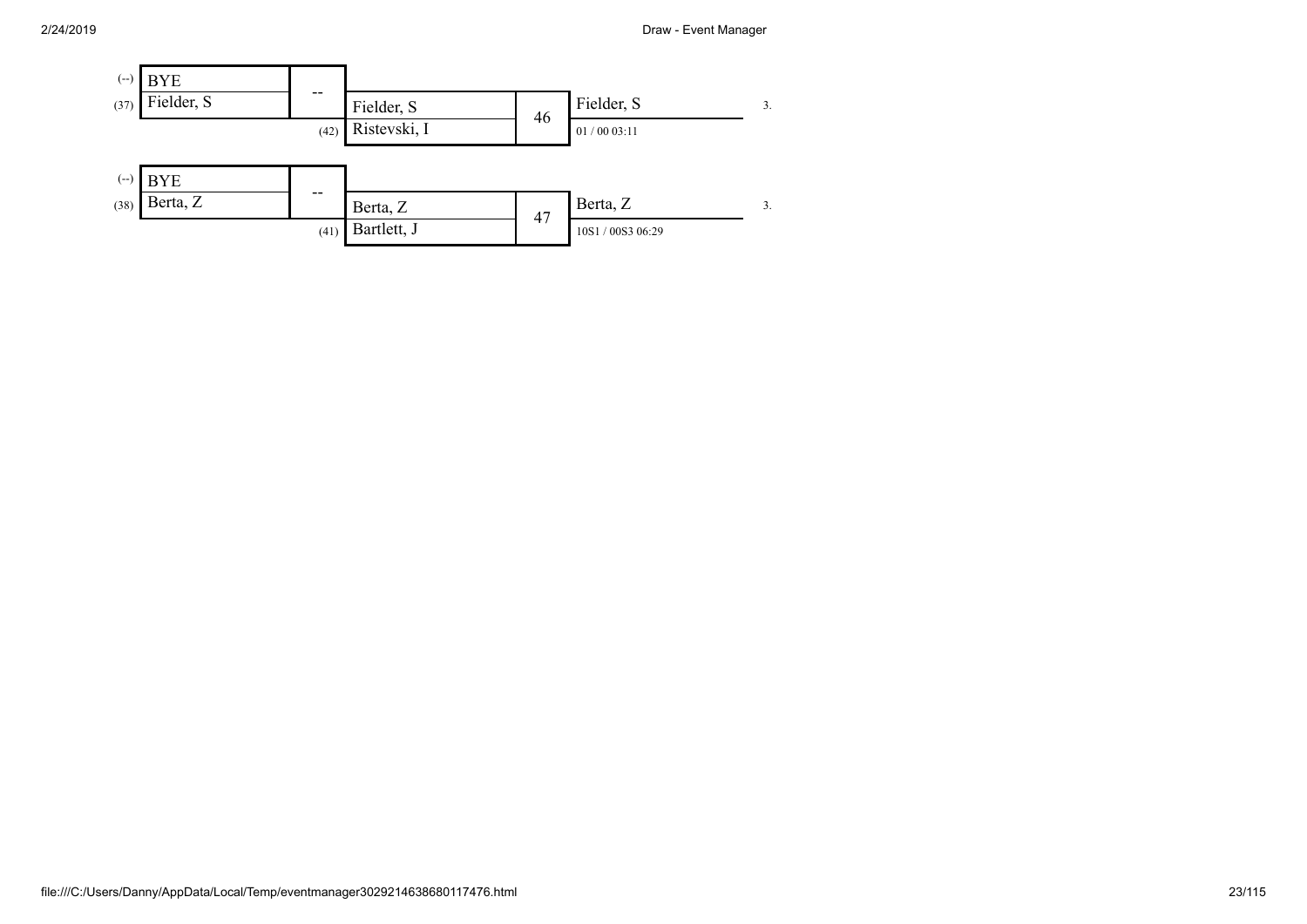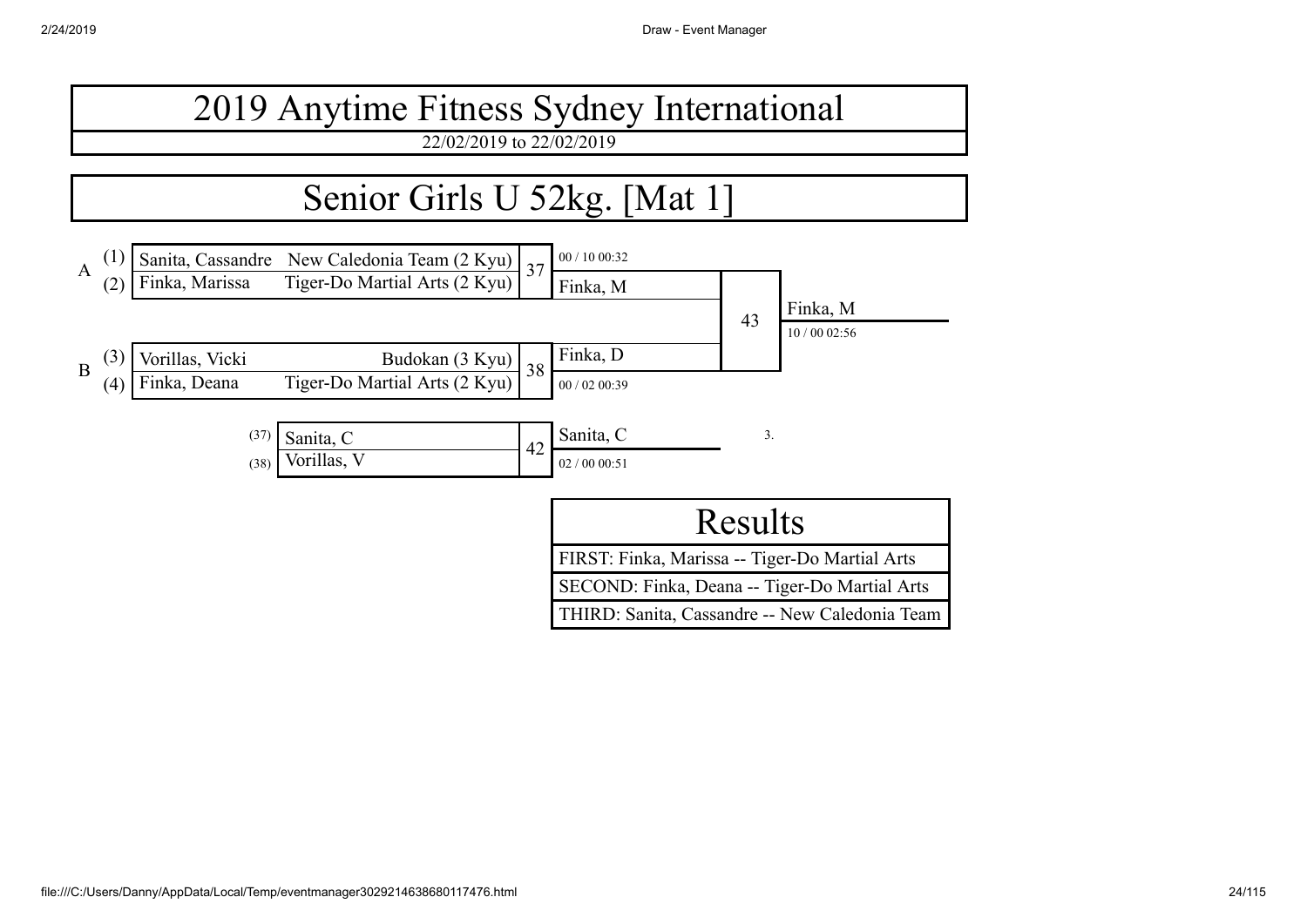### Senior Girls U 57kg. [Mat 3]

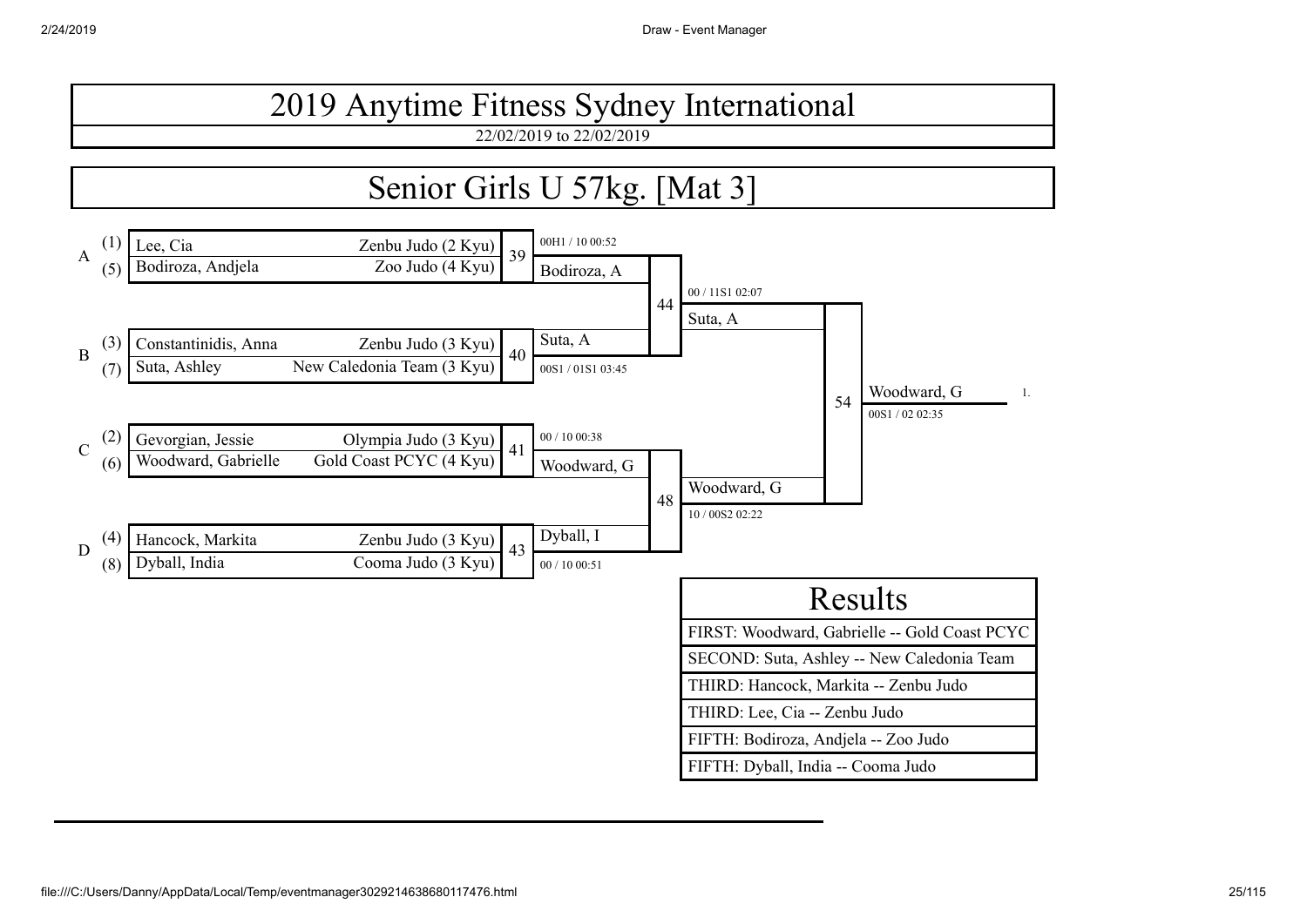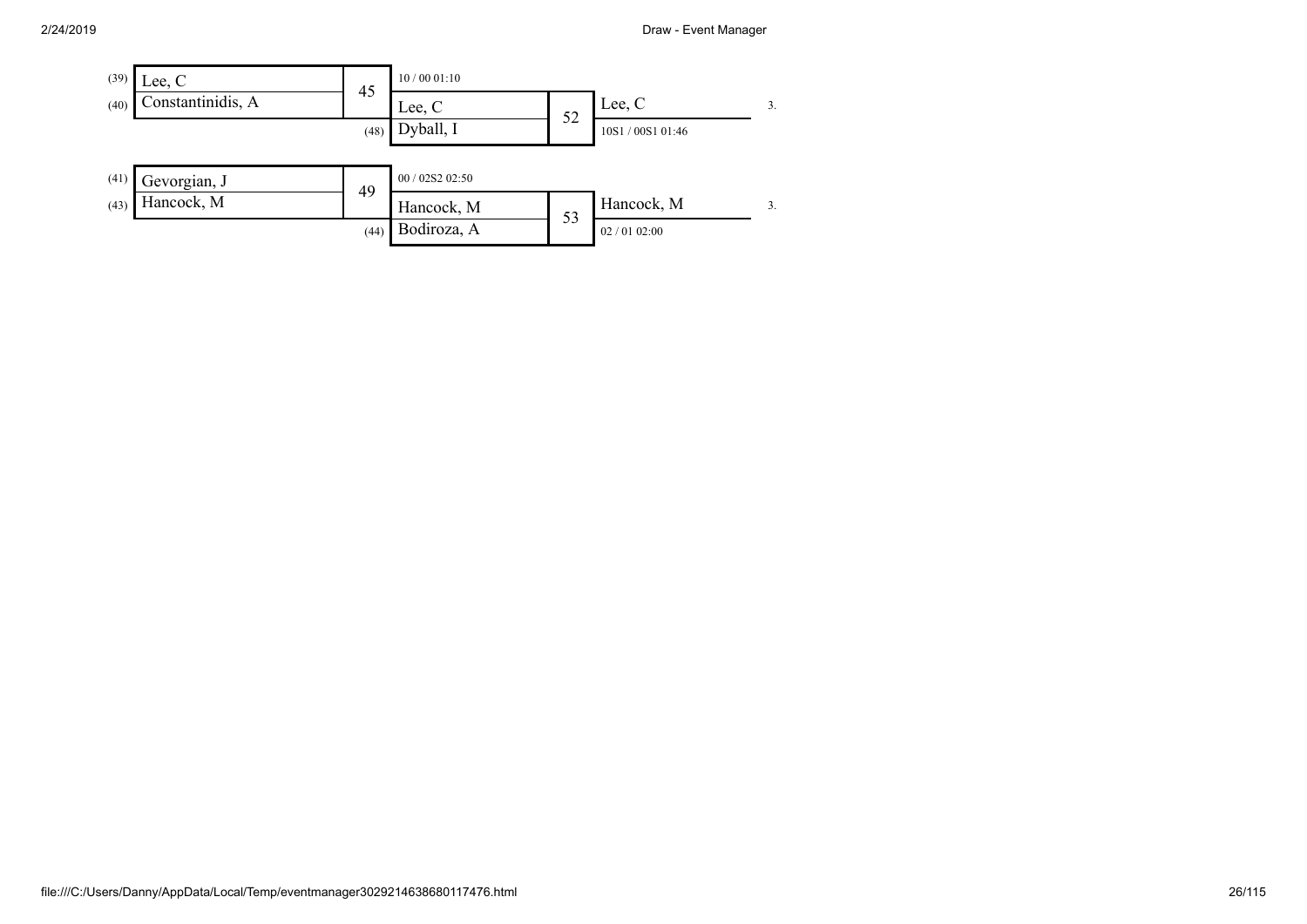e.

| 2019 Anytime Fitness Sydney International                                                                                                          |                                    |  |  |  |  |  |
|----------------------------------------------------------------------------------------------------------------------------------------------------|------------------------------------|--|--|--|--|--|
| 22/02/2019 to 22/02/2019                                                                                                                           |                                    |  |  |  |  |  |
| Senior Girls U 57kg & 63kg Combined. [Mat 3]                                                                                                       |                                    |  |  |  |  |  |
| Tarighat, M<br>Suta, Ashley<br>New Caledonia Team $\frac{(3 \text{ Kyu})}{\text{Budokan} (2 \text{ Kyu})}$ 58<br>Tarighat, Melika<br>00 / 10 00:46 | <b>Results</b>                     |  |  |  |  |  |
|                                                                                                                                                    | FIRST: Tarighat, Melika -- Budokan |  |  |  |  |  |
| Tarighat, M<br>Suta, Ashley<br>New Caledonia Team (3 Kyu)<br>Budokan (2 Kyu)<br>62                                                                 | <b>SECOND:</b>                     |  |  |  |  |  |
| Tarighat, Melika<br>00 / 10 00:00                                                                                                                  |                                    |  |  |  |  |  |

| $(1)$ Suta, Ashley   | <b>BYE</b><br>66 |  |  |
|----------------------|------------------|--|--|
| (2) Tarighat, Melika |                  |  |  |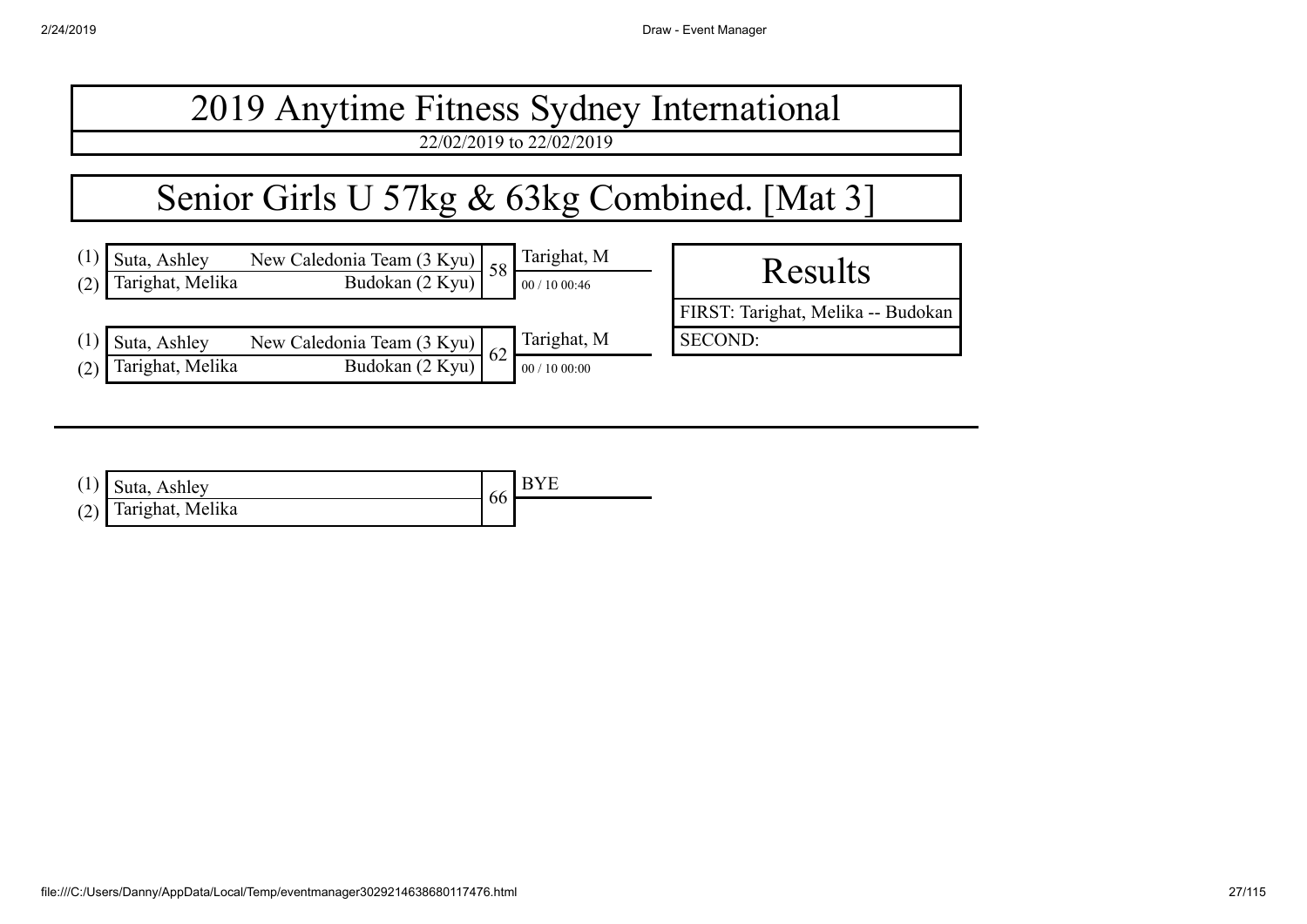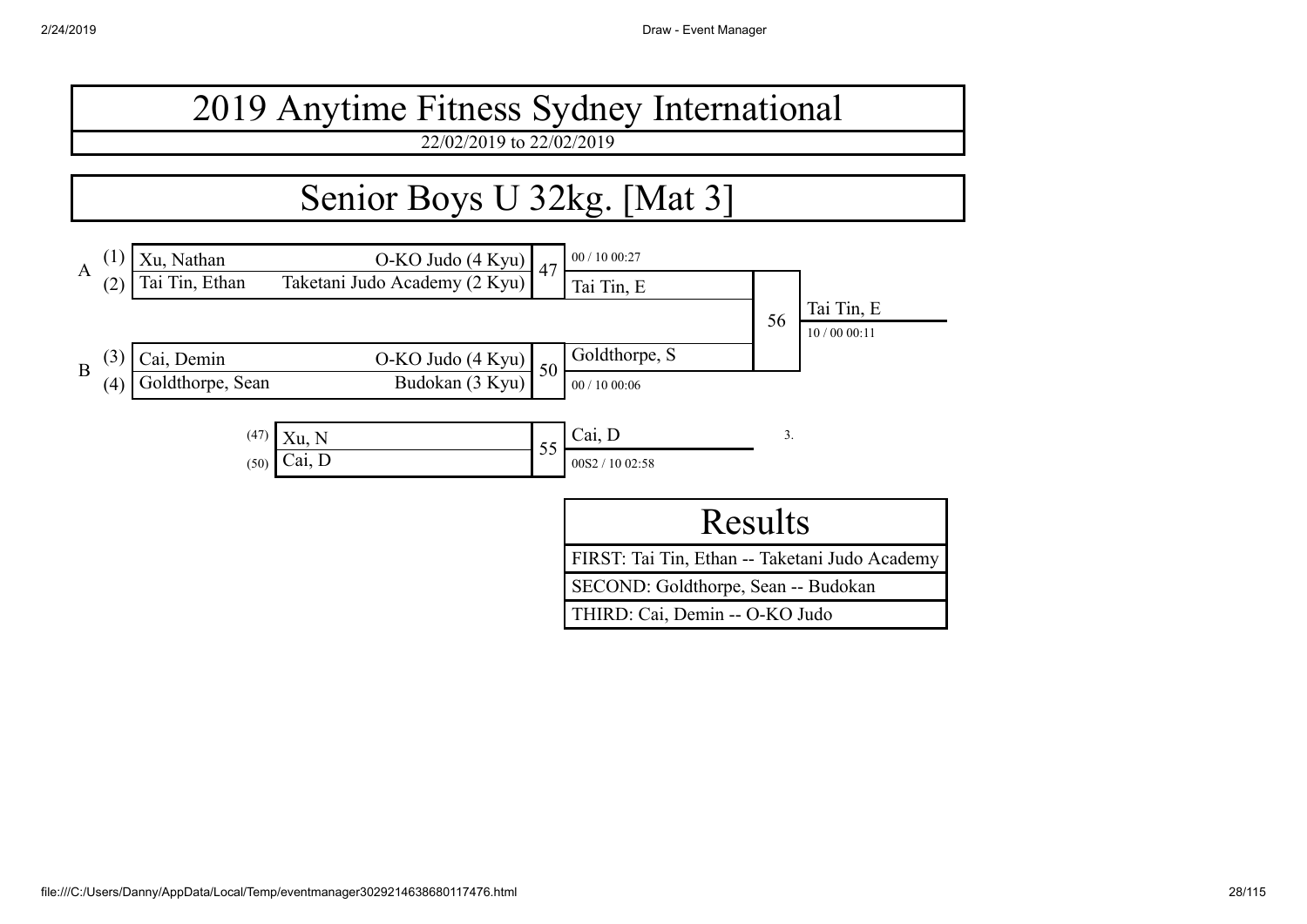22/02/2019 to 22/02/2019

### Senior Boys U 36kg. [Mat 4]

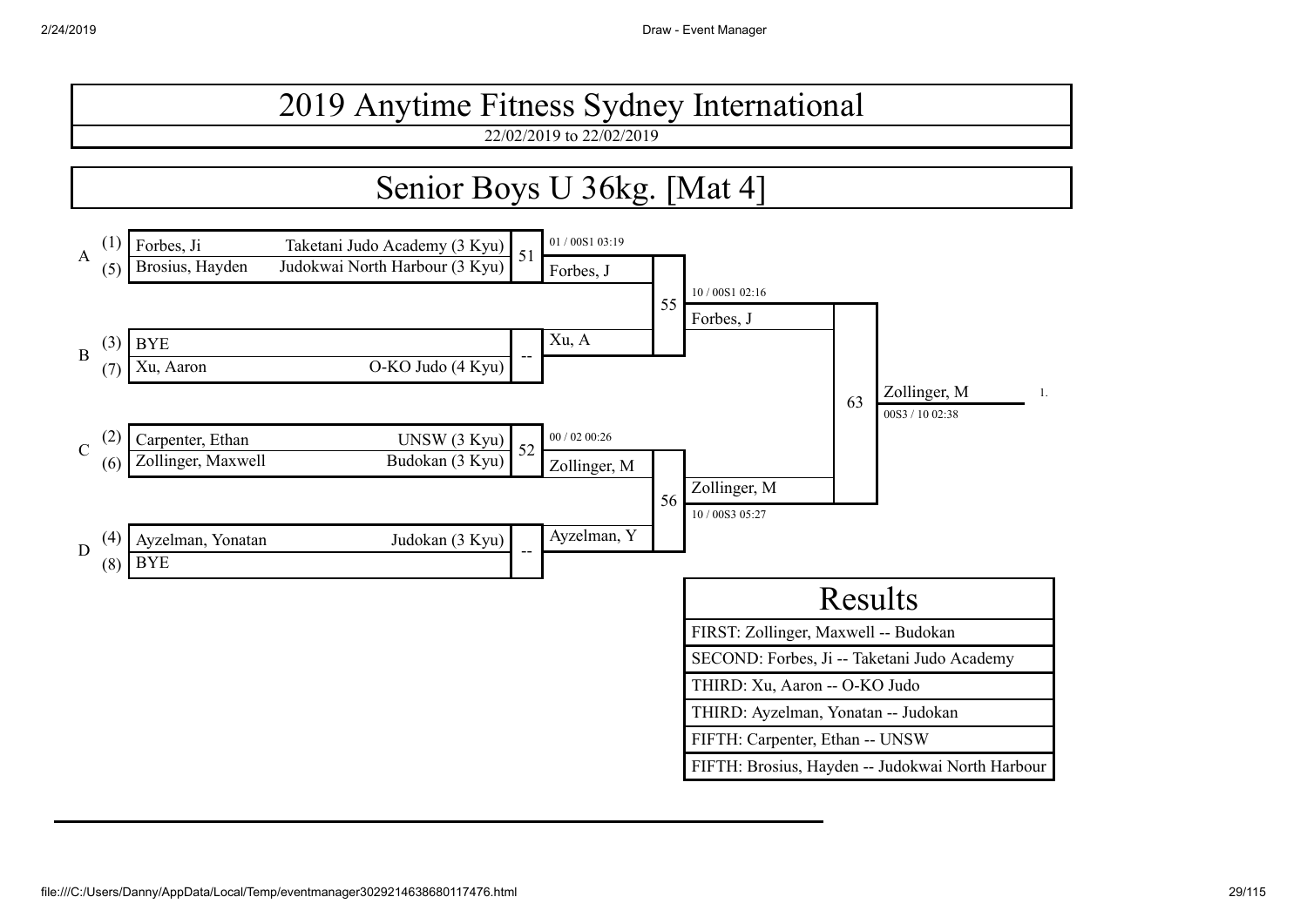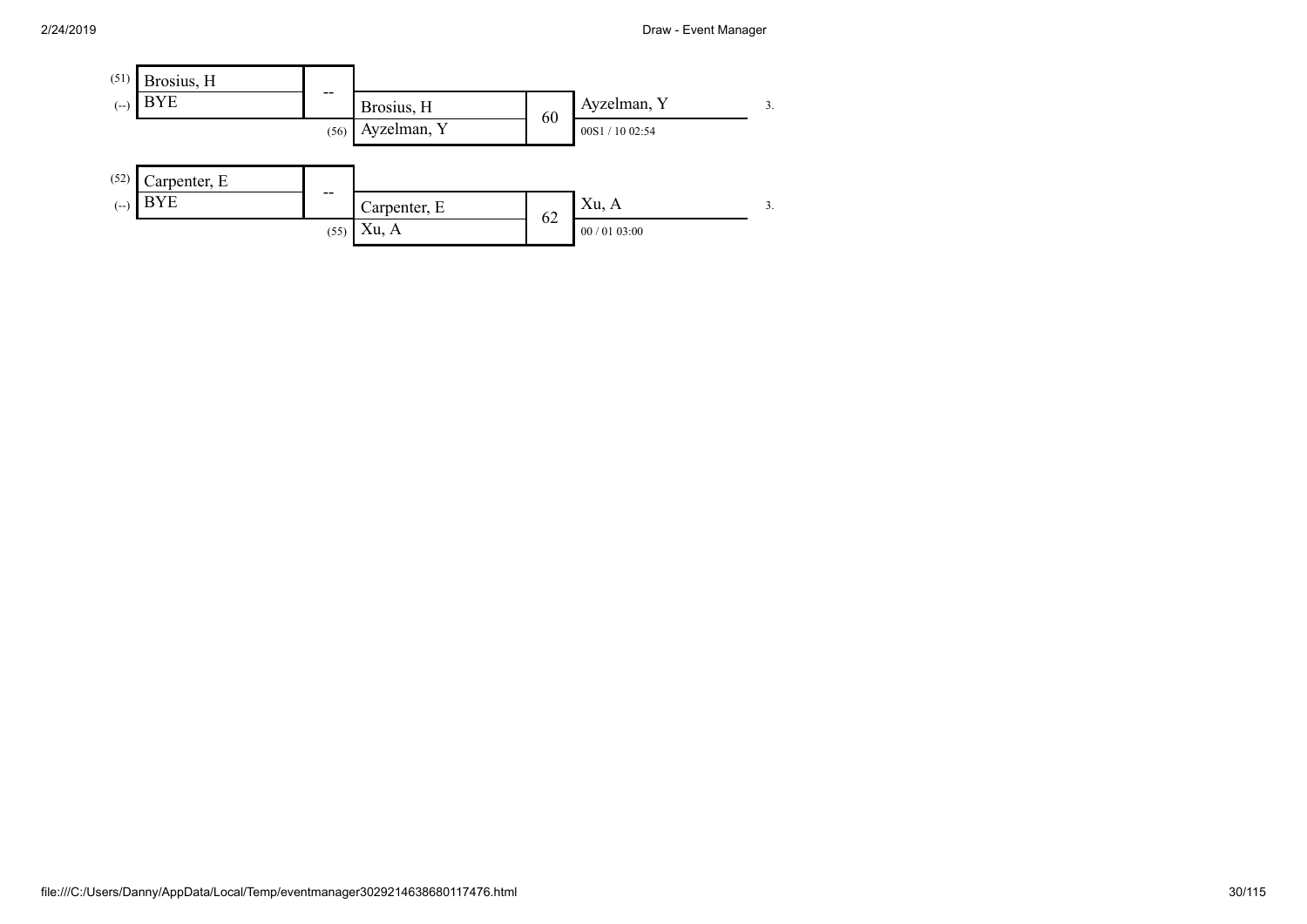22/02/2019 to 22/02/2019

#### Senior Boys U 40kg. [Mat 2]



| Results                                                |
|--------------------------------------------------------|
| FIRST: Taylor, Jack -- Zenbu Judo                      |
| SECOND: Zollinger, William -- Budokan                  |
| THIRD: Wozniak, Max -- Zoo Judo                        |
| THIRD: Bell, Jake -- Olympia Judo                      |
| FIFTH: Beckett, Alexander -- Kido Mingara Judo Academy |
| FIFTH. Bannister, Jack -- Ohori Judo                   |
| SEVENTH: Park, Ryan -- Illawarra International Judo    |
| SEVENTH: Jones, Alex -- Taketani Judo Academy          |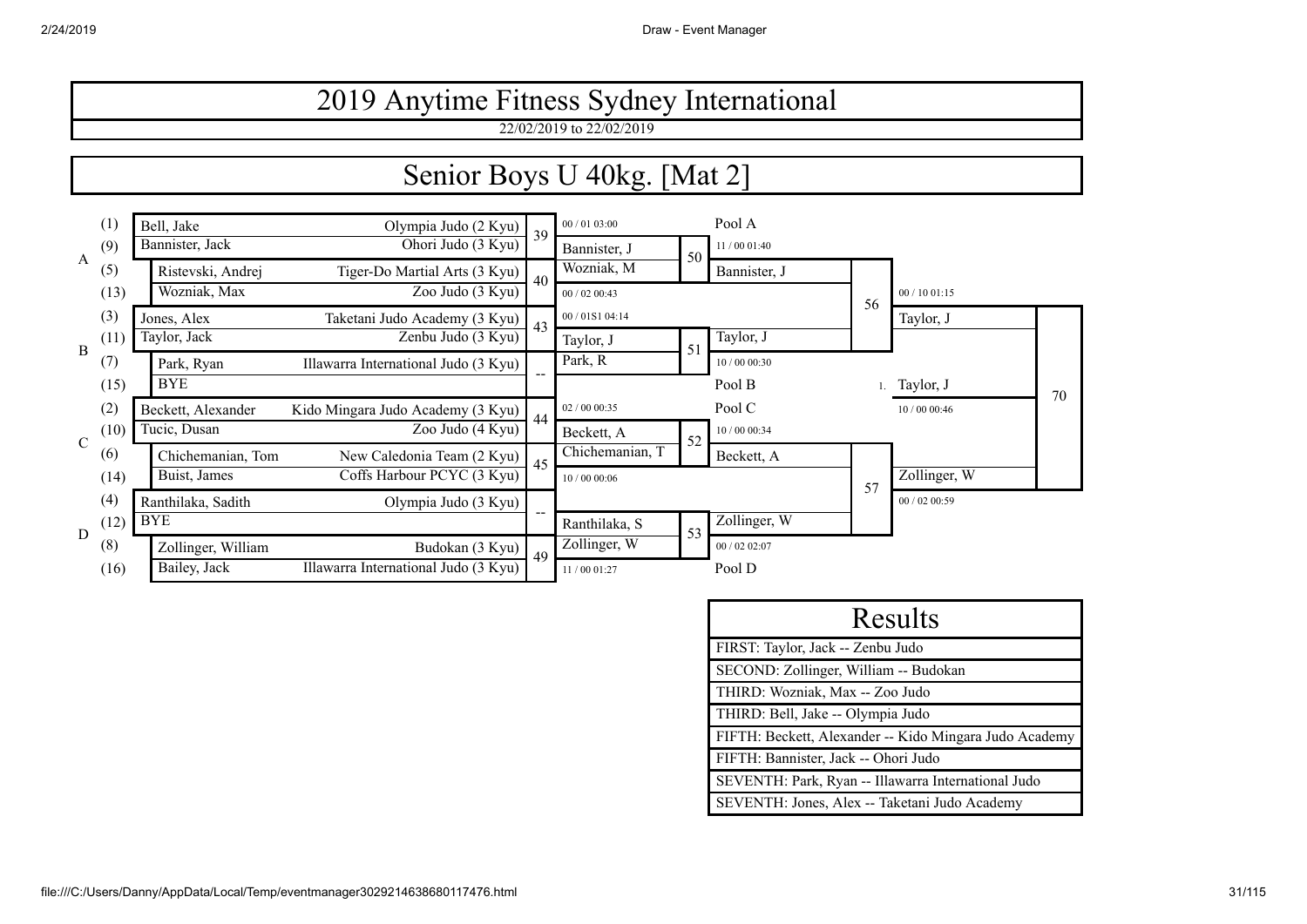### Senior Boys U 40kg. [Mat 2]

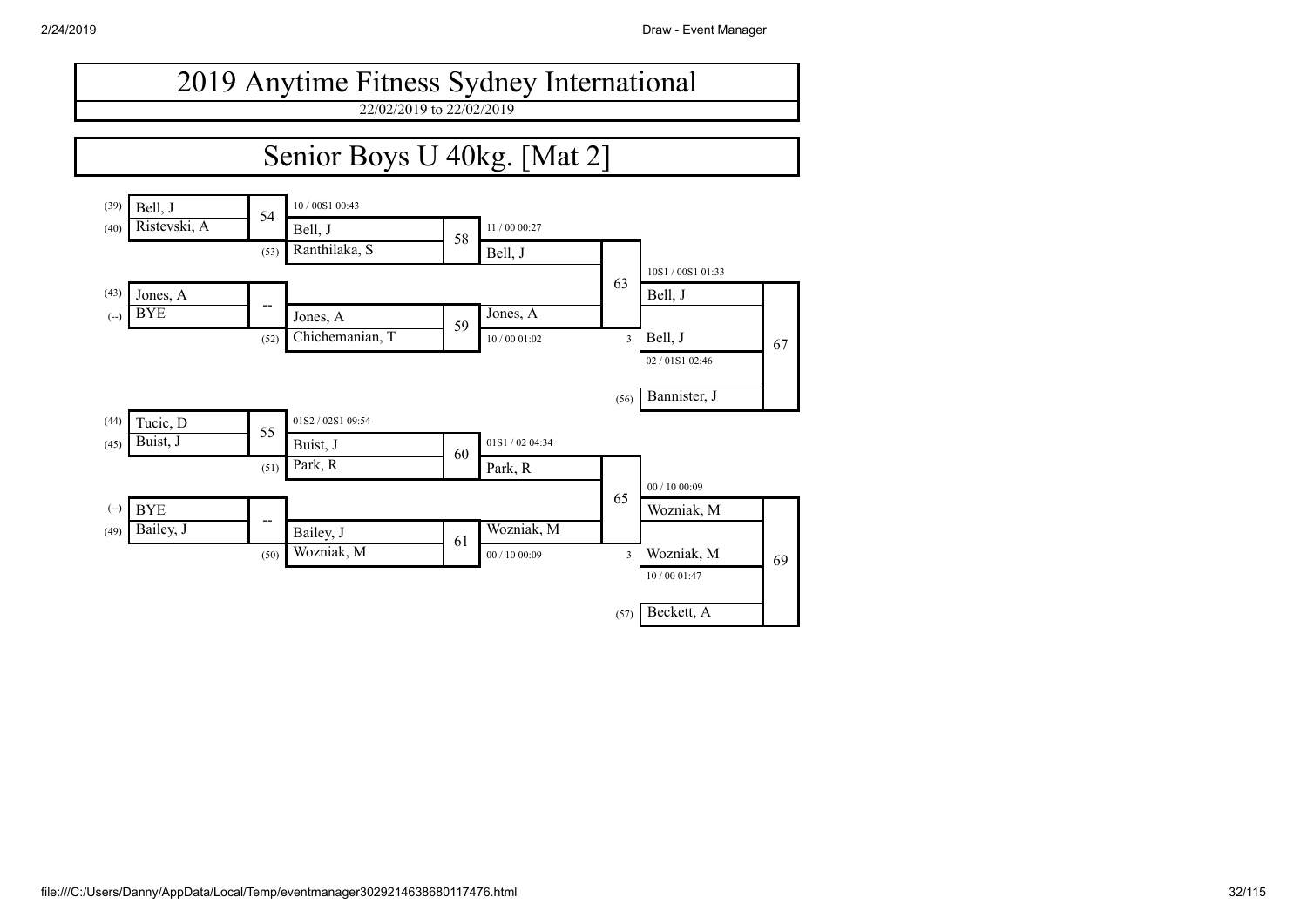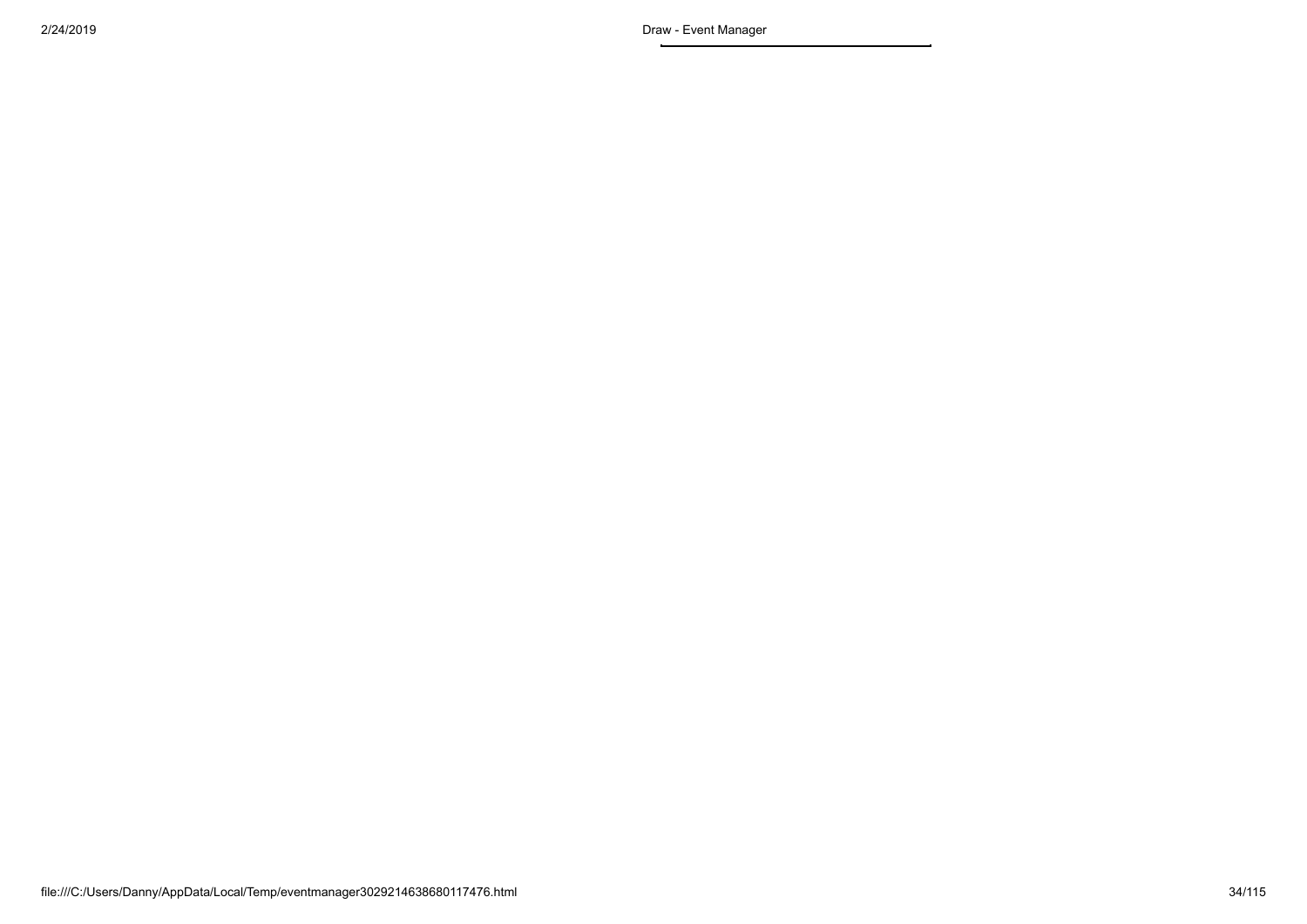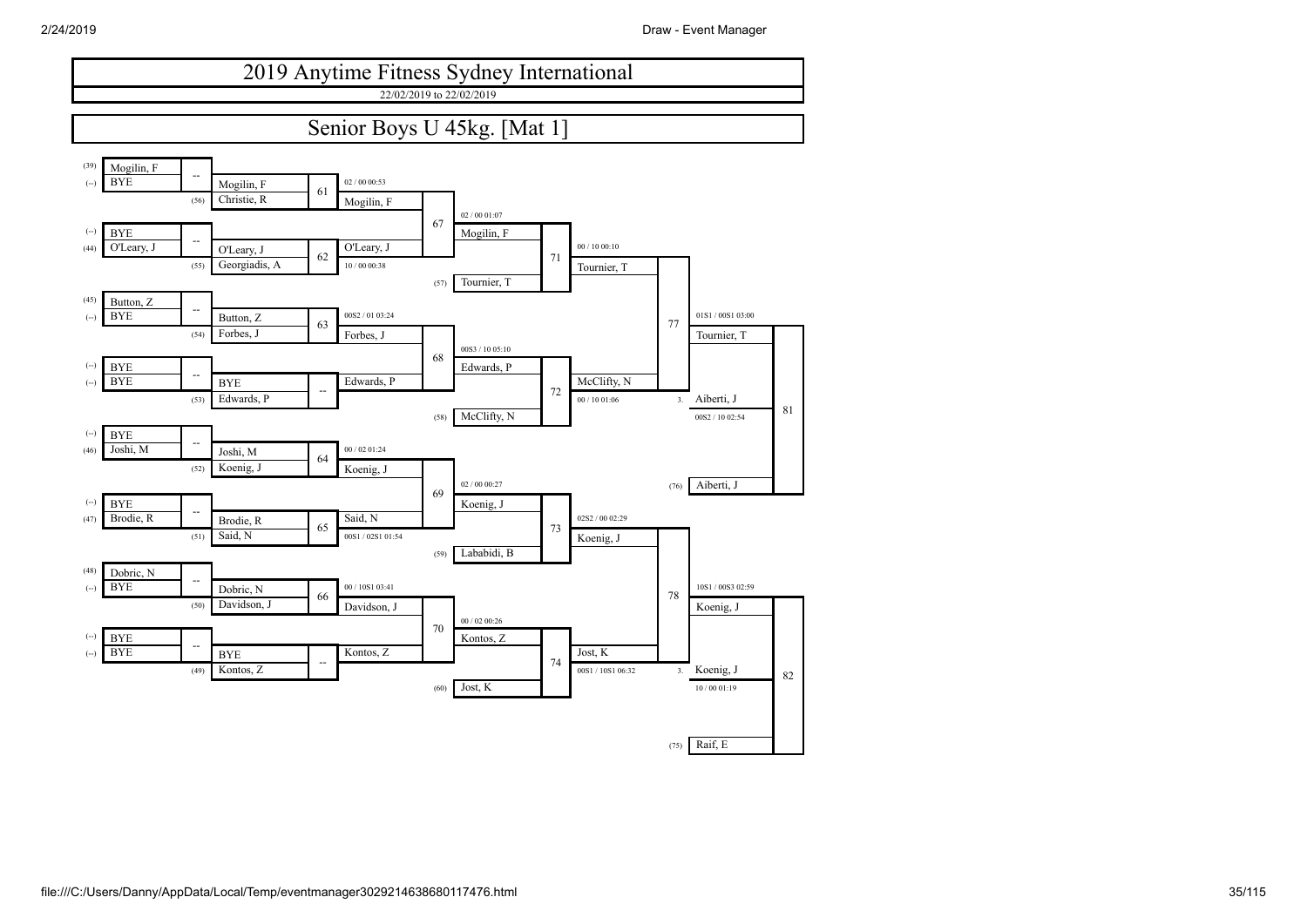

| Results                                         |
|-------------------------------------------------|
| FIRST: Chiron, Keola -- New Caledonia Team      |
| SECOND: Di Martino, Sasha -- New Caledonia Team |
| THIRD: Fu, Hayden -- UNSW Judo                  |
| THIRD: Braconnier, Ewen -- New Caledonia Team   |
| FIFTH: Fowler, James -- 28 Hundred              |
| FIFTH: Lam, Karis -- O-KO Judo                  |
| SEVENTH: Murdoch, James -- UNSW                 |
| SEVENTH: McLaughlin, Angus -- Beyond Grappling  |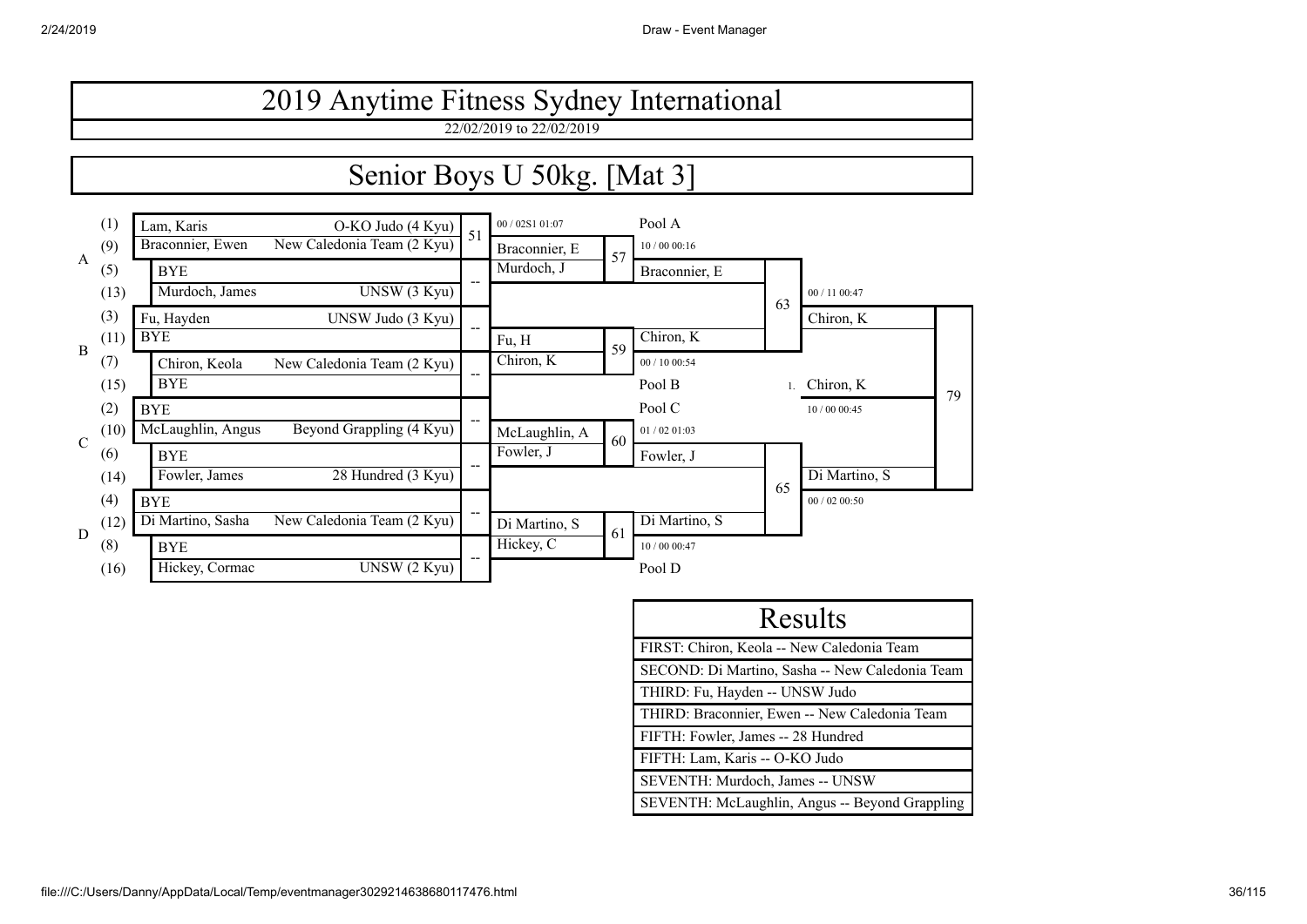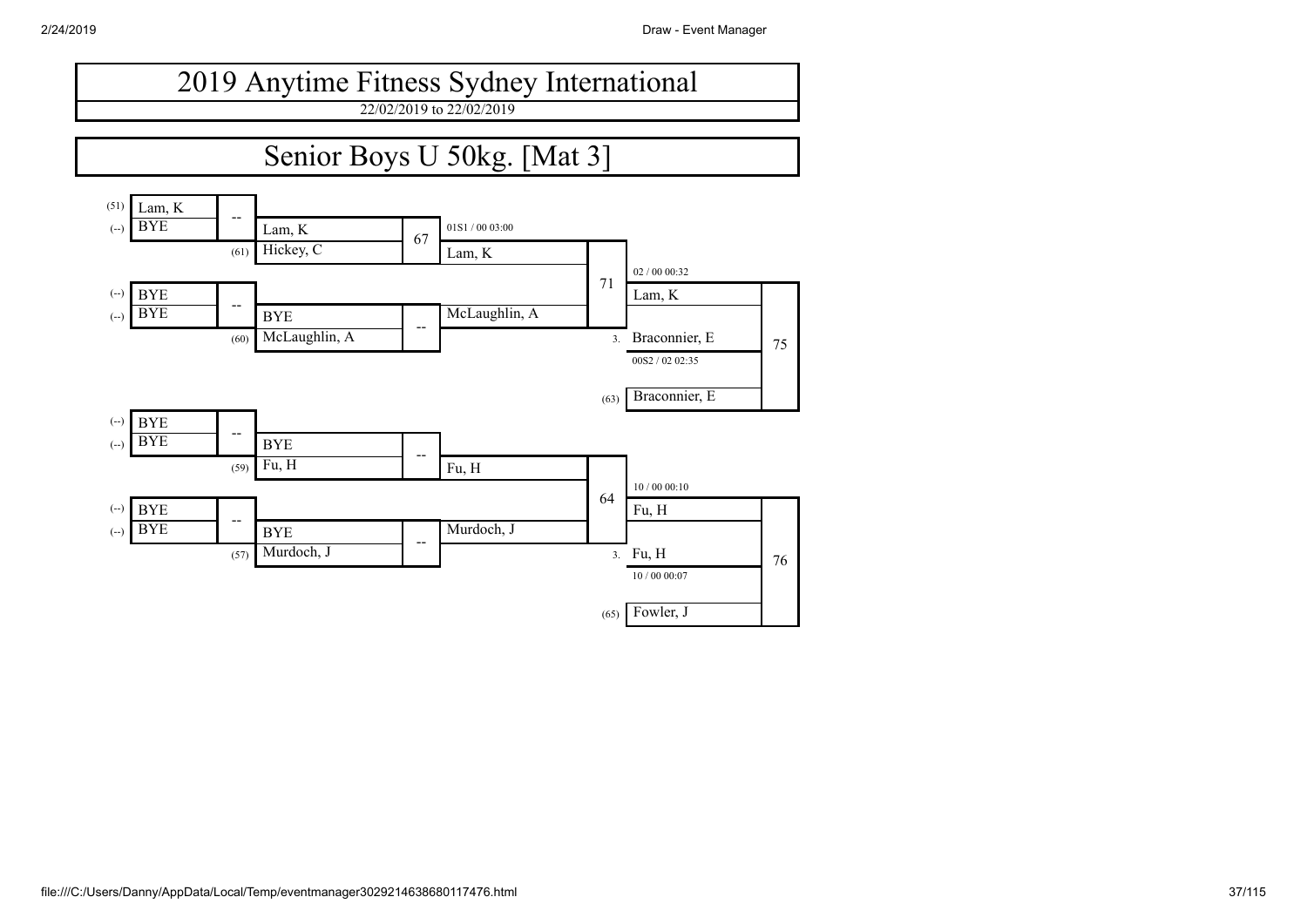22/02/2019 to 22/02/2019

### Senior Boys U 55kg. [Mat 4]

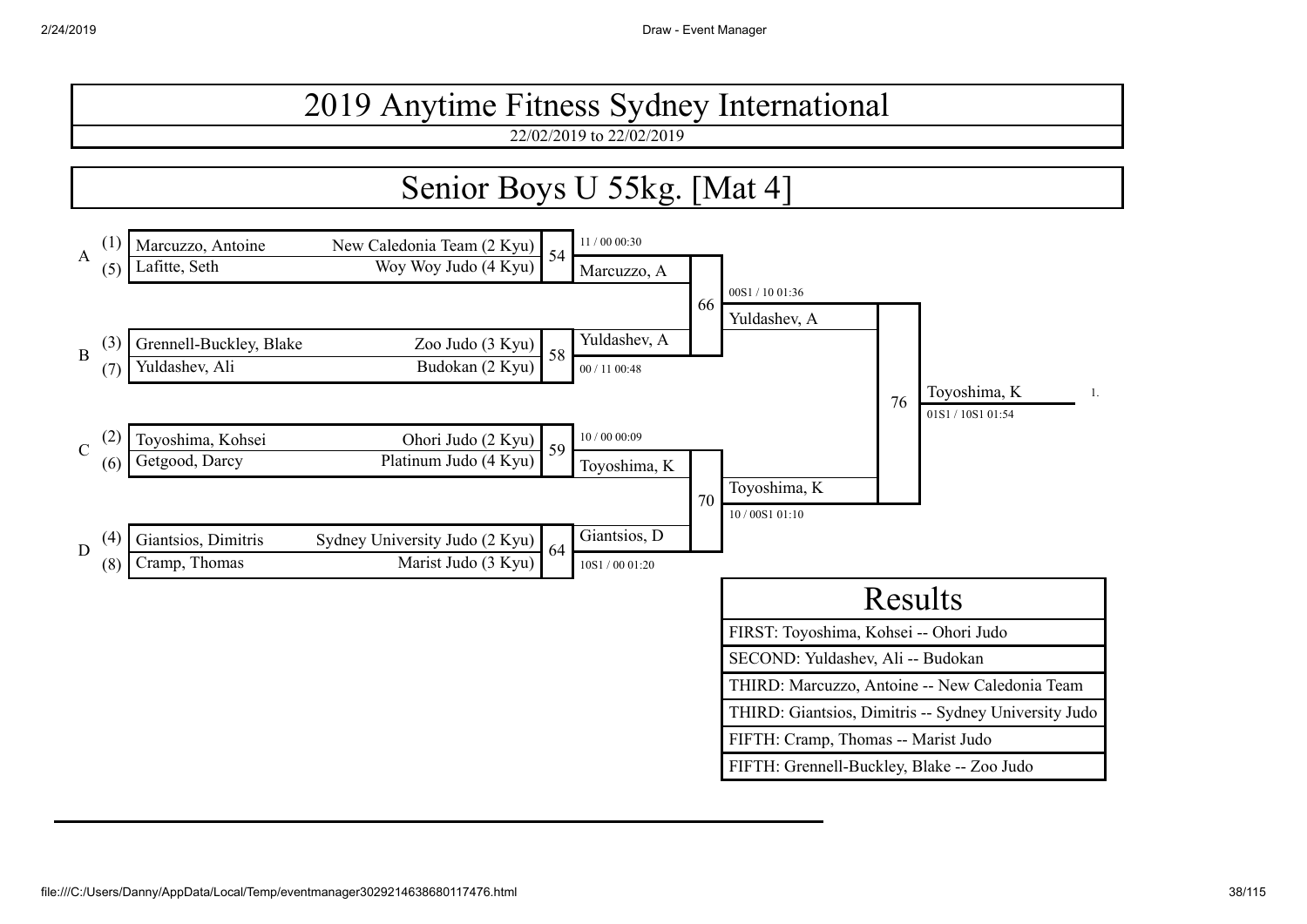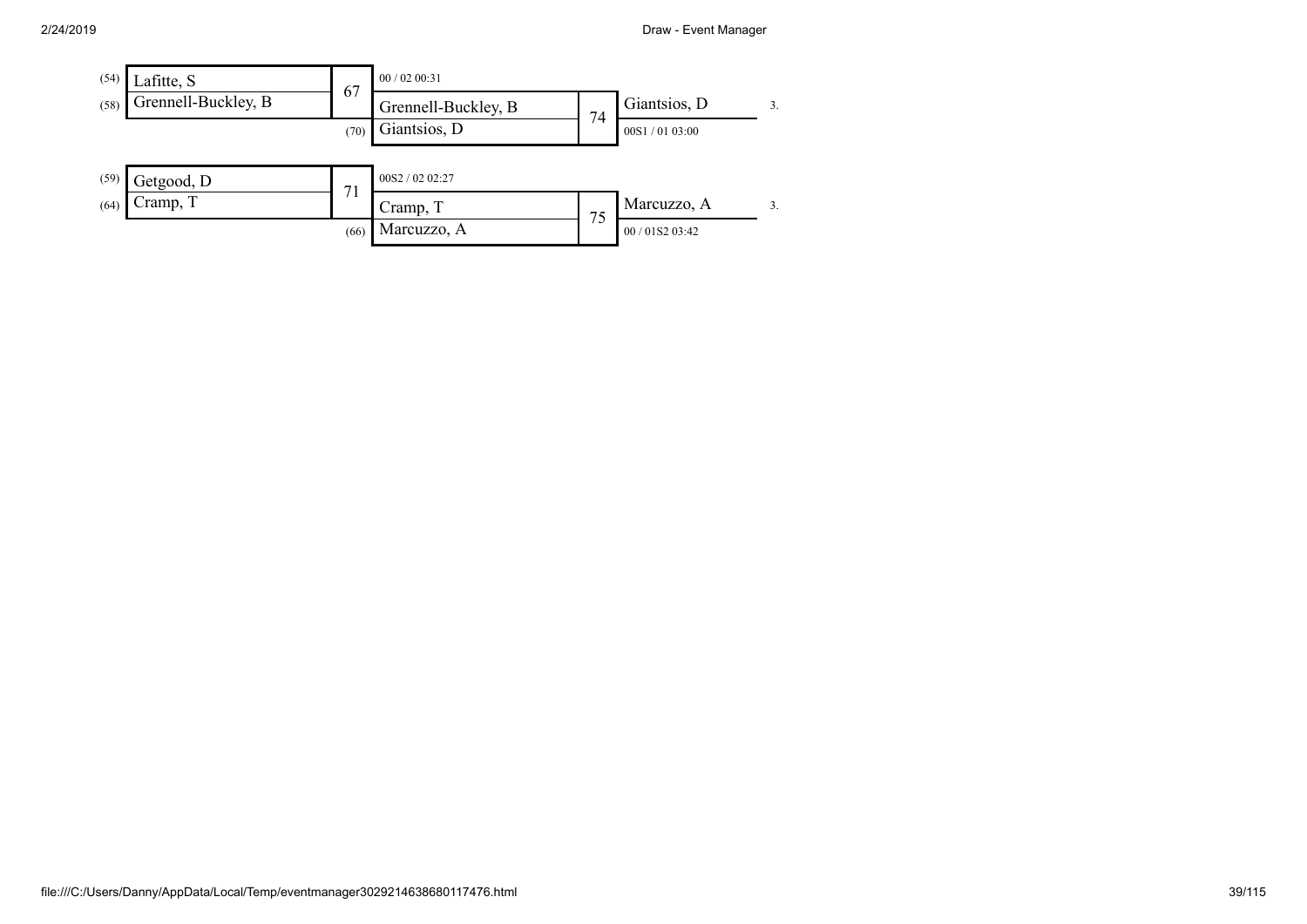| 2019 Anytime Fitness Sydney International                                                                    |                                    |  |  |  |  |
|--------------------------------------------------------------------------------------------------------------|------------------------------------|--|--|--|--|
| 22/02/2019 to 22/02/2019                                                                                     |                                    |  |  |  |  |
| Senior Boys U 60kg. [Mat 4]                                                                                  |                                    |  |  |  |  |
| Bell, L<br>Damianos, Peter<br>UNSW (3 Kyu)<br>Olympia Judo (2 Kyu)<br>68<br>Bell, Lewis<br>(2)<br>00/1000:13 | Results                            |  |  |  |  |
| Bell, L                                                                                                      | FIRST: Bell, Lewis -- Olympia Judo |  |  |  |  |
| Damianos, Peter<br>UNSW (3 Kyu)<br>Olympia Judo (2 Kyu)<br>(1)<br>72<br>Bell, Lewis<br>(2)<br>00 / 10 00:07  | <b>SECOND:</b>                     |  |  |  |  |

| $(1)$ Damianos, Peter | $\overline{\phantom{m}}$ |  |
|-----------------------|--------------------------|--|
| $(2)$ Bell, Lewis     |                          |  |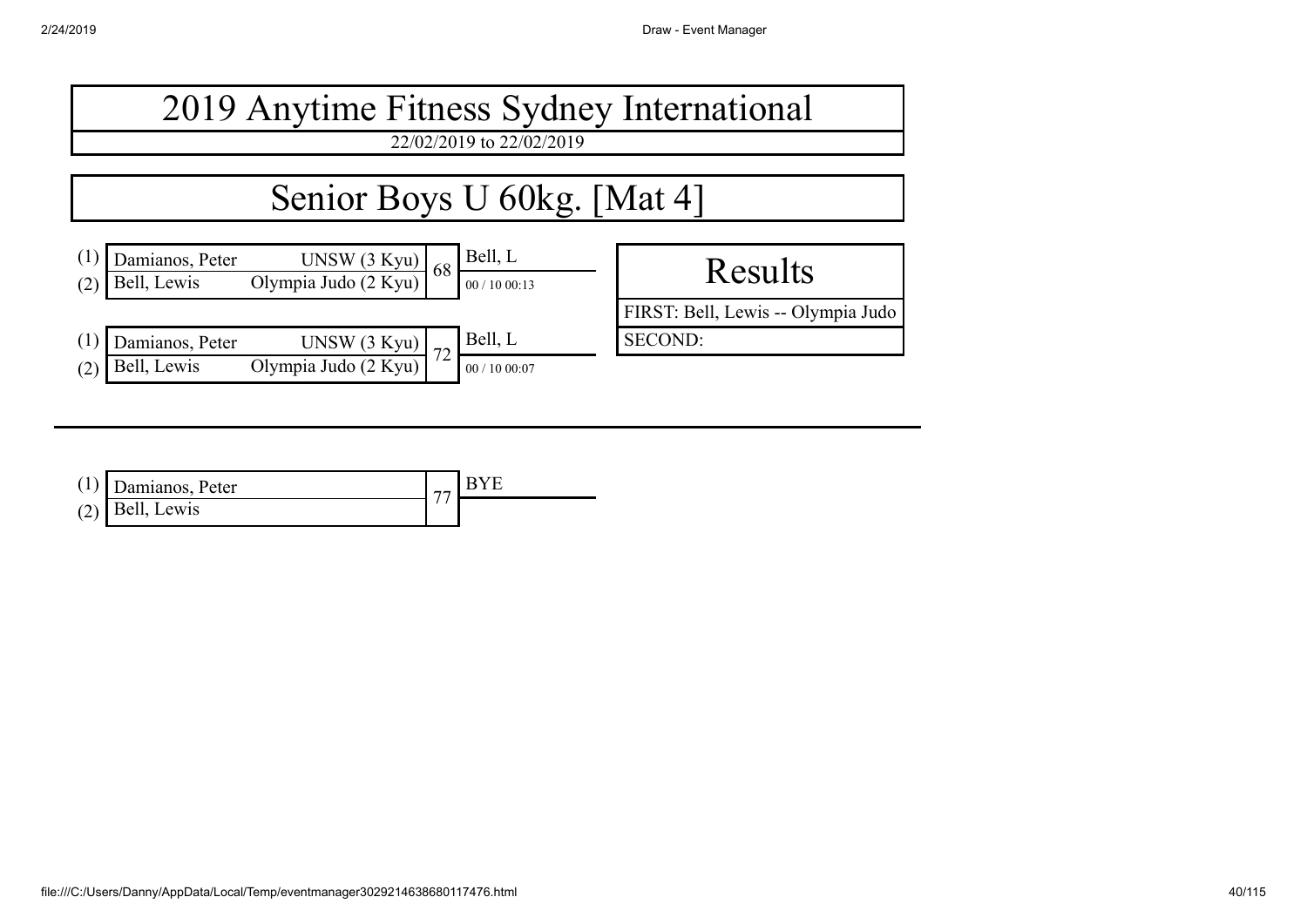#### 2019 Anytime Fitness Sydney International 22/02/2019 to 22/02/2019

### Senior Boys U 66kg. [Mat 3]

|   |                |                                      |      | $\mathbf 2$ | 3   | Wins           | Pts  |
|---|----------------|--------------------------------------|------|-------------|-----|----------------|------|
|   | Park, Caelan   | Illawarra International Judo (2 Kyu) | X    | 0.0         | 0.0 | $\overline{0}$ | 0.0  |
| 2 | Miu, Aidan     | UNSW Judo $(2$ Kyu $)$               | 10.0 | X           | 0.0 |                | 10.0 |
| 3 | Samsonov, Ivan | UNSW Judo (2 Kyu)                    | 10.0 | 10.0        | X   | $\overline{2}$ | 20.0 |





(3) Samsonov, Ivan <sup>00</sup> / 11S1 02:52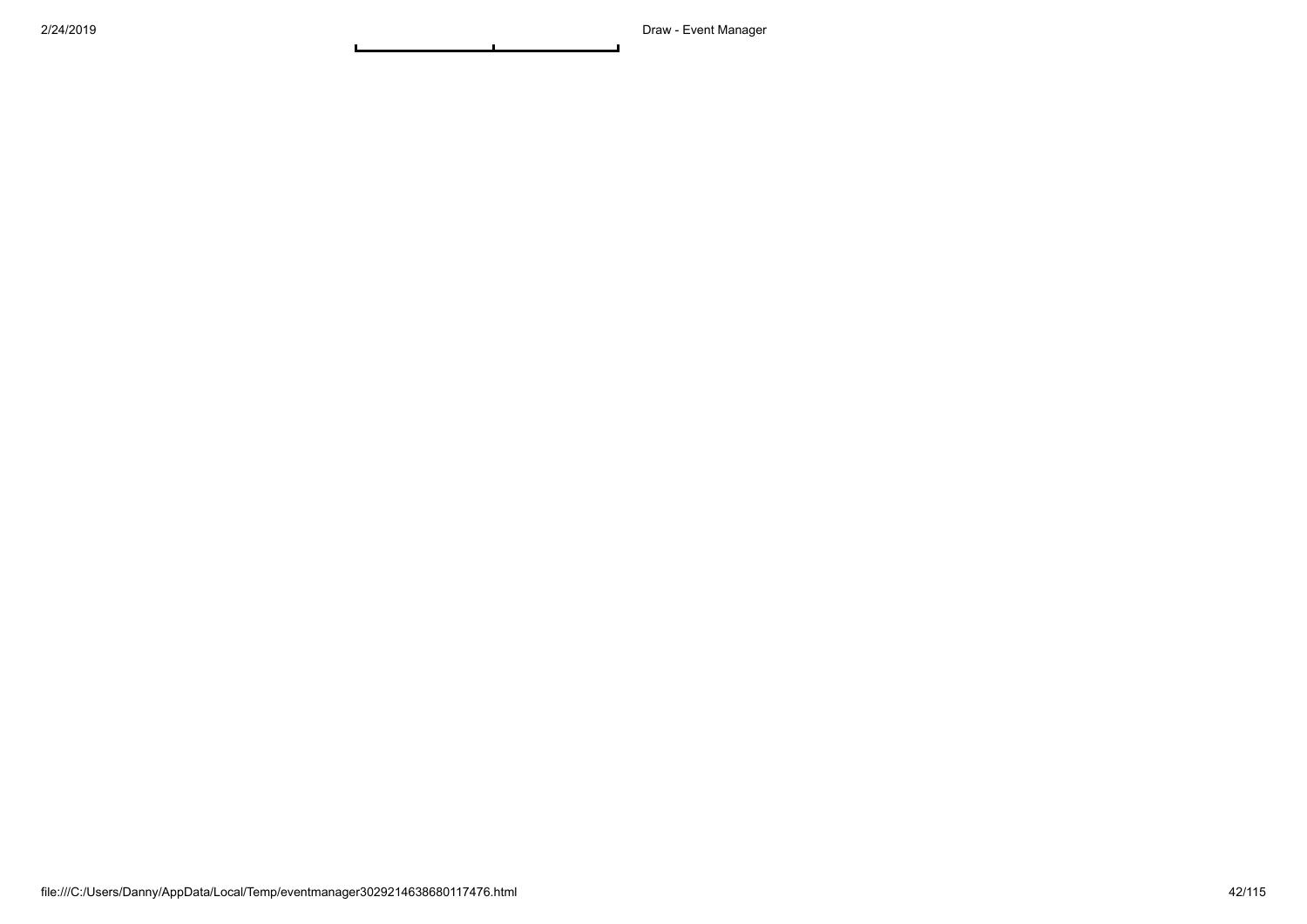22/02/2019 to 22/02/2019

### Senior Boys + 66kg. [Mat 3]

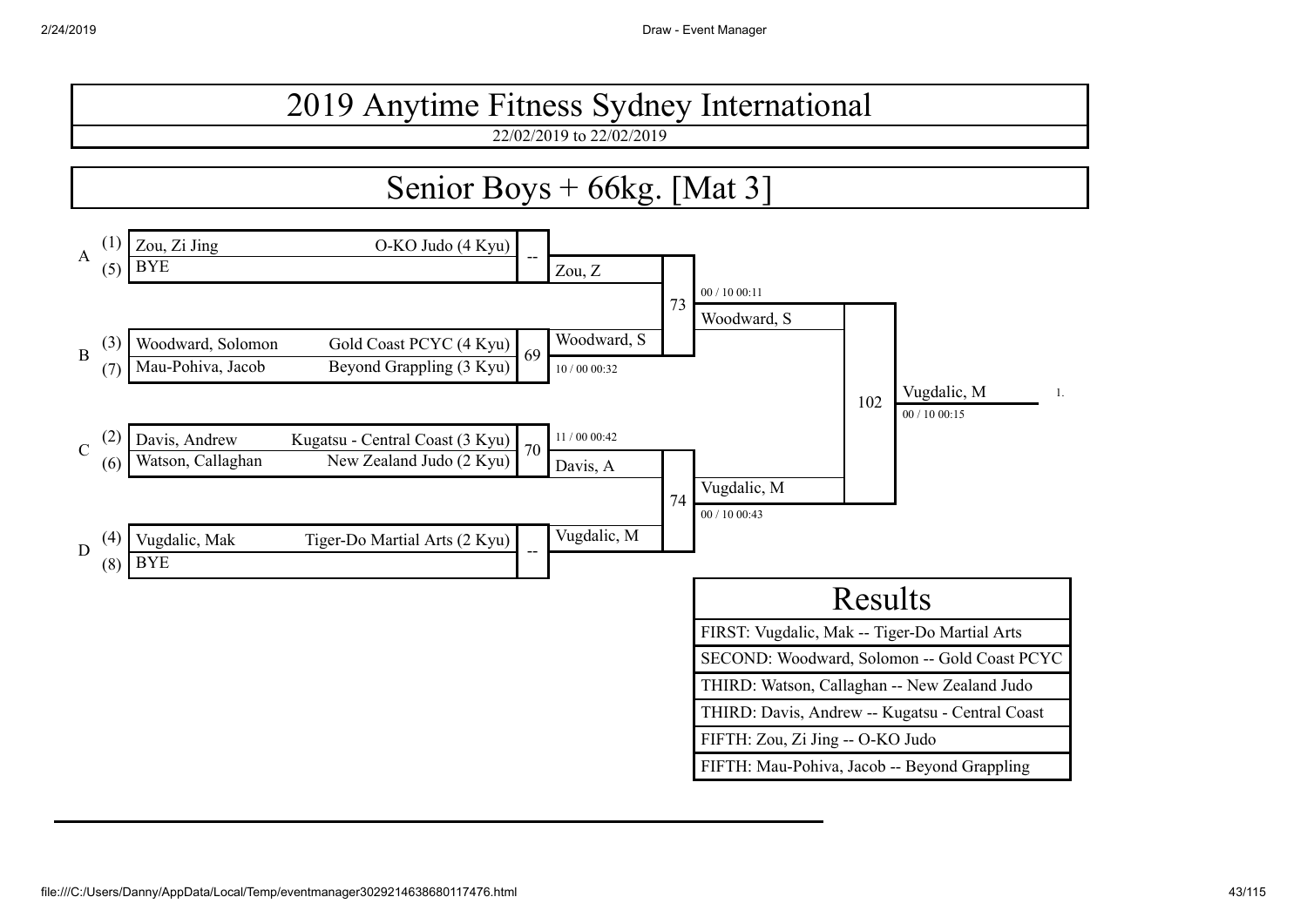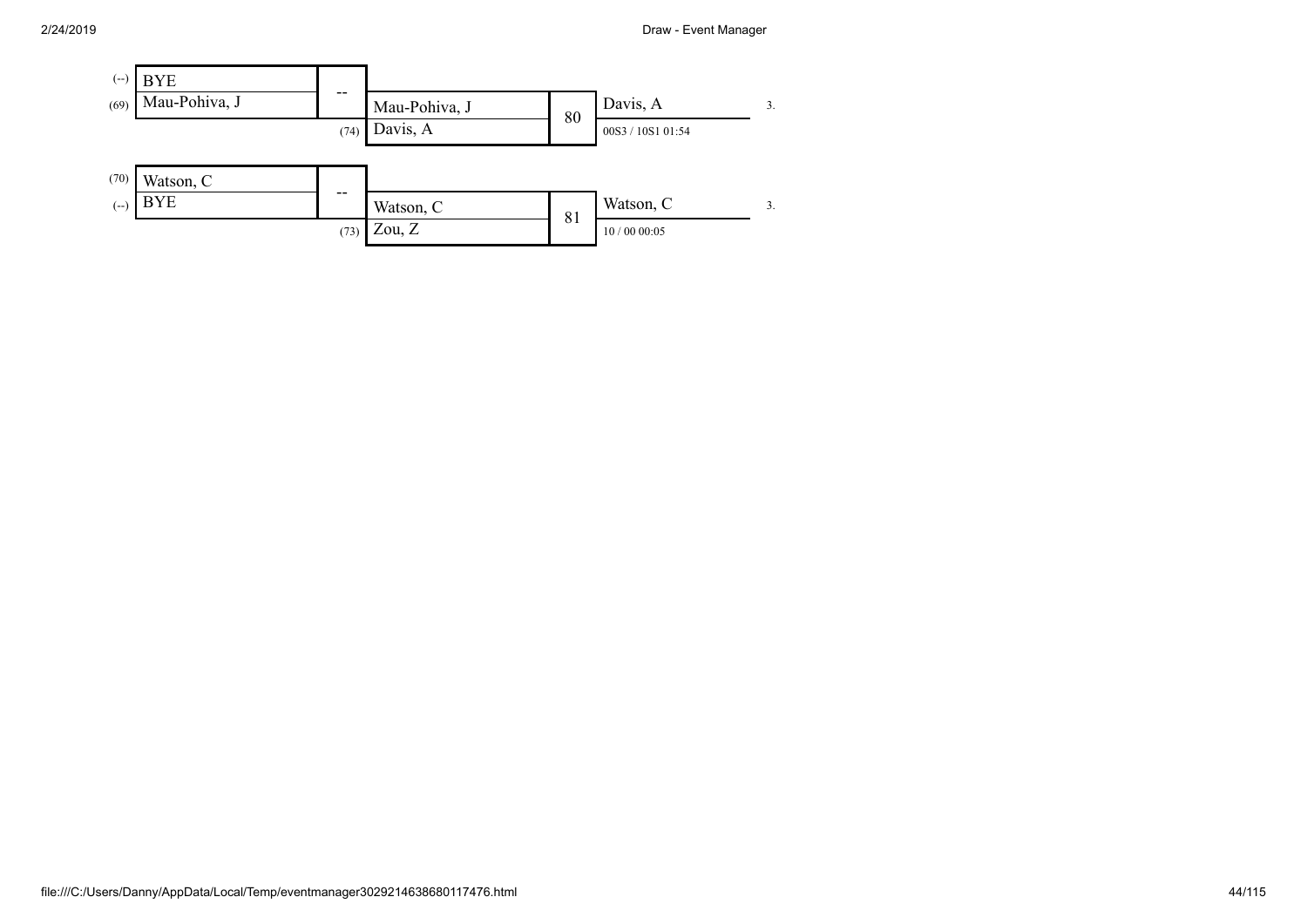

| $(1)$ Fielder, Anneliese | <b>BYE</b> |
|--------------------------|------------|
| $(2)$ McCarthy, Keana    |            |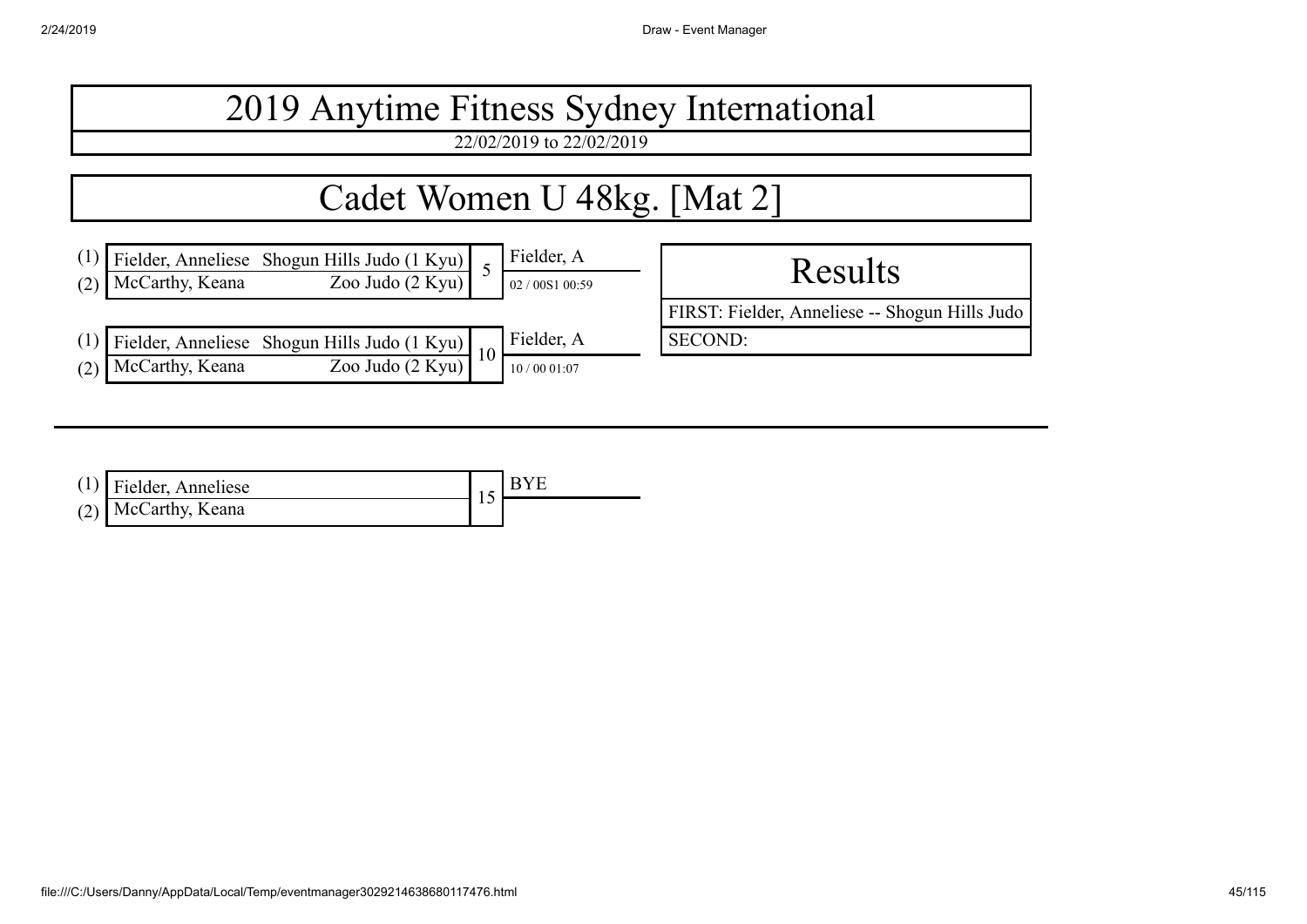22/02/2019 to 22/02/2019

### Cadet Women U 52kg. [Mat 1]

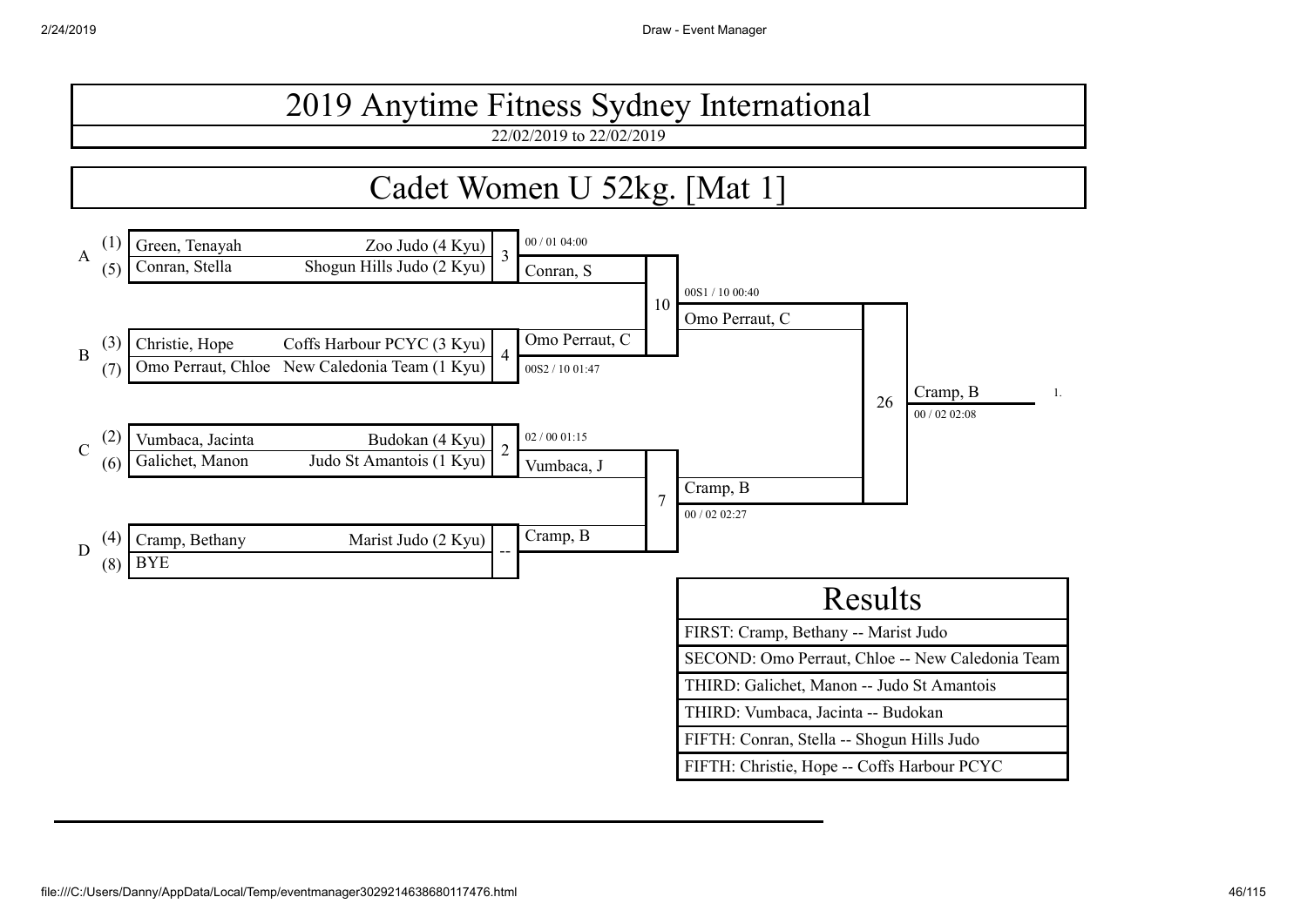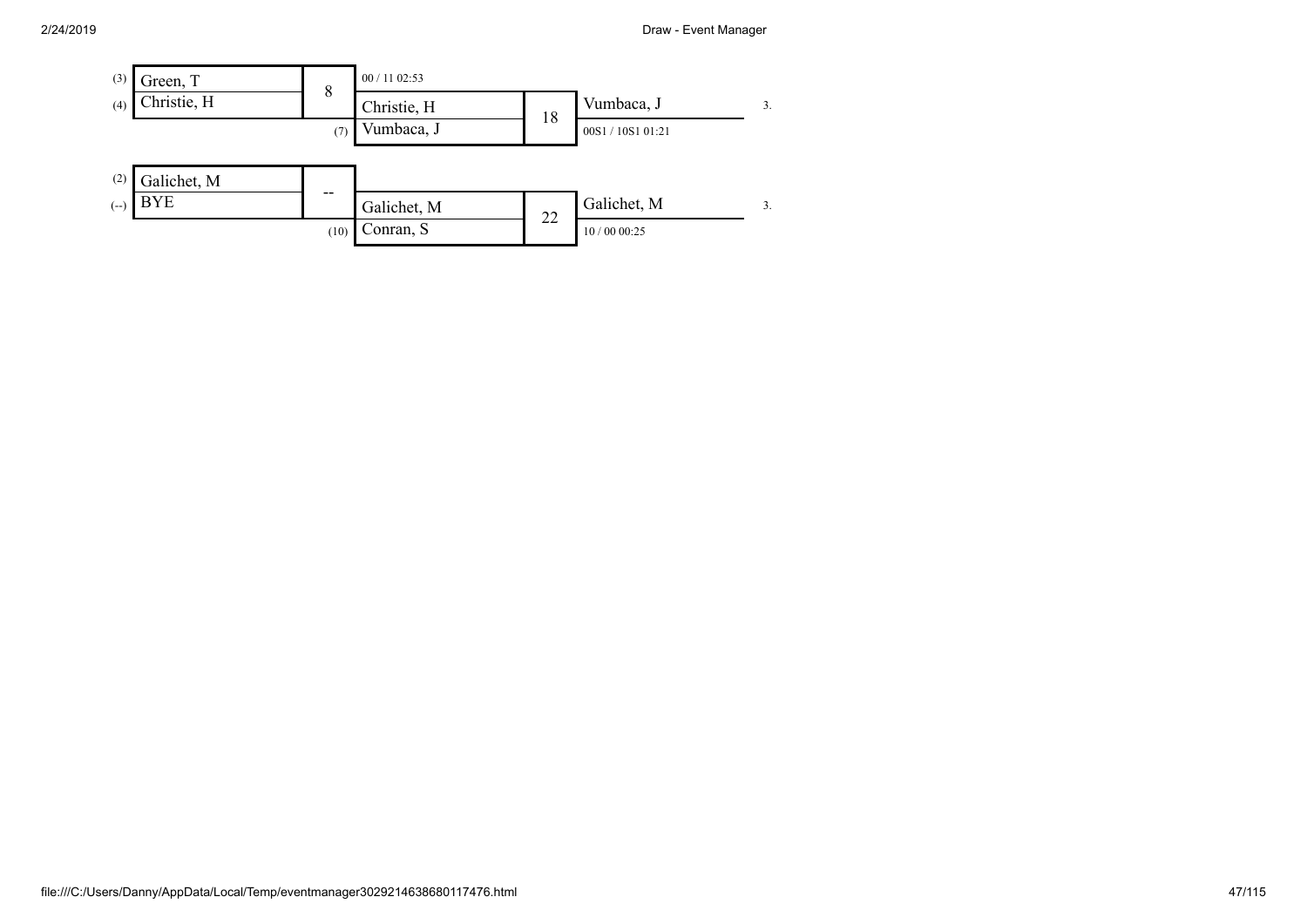#### 2019 Anytime Fitness Sydney International 22/02/2019 to 22/02/2019

### Cadet Women U 57kg. [Mat 2]

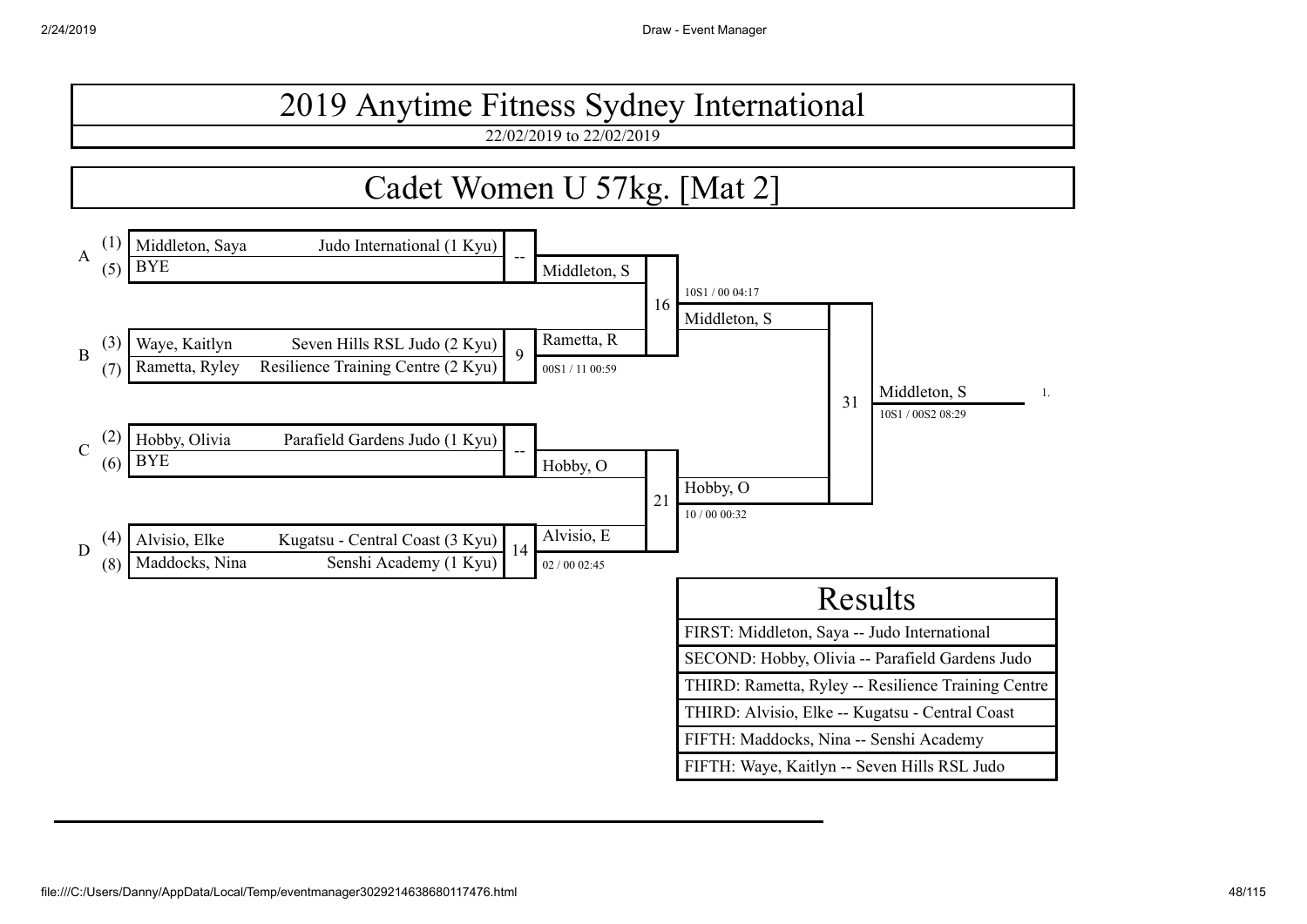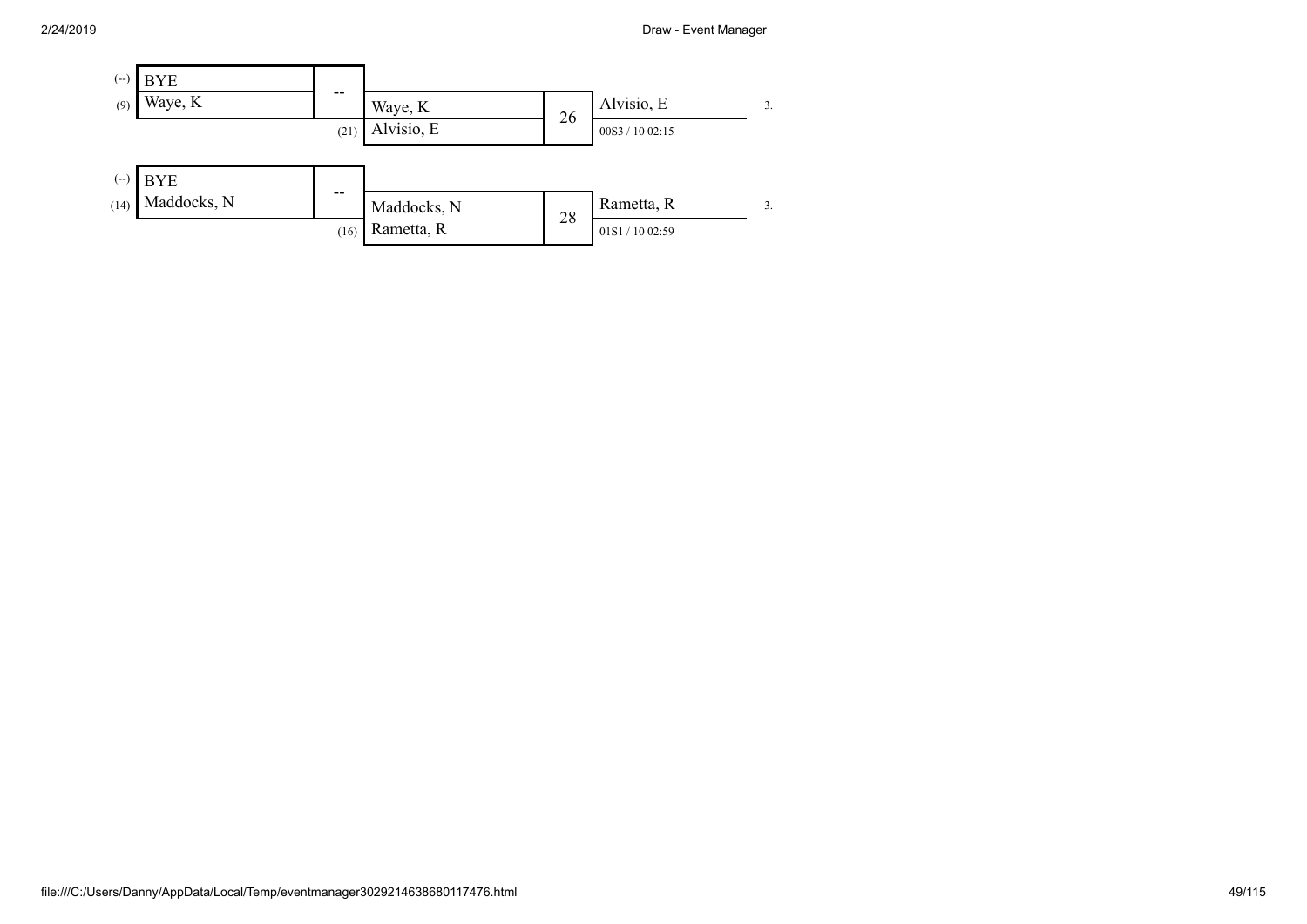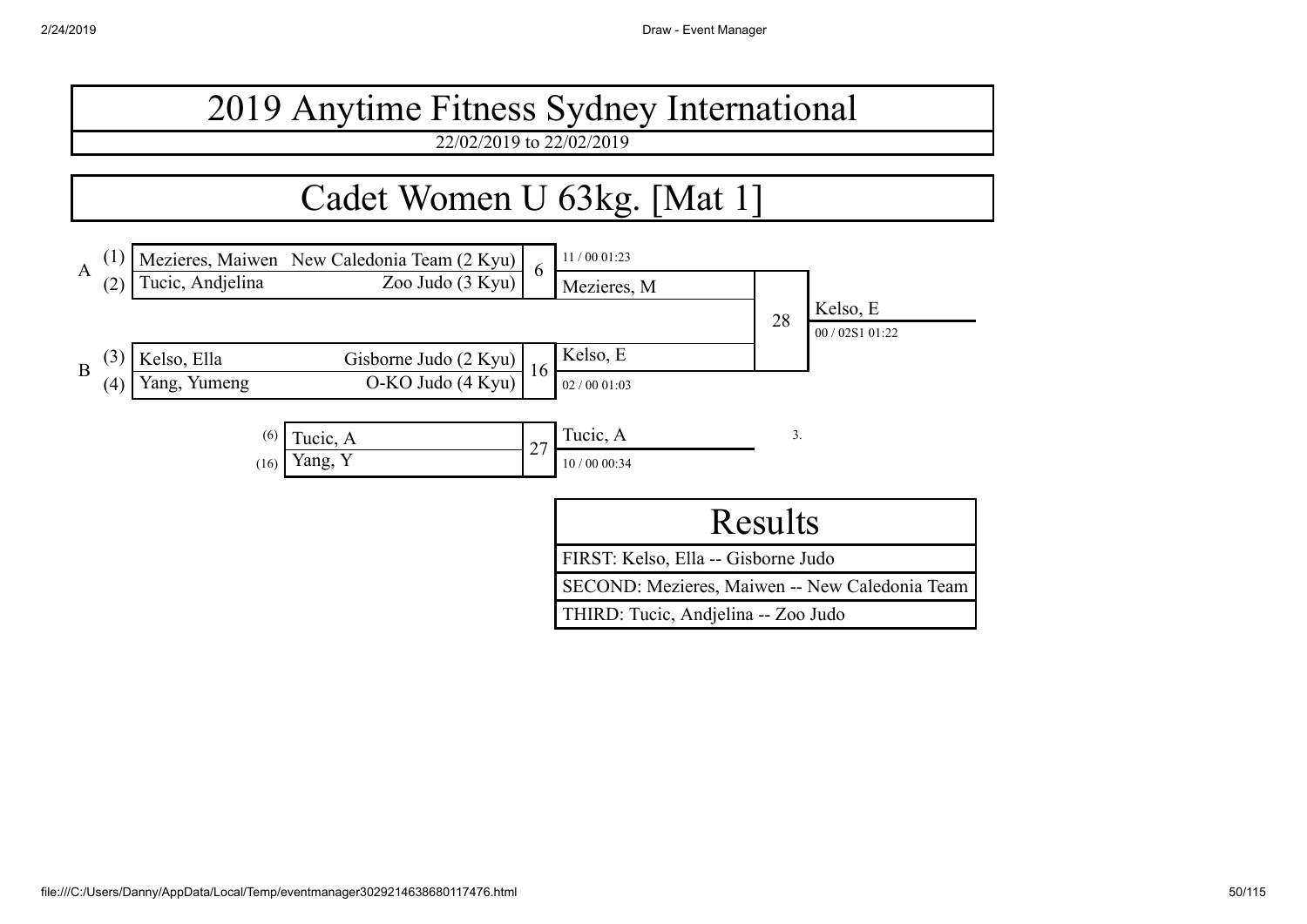| 2019 Anytime Fitness Sydney International                                    |                                         |                                |  |  |  |  |
|------------------------------------------------------------------------------|-----------------------------------------|--------------------------------|--|--|--|--|
| 22/02/2019 to 22/02/2019                                                     |                                         |                                |  |  |  |  |
| Cadet Women U 70kg. [Mat 3]                                                  |                                         |                                |  |  |  |  |
|                                                                              |                                         |                                |  |  |  |  |
| Swan, Maria<br>UWA Judo (1 Kyu)<br>O-KO Judo $(4$ Kyu)<br>Li, Jianing<br>(2) | Swan, M<br>$\overline{7}$<br>02/0000:28 | <b>Results</b>                 |  |  |  |  |
|                                                                              |                                         | FIRST: Swan, Maria -- UWA Judo |  |  |  |  |
| (1)<br>Swan, Maria<br>UWA Judo (1 Kyu)                                       | Swan, M<br>14                           | <b>SECOND:</b>                 |  |  |  |  |
| O-KO Judo (4 Kyu)<br>Li, Jianing                                             | 10/0000:10                              |                                |  |  |  |  |

| $(1)$ Swan, Maria | $\sim$ | BYE |
|-------------------|--------|-----|
| $(2)$ Li, Jianing |        |     |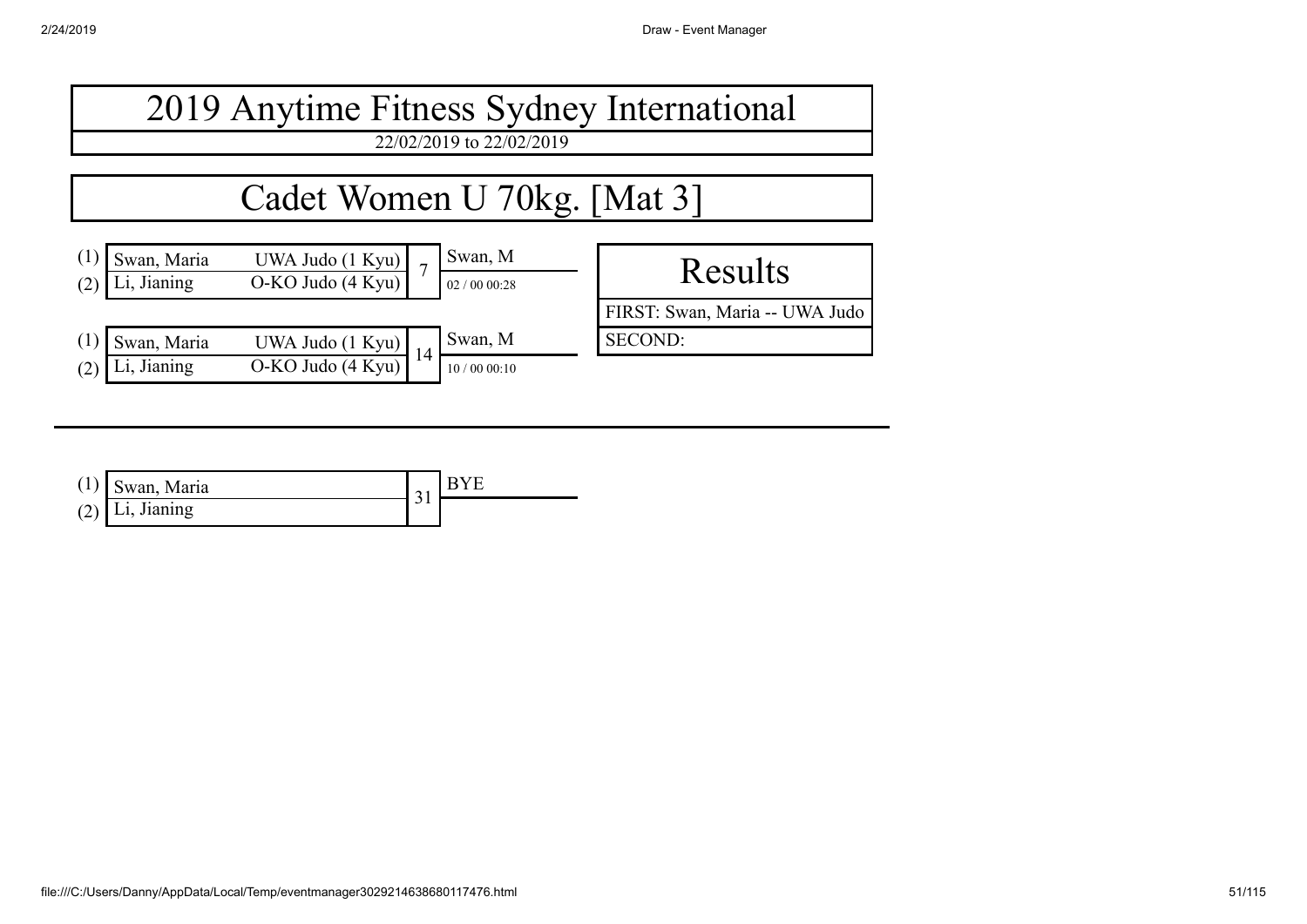## Cadet Men U 50kg. [Mat 3]

|              |                   |                       |                  | $\overline{2}$ |     | Wins | Pts  |
|--------------|-------------------|-----------------------|------------------|----------------|-----|------|------|
|              | Lam, Darrius      | $O-KO$ Judo $(4$ Kyu) | $\boldsymbol{X}$ | 0.0            | 0.0 |      | 0.0  |
| $\mathbf{2}$ | Toyoshima, Kohyoh | Ohori Judo (2 Kyu)    | 10.0             | X              | 0.0 |      | 10.0 |
| 3            | Hutcheon, Angus   | UNSW Judo $(3 Kyu)$   | 10.0             | 1.0            |     |      | 11.0 |

|                         |              |                            | 4                |      | Wins | Pts  |
|-------------------------|--------------|----------------------------|------------------|------|------|------|
| $\overline{\mathbf{4}}$ | Prudent, Ugo | New Caledonia Team (1 Dan) | $\boldsymbol{X}$ | 10.0 |      | 10.0 |
| 5                       | Katz, Dylan  | UNSW Judo $(3 Kyu)$ 0.0    |                  | X    |      | 0.0  |

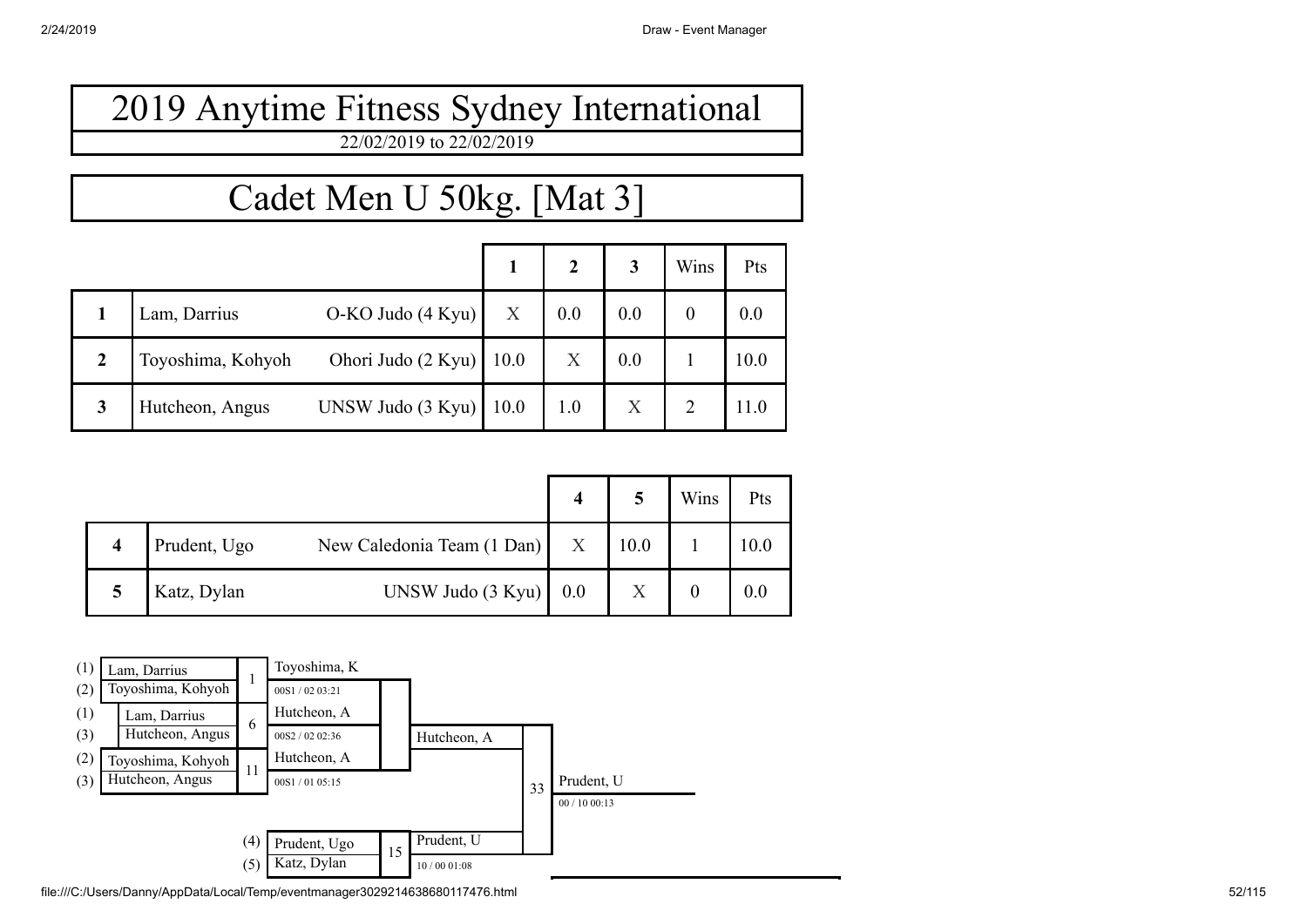| FIRST: Prudent, Ugo -- New Caledonia Team |
|-------------------------------------------|
| SECOND: Hutcheon, Angus -- UNSW Judo      |
| THIRD: Katz, Dylan -- UNSW Judo           |
|                                           |

| <b>BYE</b> | $\overline{ }$ |            |                          |            |
|------------|----------------|------------|--------------------------|------------|
| <b>BYE</b> |                | <b>BYE</b> | $\mathbf{A}$             | <b>BYE</b> |
|            |                | <b>BYE</b> | $\overline{\phantom{a}}$ |            |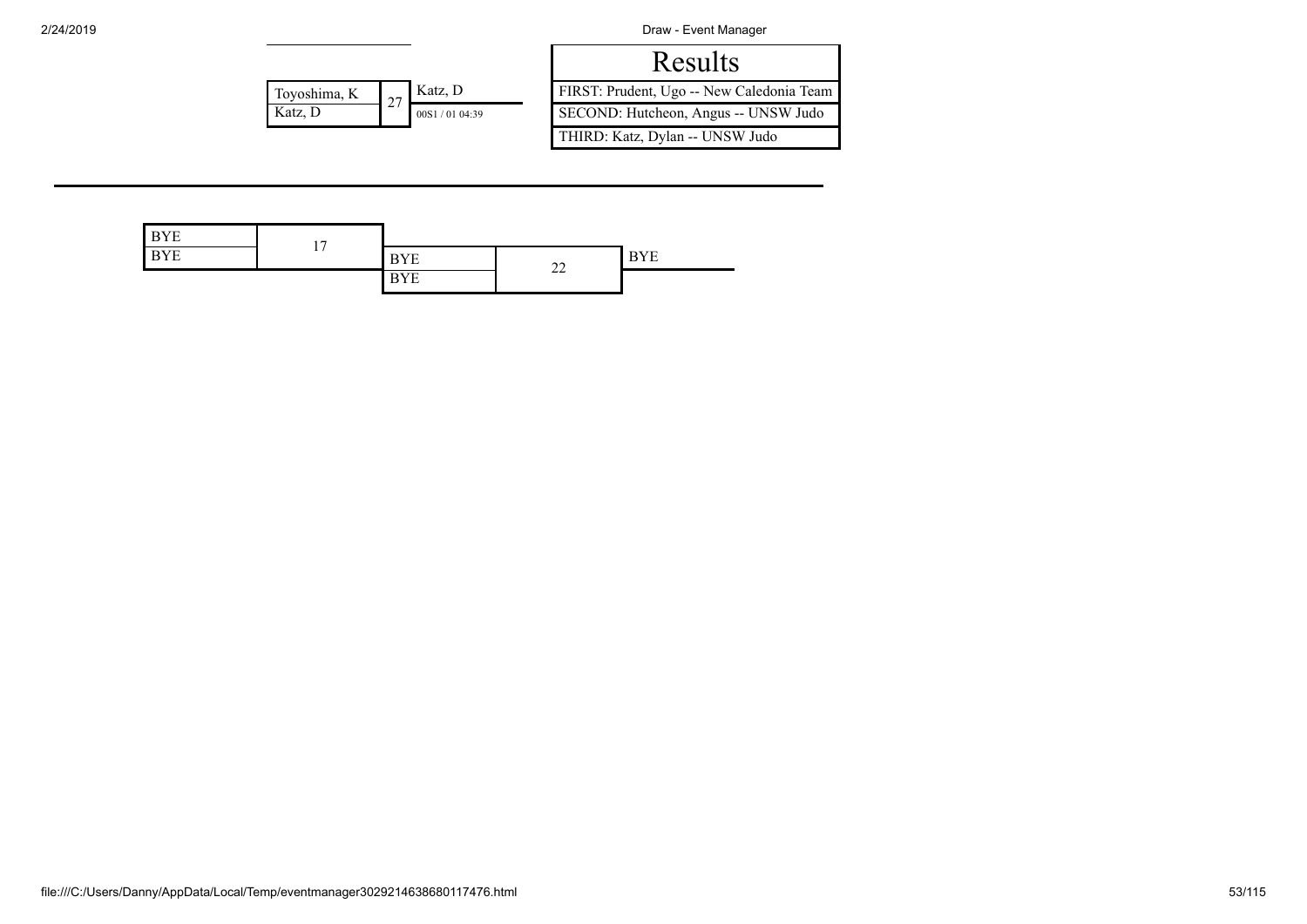22/02/2019 to 22/02/2019

#### Cadet Men U 55kg. [Mat 3] A McClifty, Liam Tiger-Do Martial Arts (2 Kyu) 16 11S1 / 00S2 02:52 Tredell, Liam Seven Hills RSL Youth  $(2 Kyu)$  <sup>16</sup> McClifty, L 26 10S1 / 00S3 02:56 McClifty, L 36 B (3) Ali Saïd, Killian New Caledonia Team (1 Kyu) 20 Ali Saïd, K (7) Simmonds, Alex Coffs Coast Judo  $(3 \text{ Kyu})$ <sup>20</sup>  $\boxed{10/0001:44}$ Vongxayasy, J 1. 00S2 / 10 04:00  $\mathcal{C}$ McMillan, Alex Coffs Coast Judo (3 Kyu) 21 11S1 / 00 02:39  $(6)$  Morgan, Noah Kardinia (2 Kyu)  $\lambda$ <sup>1</sup> McMillan, A 29 Vongxayasy, J 00 / 10 00:23 D (4) Cheon, Peter Minseok Budokan (3 Kyu) 23 Vongxayasy, J (8) Vongxayasy, Jett Bushido (2 Kyu)  $\begin{bmatrix} 25 \\ 00/100000 \end{bmatrix}$ Results FIRST: Vongxayasy, Jett -- Bushido SECOND: McClifty, Liam -- Tiger-Do Martial Arts THIRD: Ali Saïd, Killian -- New Caledonia Team THIRD: McMillan, Alex -- Coffs Coast Judo FIFTH: Morgan, Noah -- Kardinia FIFTH: Simmonds, Alex -- Coffs Coast Judo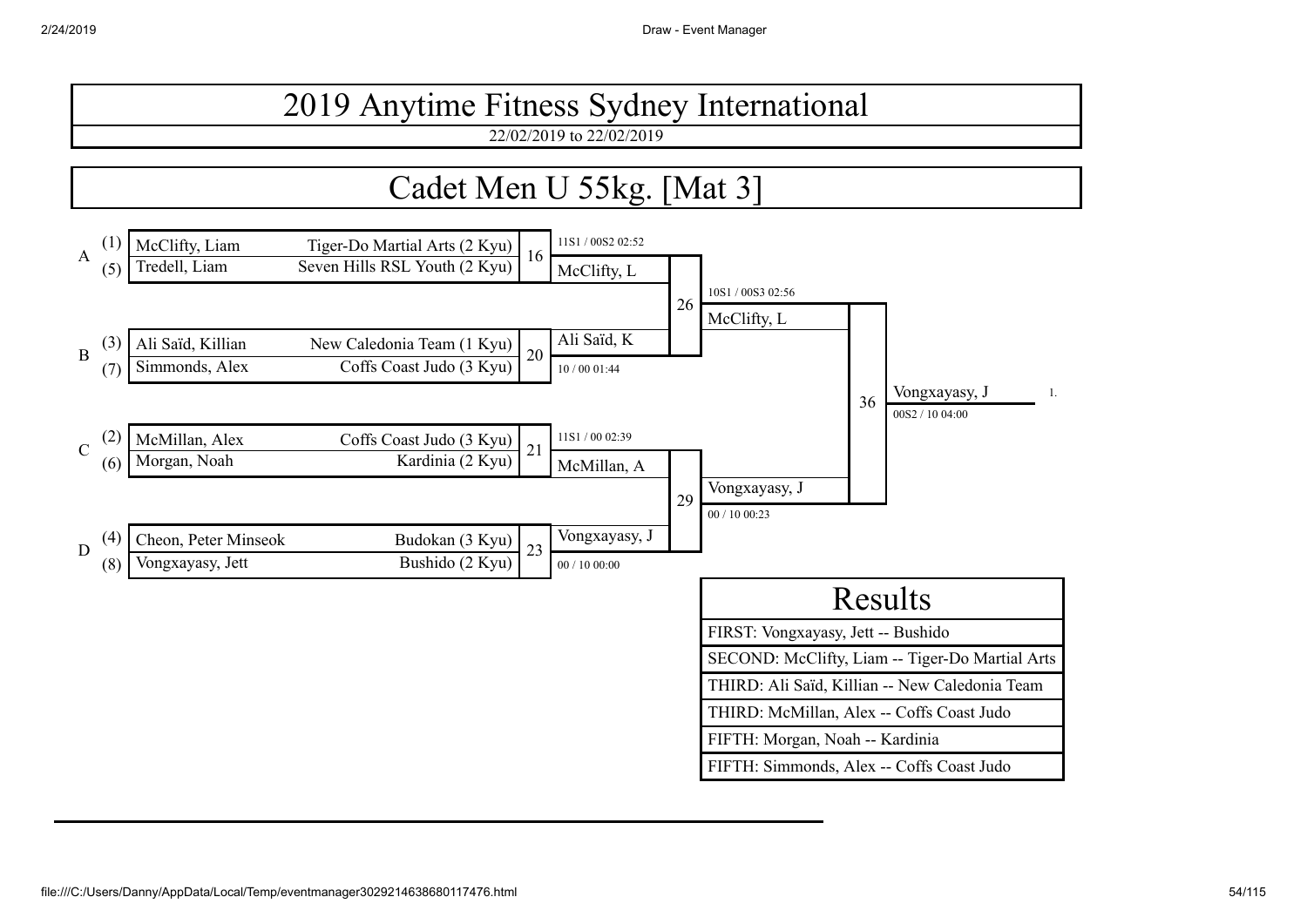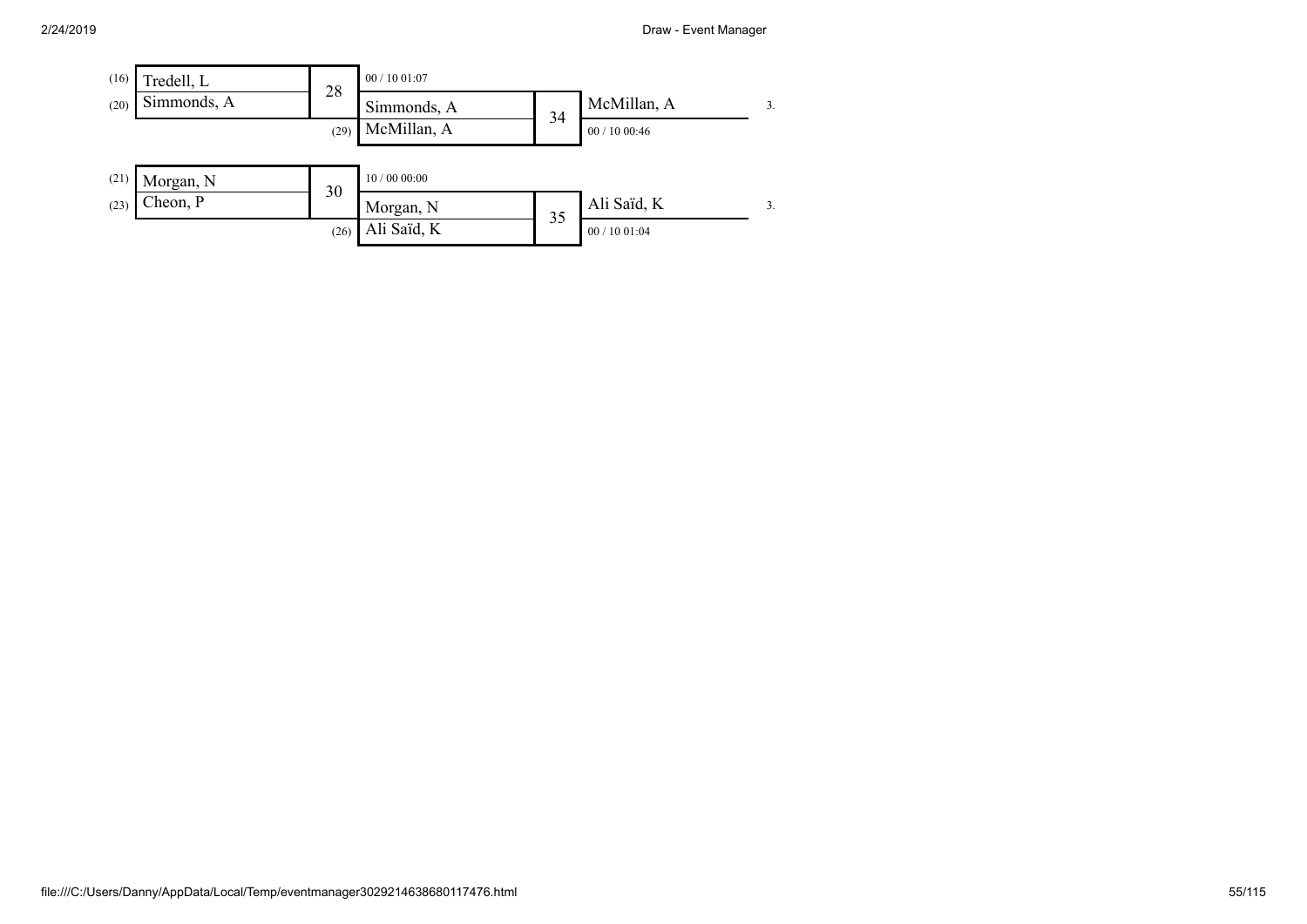22/02/2019 to 22/02/2019

### Cadet Men U 60kg. [Mat 4]

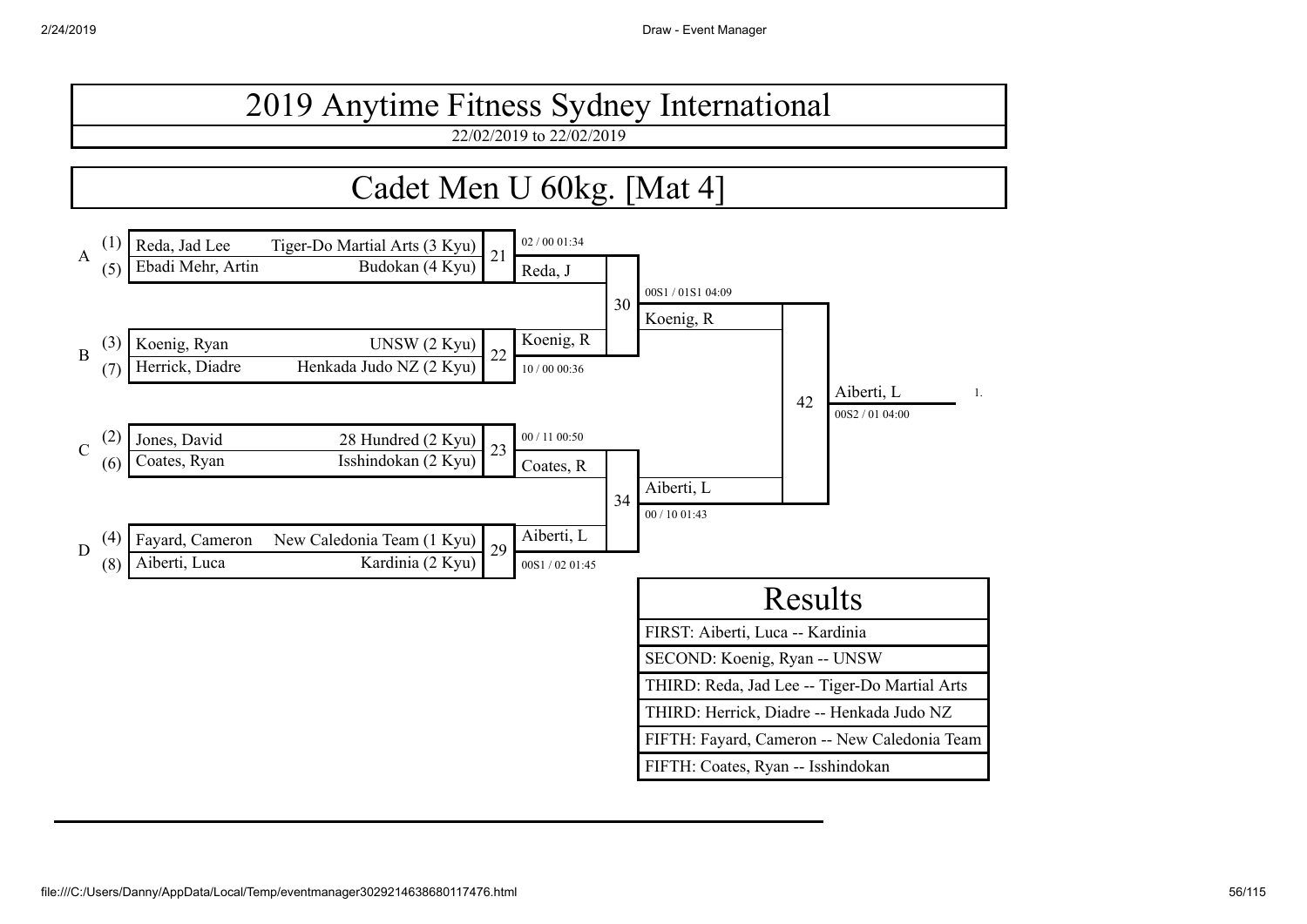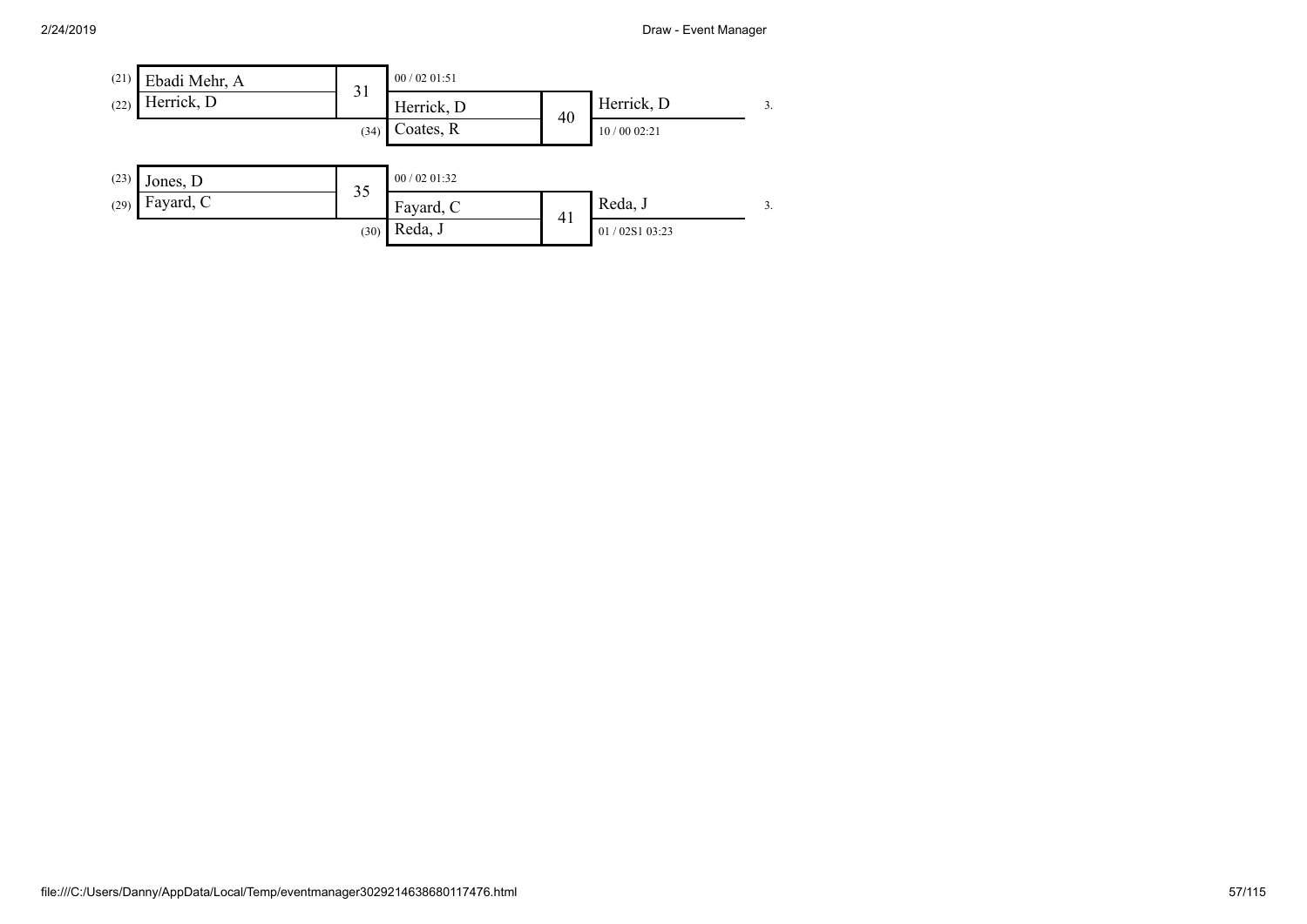

### Cadet Men U 66kg. [Mat 1]

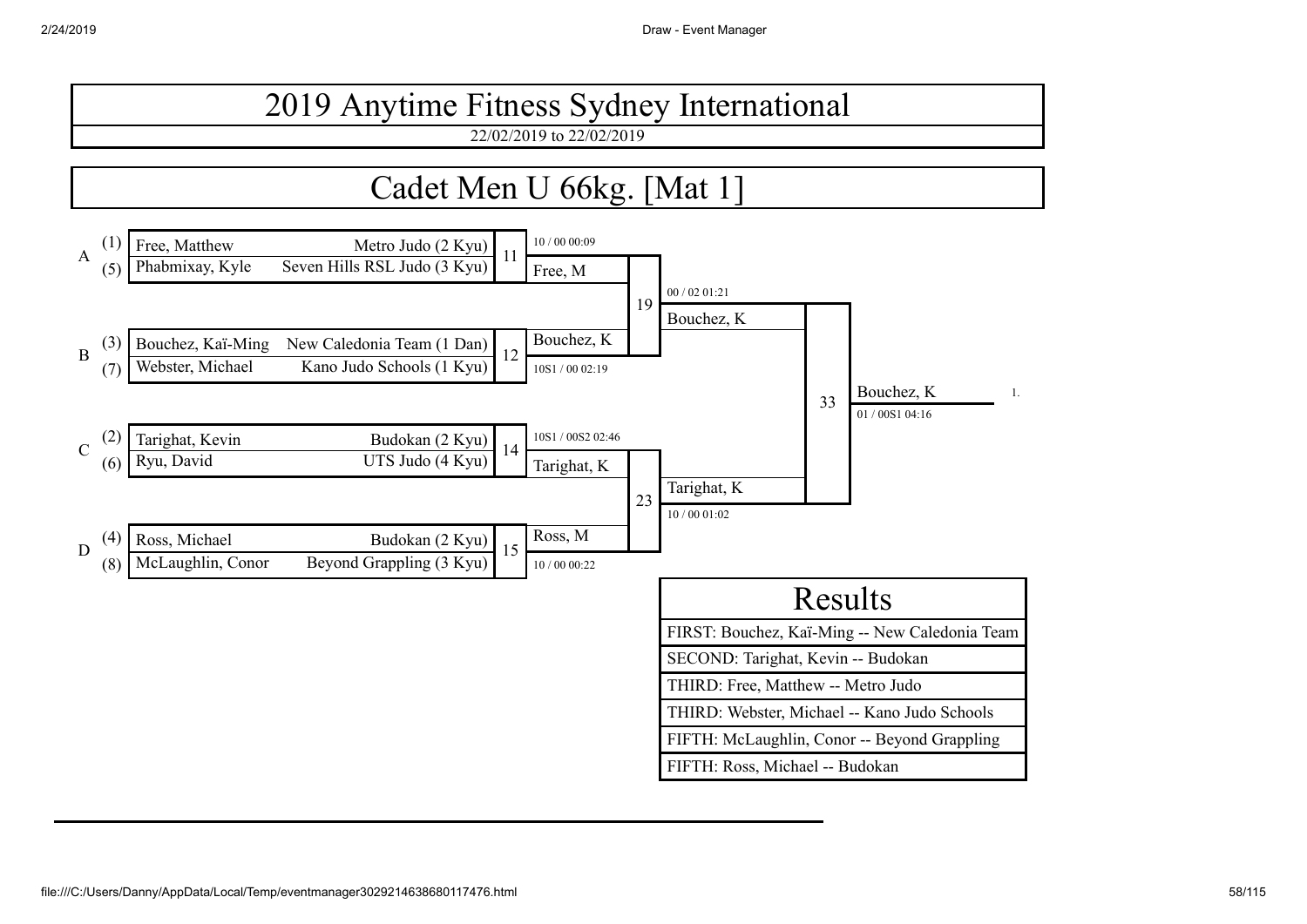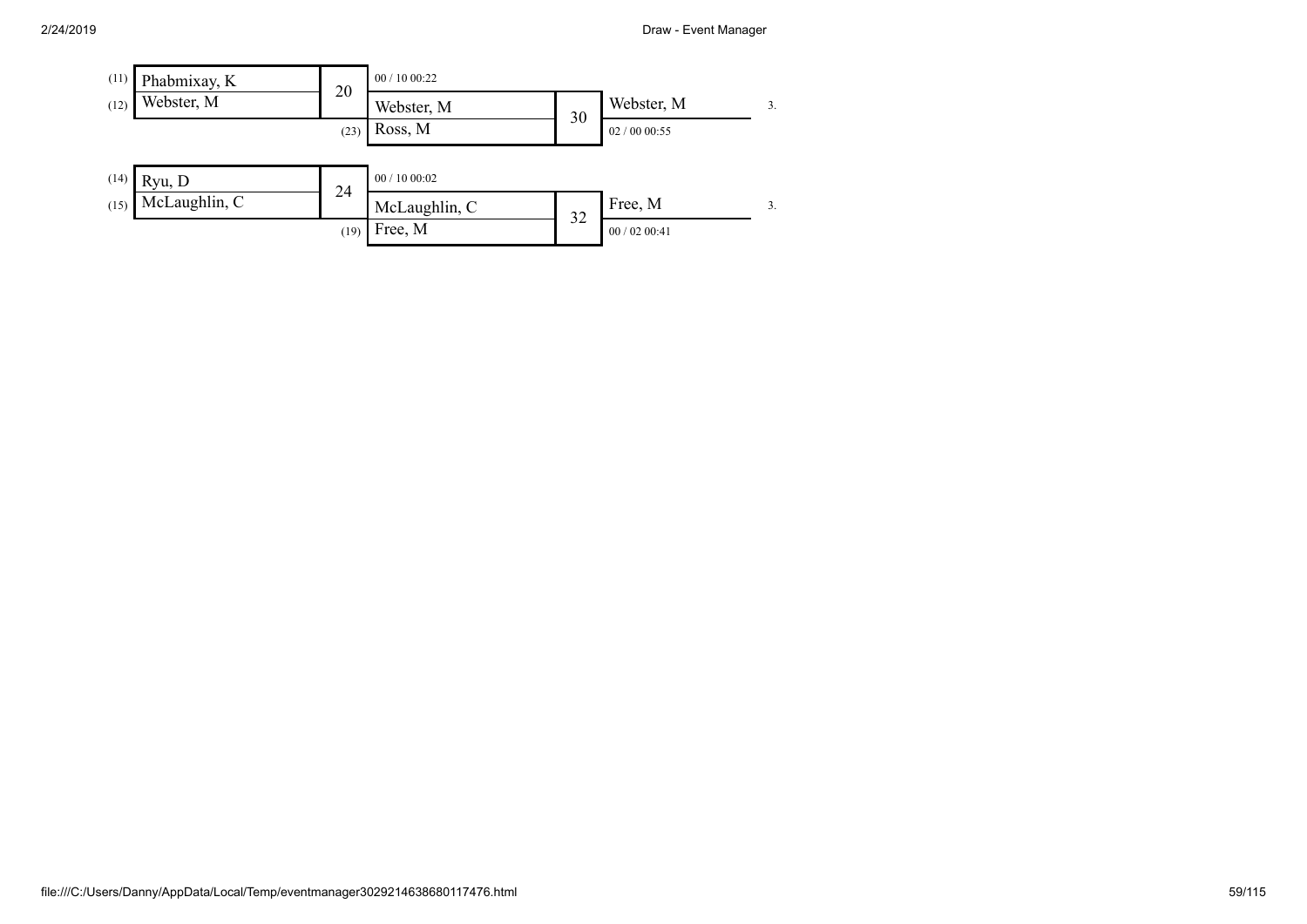22/02/2019 to 22/02/2019

### Cadet Men U 73kg. [Mat 2]

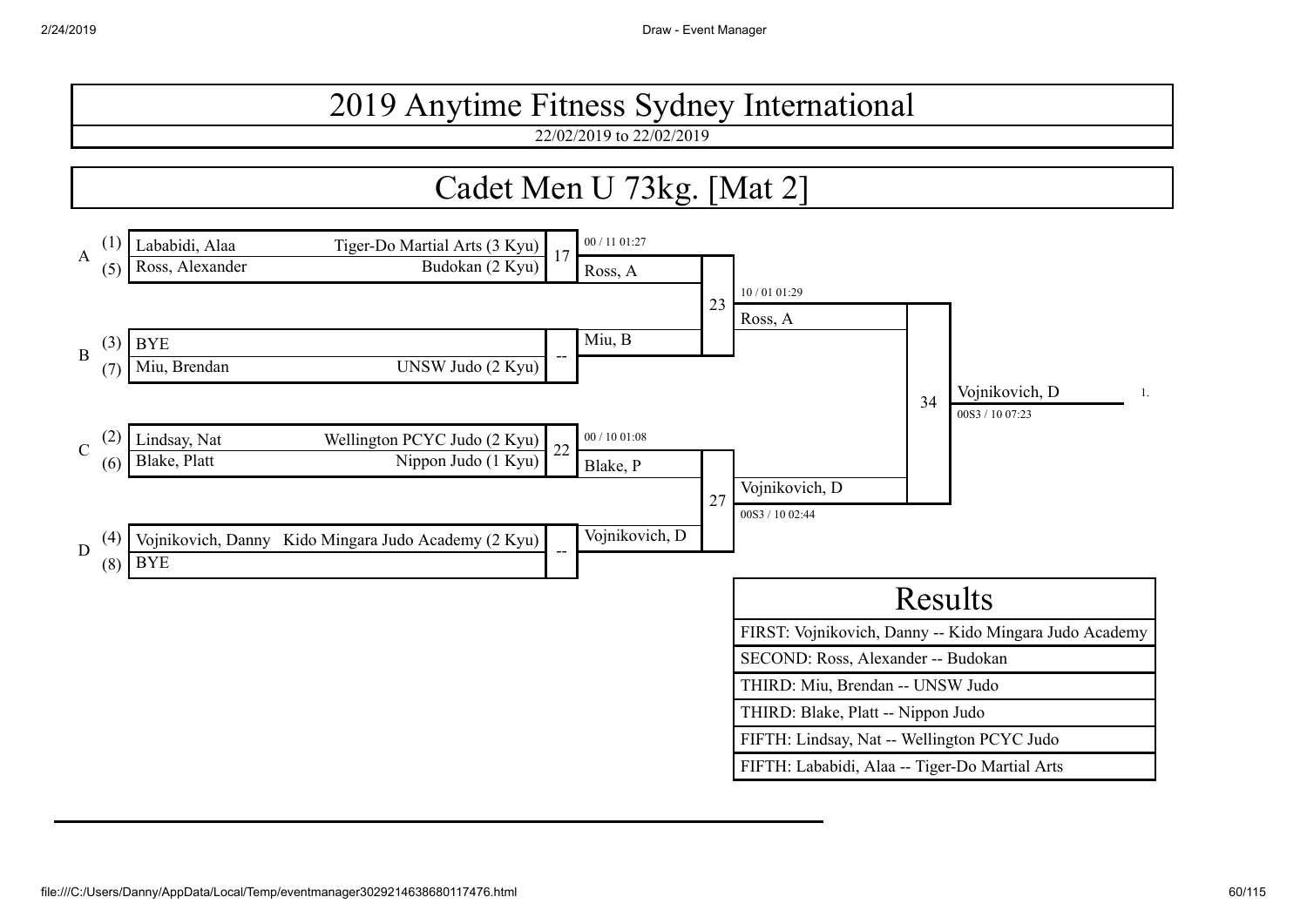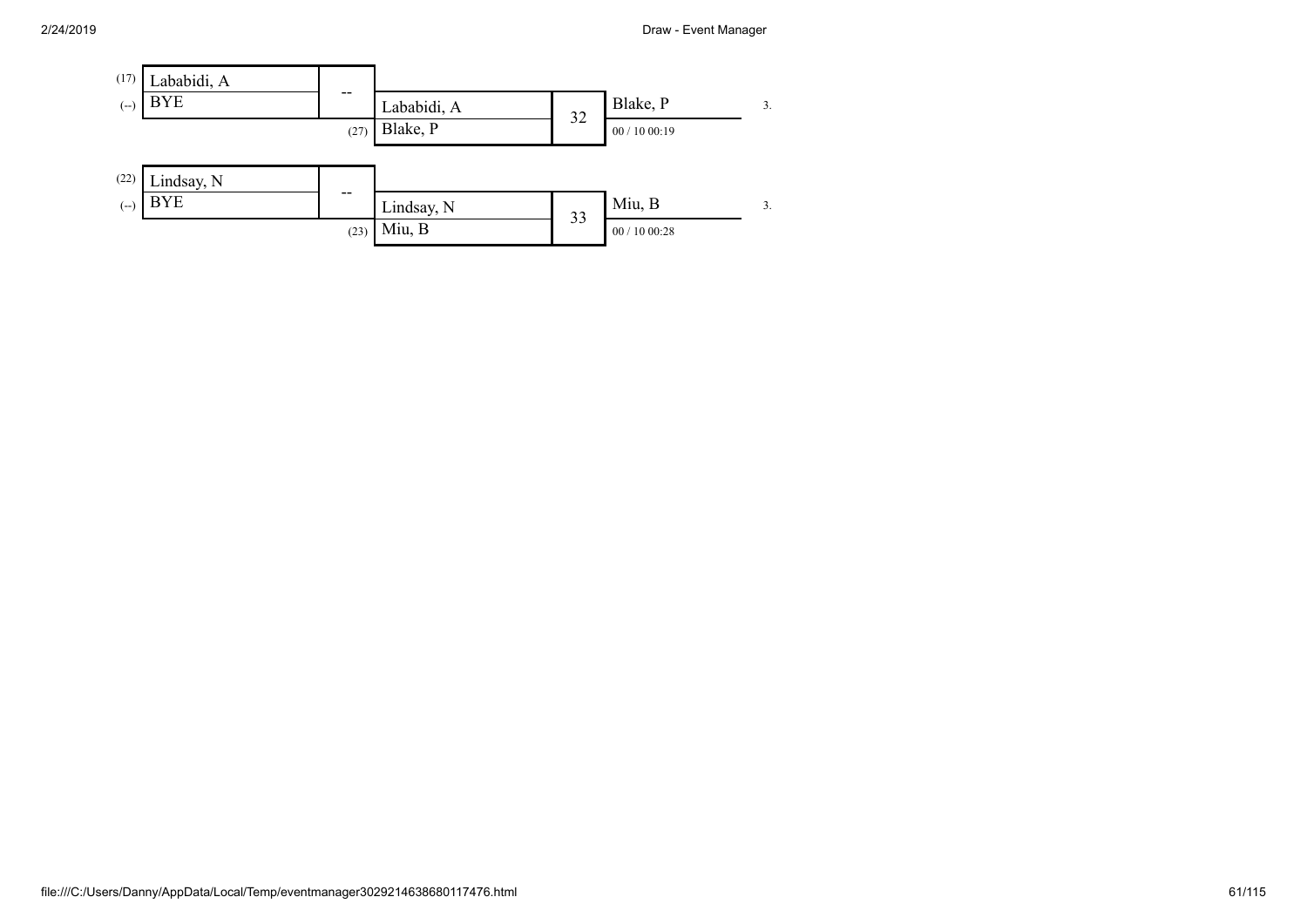| 2019 Anytime Fitness Sydney International                                                                                                          |                                                                             |  |  |  |  |  |
|----------------------------------------------------------------------------------------------------------------------------------------------------|-----------------------------------------------------------------------------|--|--|--|--|--|
| 22/02/2019 to 22/02/2019                                                                                                                           |                                                                             |  |  |  |  |  |
| Cadet Men U 81kg. [Mat 2]                                                                                                                          |                                                                             |  |  |  |  |  |
| Taylor, L<br>Taylor, Lewis<br>$\frac{\text{Zenbu Judo (3 Kyu)}}{\text{Nippon Judo (1 Kyu)}}$ 24<br>(1)<br>Thornton, Zeke<br>(2)<br>01S1 / 00 04:00 | Results                                                                     |  |  |  |  |  |
| Thornton, Z<br>Taylor, Lewis<br>$\frac{\text{Zenbu Judo (3 Kyu)}}{\text{Nippon Judo (1 Kyu)}}$ 29<br>Thornton, Zeke<br>(2)<br>00/0104:00           | FIRST: Taylor, Lewis -- Zenbu Judo<br>SECOND: Thornton, Zeke -- Nippon Judo |  |  |  |  |  |

| $(1)$ Taylor, Lewis  | $\bigcup_{\alpha \in \mathbb{R}}$ Taylor, L |
|----------------------|---------------------------------------------|
| $(2)$ Thornton, Zeke | 00S1 / 01 05:17                             |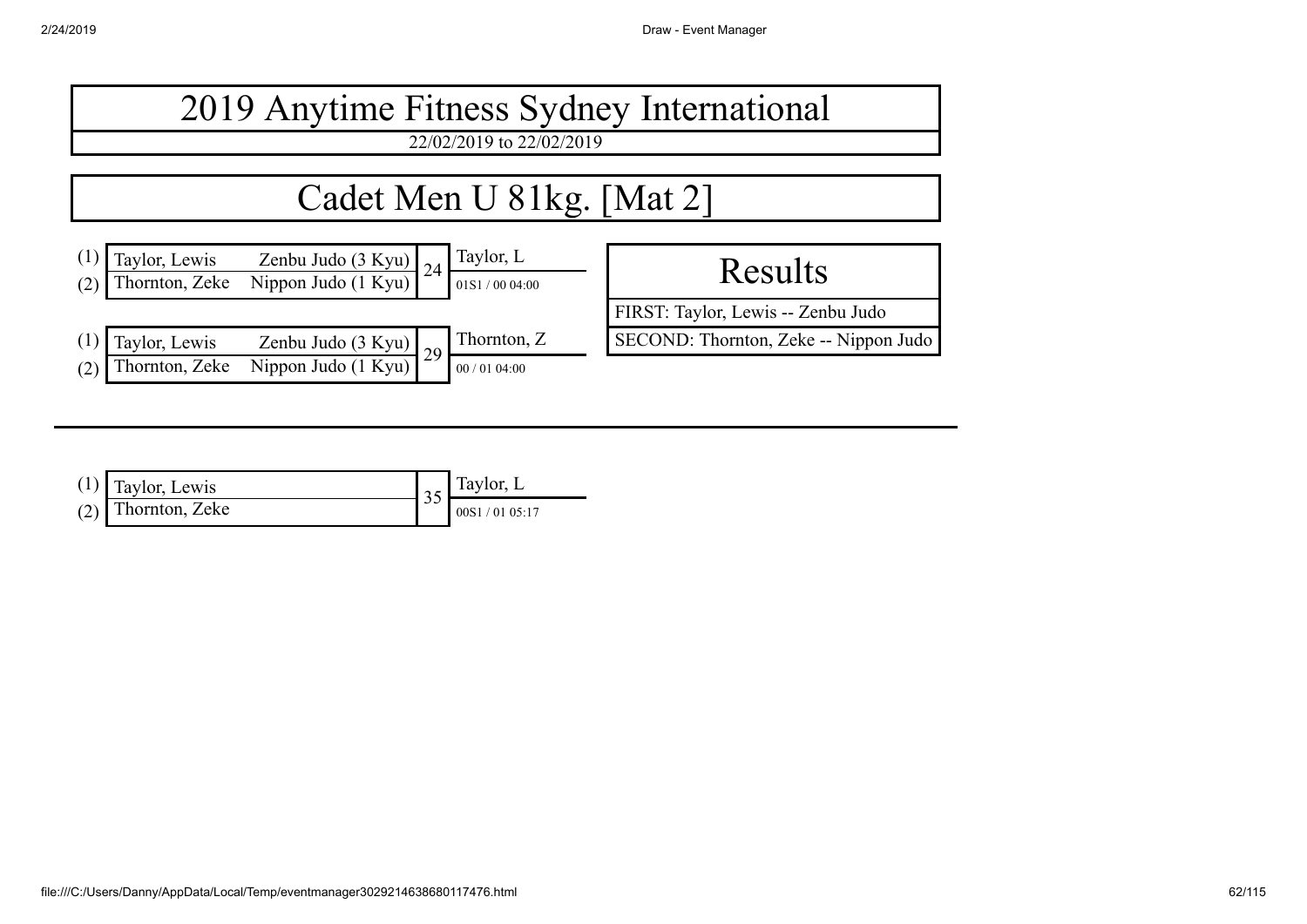22/02/2019 to 22/02/2019



| $(1)$ Ngaata, Micqut |    | Spillane, L |
|----------------------|----|-------------|
| $(2)$ Spillane, Liam | 30 | 00/1000:46  |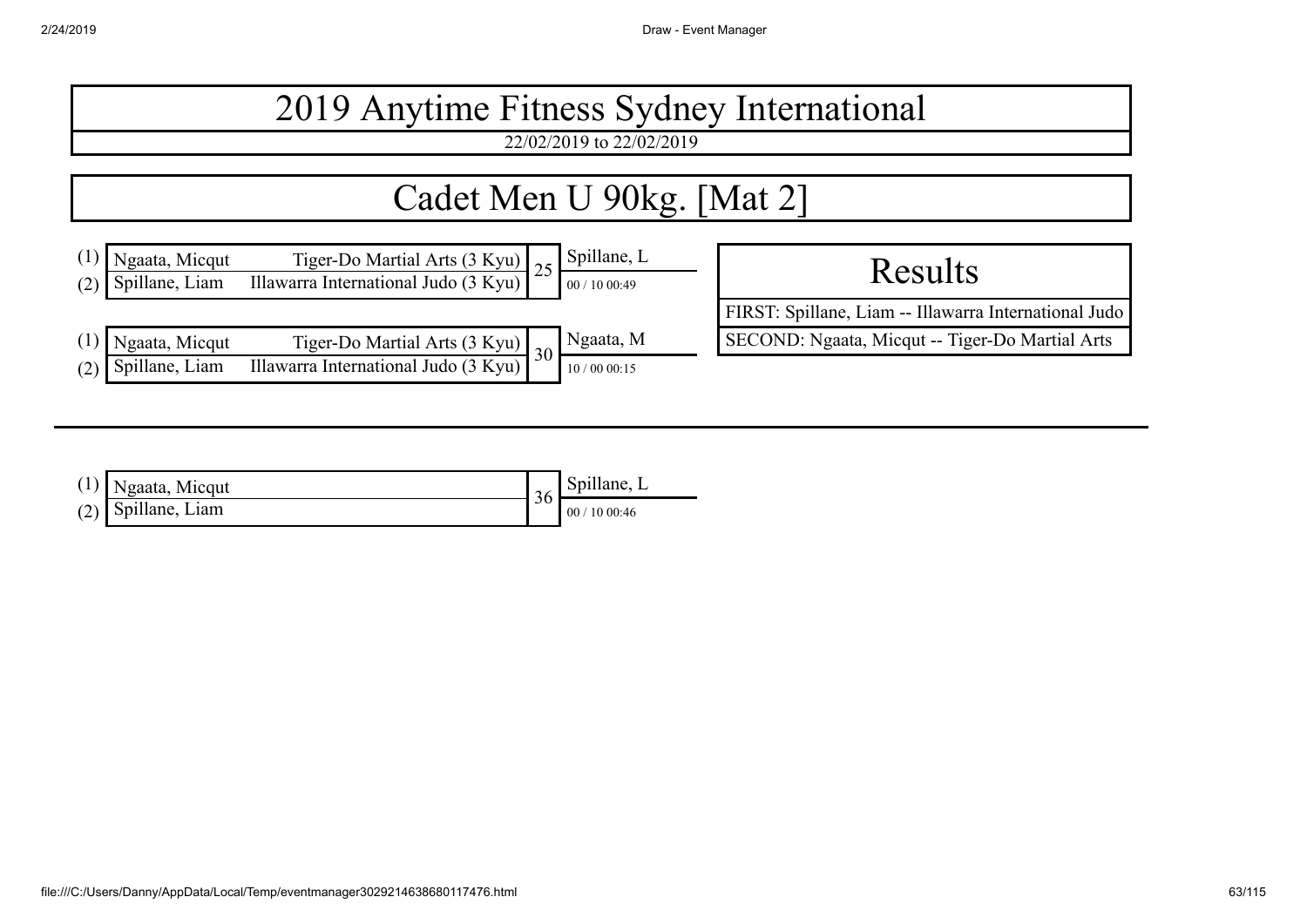| 2019 Anytime Fitness Sydney International                                                                                                               |                                    |  |  |  |  |
|---------------------------------------------------------------------------------------------------------------------------------------------------------|------------------------------------|--|--|--|--|
| 22/02/2019 to 22/02/2019                                                                                                                                |                                    |  |  |  |  |
| Cadet Men $+$ 90kg. [Mat 3]                                                                                                                             |                                    |  |  |  |  |
| Lee, S<br>Lee, Sung Min<br>$\frac{Zenbu \text{ Judo} (2 \text{ Kyu})}{\text{Beyond Graphing} (3 \text{ Kyu})}$ 24<br>Monta, Paula<br>(2)<br>10/00 00:23 | Results                            |  |  |  |  |
|                                                                                                                                                         | FIRST: Lee, Sung Min -- Zenbu Judo |  |  |  |  |
| Lee, S<br>Lee, Sung Min<br>$\frac{Zenbu \text{ Judo} (2 \text{ Kyu})}{\text{Beyond Graphing} (3 \text{ Kyu})}$ 32                                       | <b>SECOND:</b>                     |  |  |  |  |
| Monta, Paula<br>(2)<br>10/00 00:09                                                                                                                      |                                    |  |  |  |  |

| $(1)$ Lee, Sung Min | <b>I</b> BYE |
|---------------------|--------------|
| (2) Monta, Paula    |              |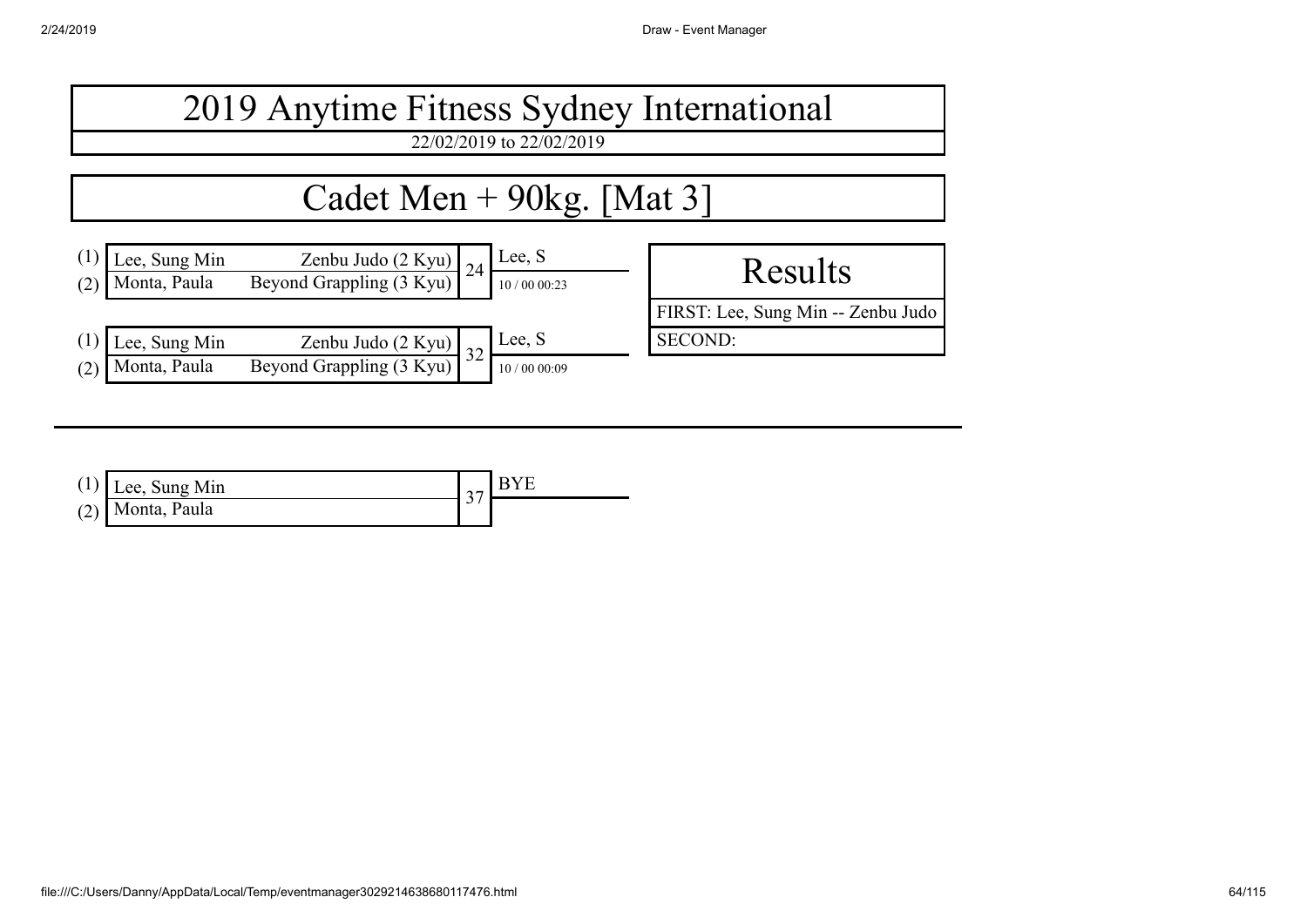#### 2019 Anytime Fitness Sydney International 22/02/2019 to 22/02/2019

Junior Women U 48kg. [Mat 4]

|                |                                              |     |                  | 3    | Wins | Pts  |
|----------------|----------------------------------------------|-----|------------------|------|------|------|
|                | Fielder, Anneliese Shogun Hills Judo (1 Kyu) |     | 10.0             | 10.0 |      | 20.0 |
| $\overline{2}$ | Auscorejudo (2 Kyu)<br>Aharoni, Aimee        | 0.0 | $\boldsymbol{X}$ | 10.0 |      | 10.0 |
| 3              | Zoo Judo $(2$ Kyu $)$<br>McCarthy, Keana     | 0.0 | 0.0              | X    |      | 0.0  |





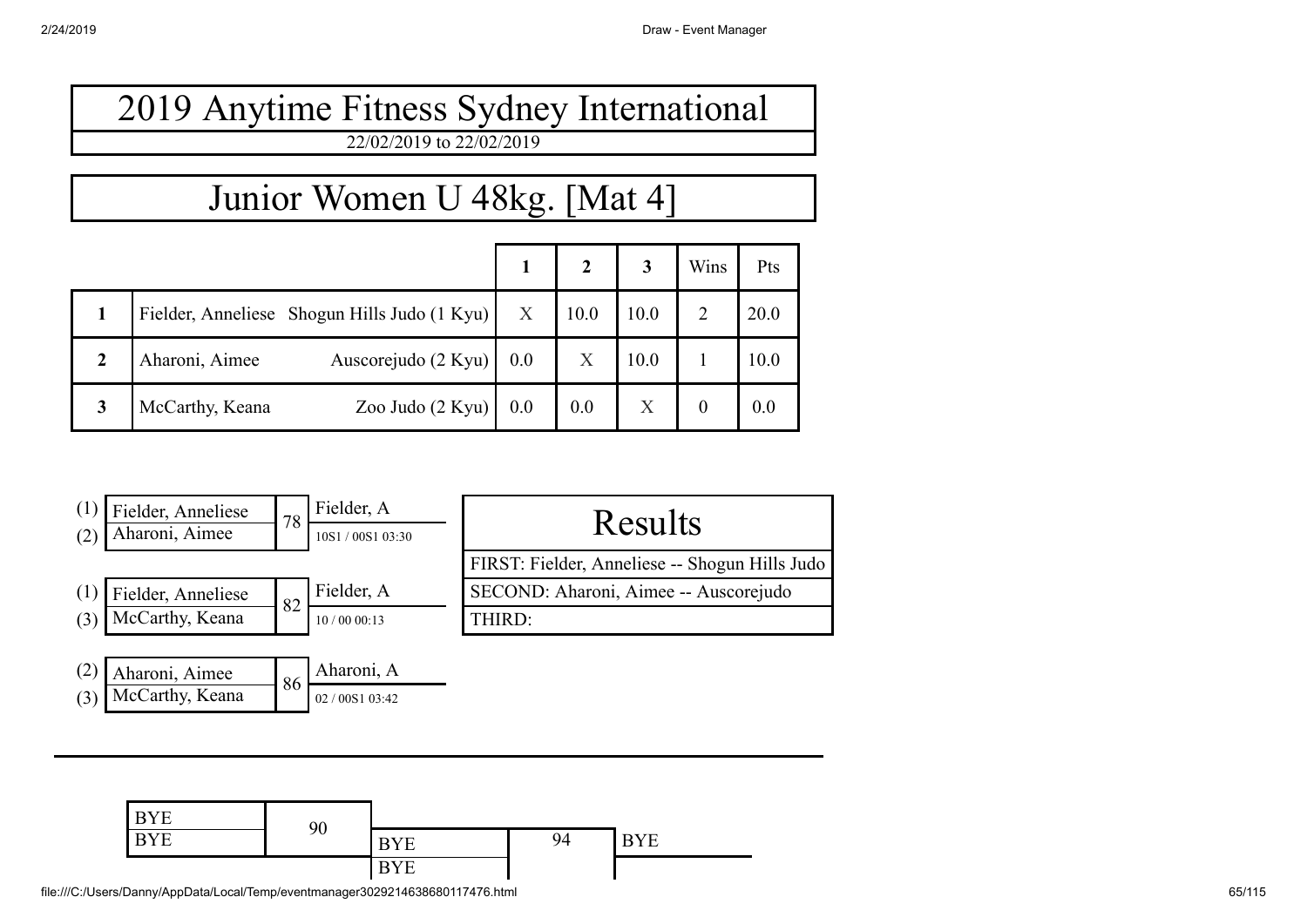$\mathbf{r}$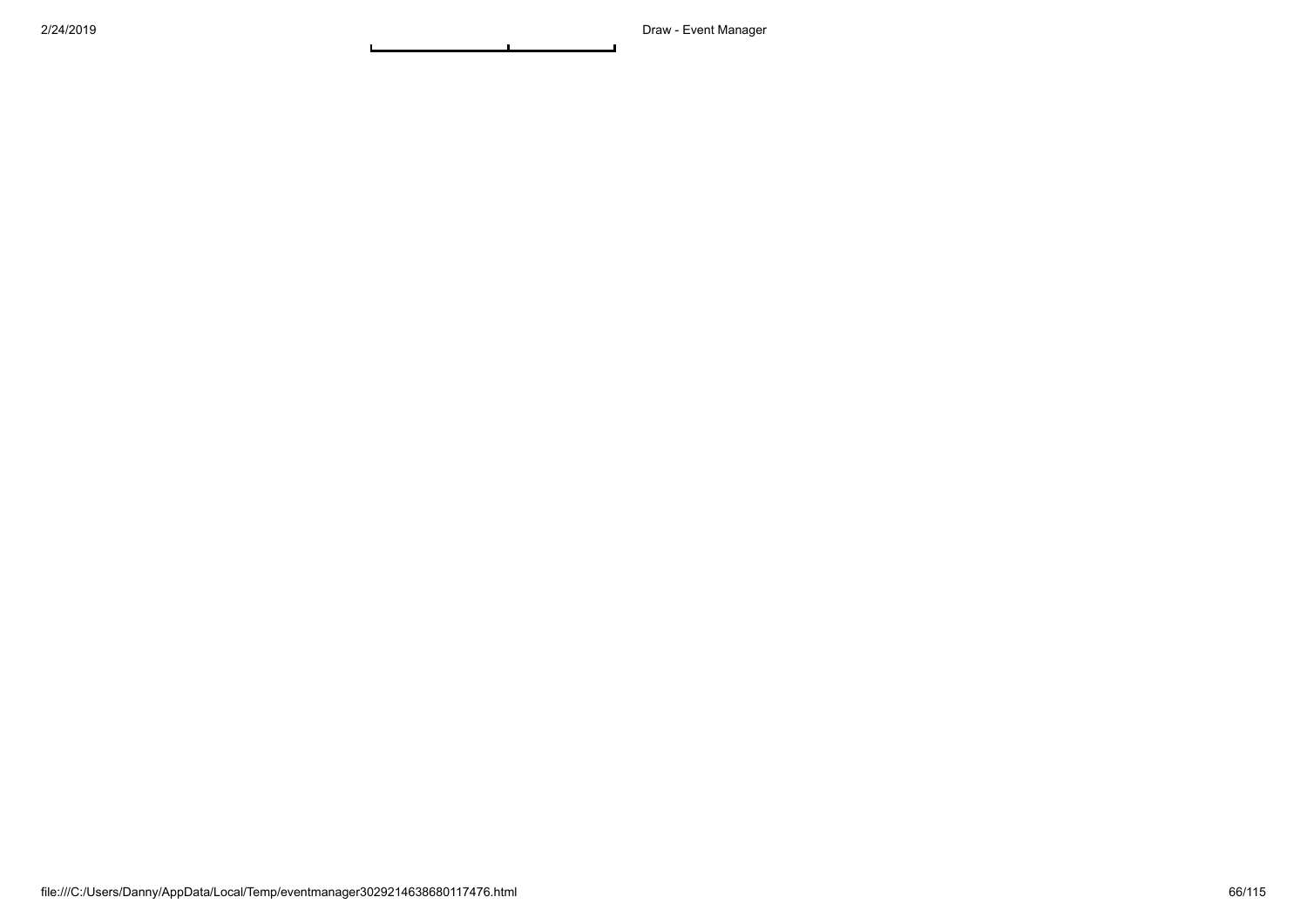### Junior Women U 52kg. [Mat 3]

|             |                   |                     |      |      |     | Wins | Pts  |
|-------------|-------------------|---------------------|------|------|-----|------|------|
|             | Cramp, Bethany    | Marist Judo (2 Kyu) | X    | 10.0 | 0.0 |      | 10.0 |
| $\mathbf 2$ | Vumbaca, Isabella | Budokan (4 Kyu)     | 0.0  | X    | 0.0 |      | 0.0  |
| 3           | Taylor, Charisma  | UQ Judo (1 Kyu)     | 10.0 | 10.0 | X   |      | 20.0 |

|                         |                                                 |                          |      | Wins | Pts |
|-------------------------|-------------------------------------------------|--------------------------|------|------|-----|
| $\overline{\mathbf{4}}$ | Omo Perraut, Chloe New Caledonia Team (1 Kyu) X |                          | 10.0 |      |     |
| 5                       | Vumbaca, Jacinta                                | Budokan $(4$ Kyu $)$ 0.0 |      |      | 0.0 |

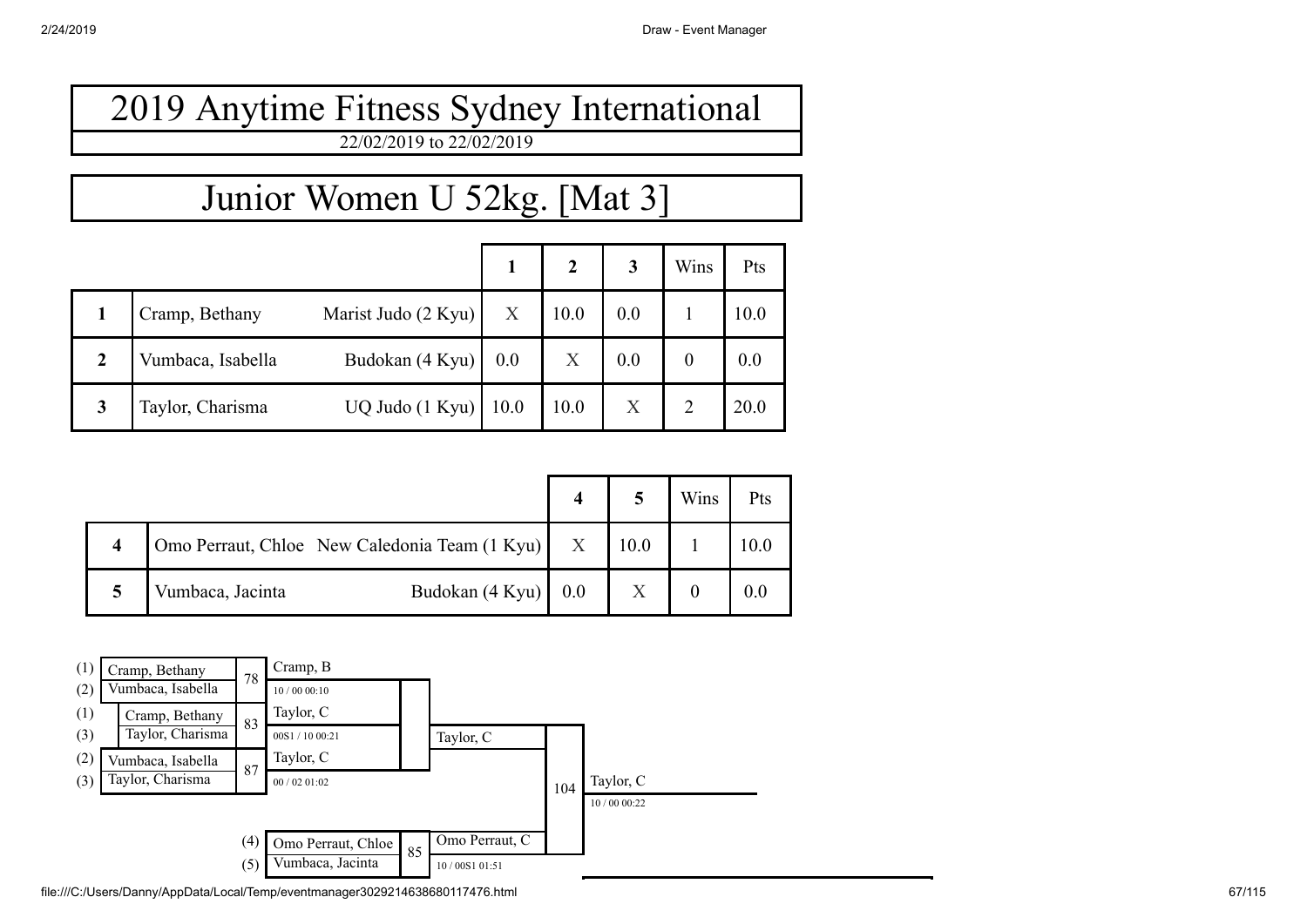| Cramp, B   | 99 | Cramp, B    |
|------------|----|-------------|
| Vumbaca, J |    | 10/00 01:23 |
|            |    |             |

|            |    |            | Results                                          |
|------------|----|------------|--------------------------------------------------|
| Cramp, B   | 99 | Cramp, B   | FIRST: Taylor, Charisma -- UQ Judo               |
| Vumbaca. J |    | 10/0001:23 | SECOND: Omo Perraut, Chloe -- New Caledonia Team |
|            |    |            | THIRD: Cramp, Bethany -- Marist Judo             |

| <b>BYE</b> | Q <sub>1</sub> |            |    |            |
|------------|----------------|------------|----|------------|
| <b>BYE</b> | ノエ             | <b>BYE</b> | 95 | <b>BYE</b> |
|            |                | <b>BYE</b> |    |            |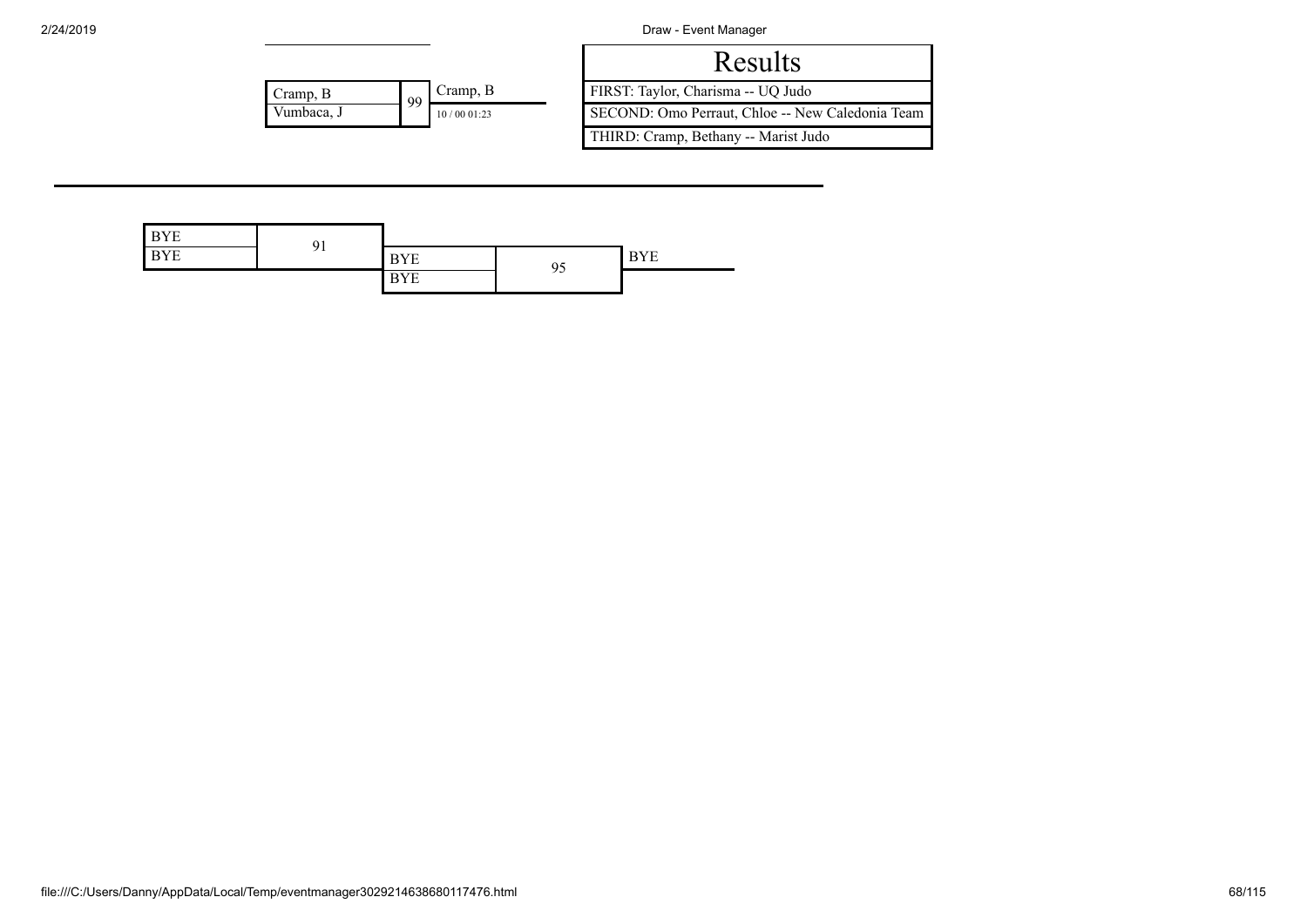22/02/2019 to 22/02/2019

#### Junior Women U 57kg. [Mat 2]



| Results                                              |
|------------------------------------------------------|
| FIRST: Christie, Qona -- Wellington Judo Academy     |
| SECOND: Middleton, Saya -- Judo International        |
| THIRD: Lindsay, Alexandra -- Wellington PCYC Judo    |
| THIRD: Hobby, Olivia -- Parafield Gardens Judo       |
| FIFTH: Loriente, Tatum -- Resilience Training Centre |
| FIFTH: Taylor-Byrnes, Alex -- Shogun Hills Judo      |
| SEVENTH: Maddocks, Nina -- Senshi Academy            |
| <b>SEVENTH:</b>                                      |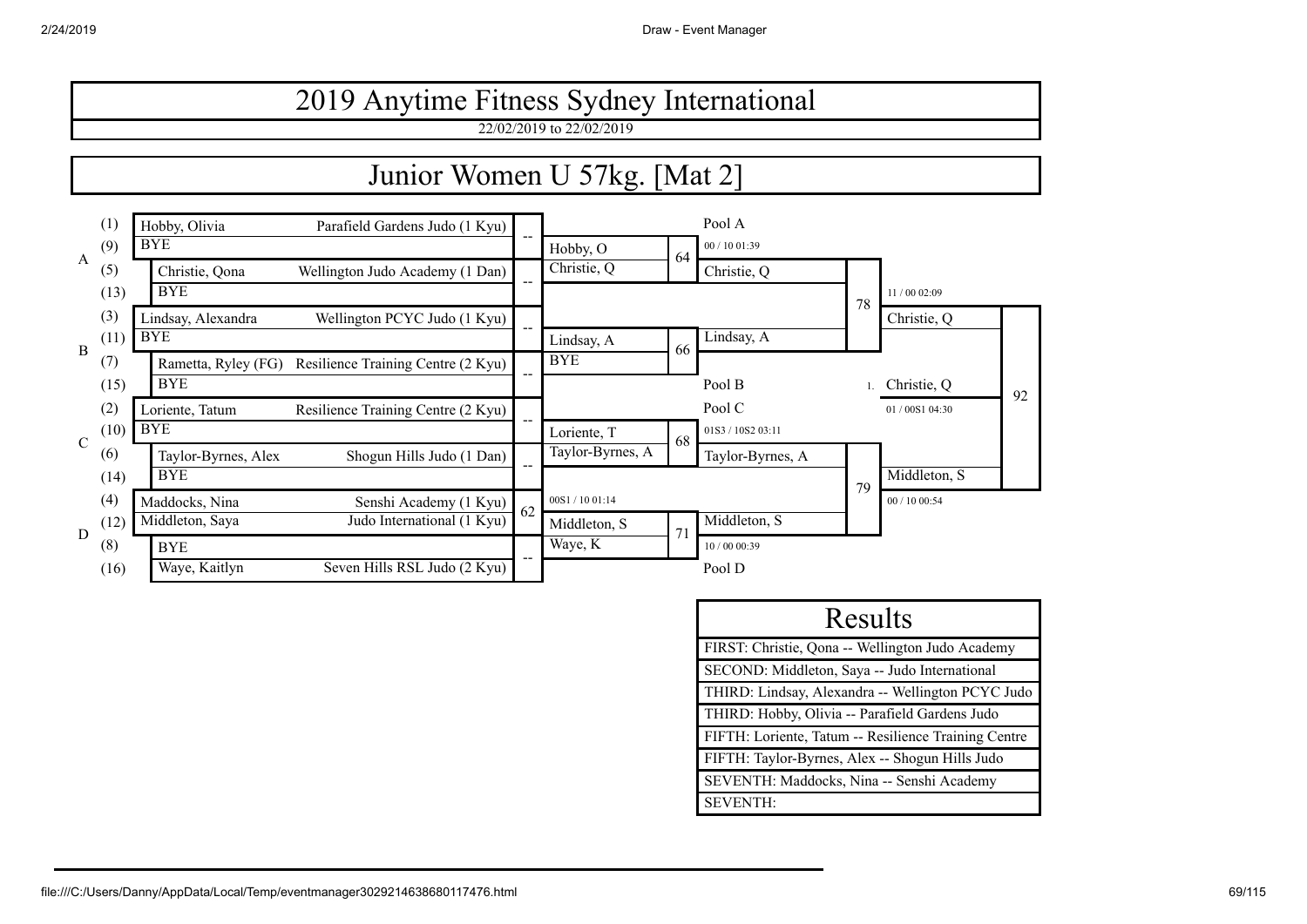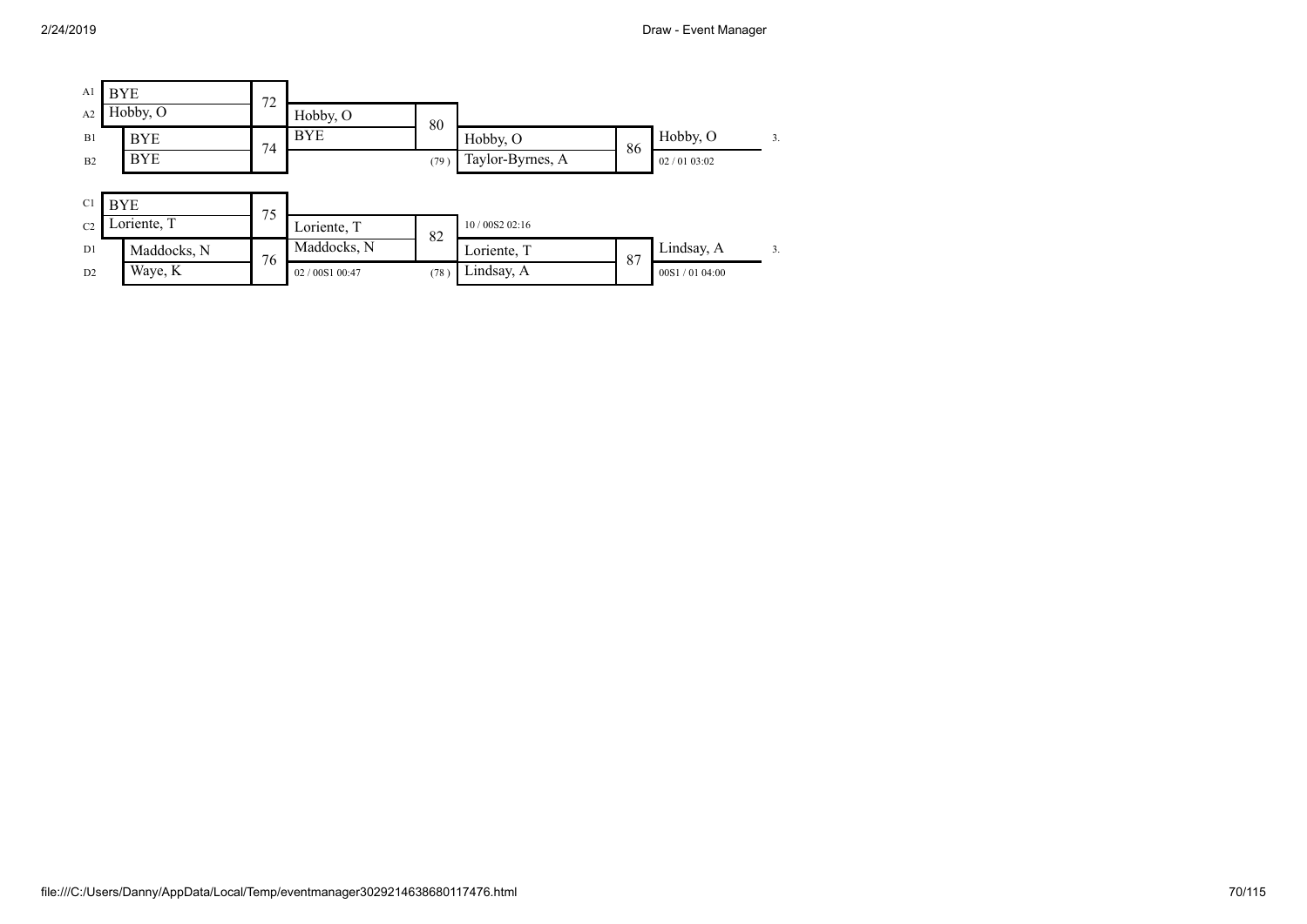22/02/2019 to 22/02/2019

### Junior Women U 63kg. [Mat 1]

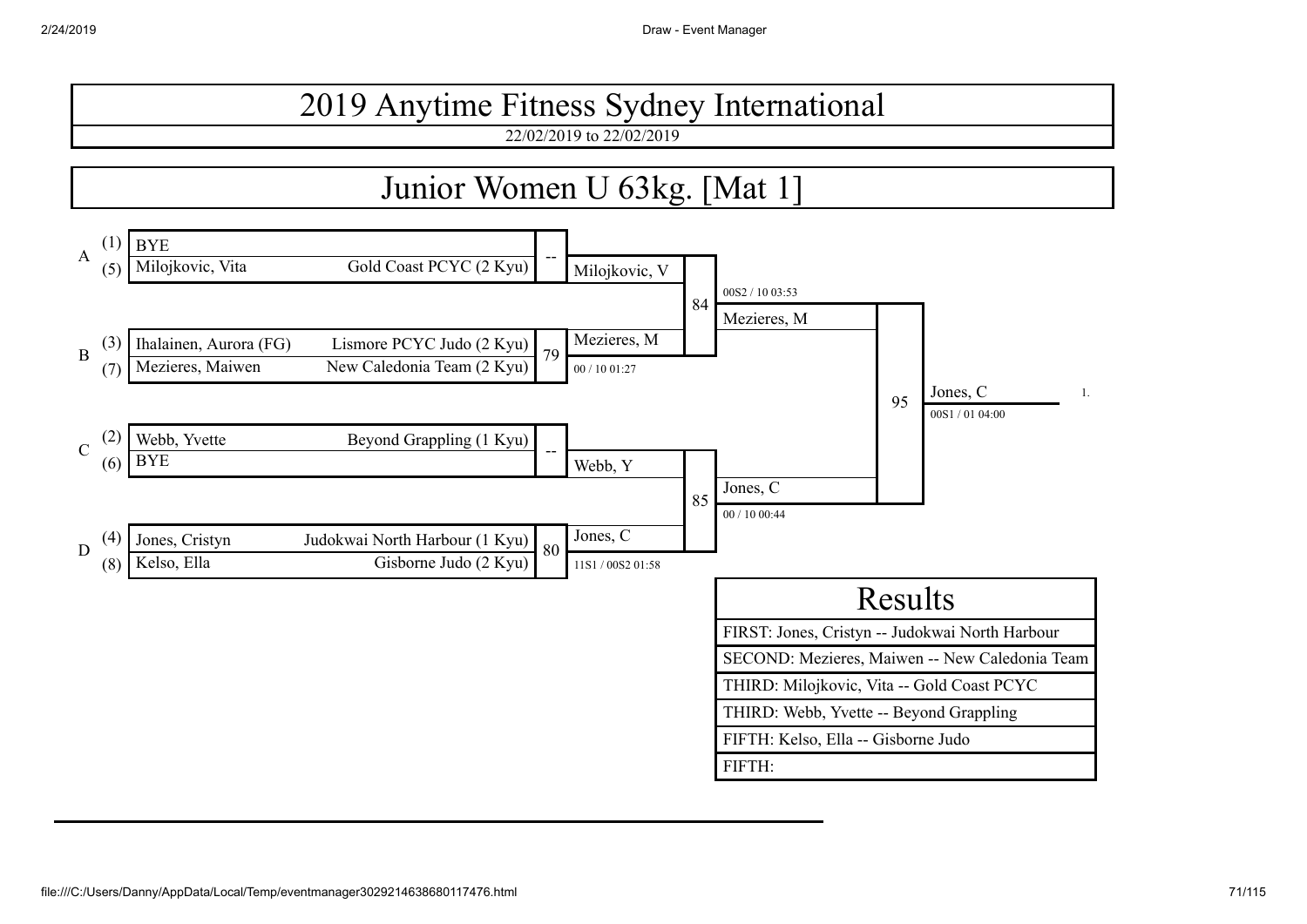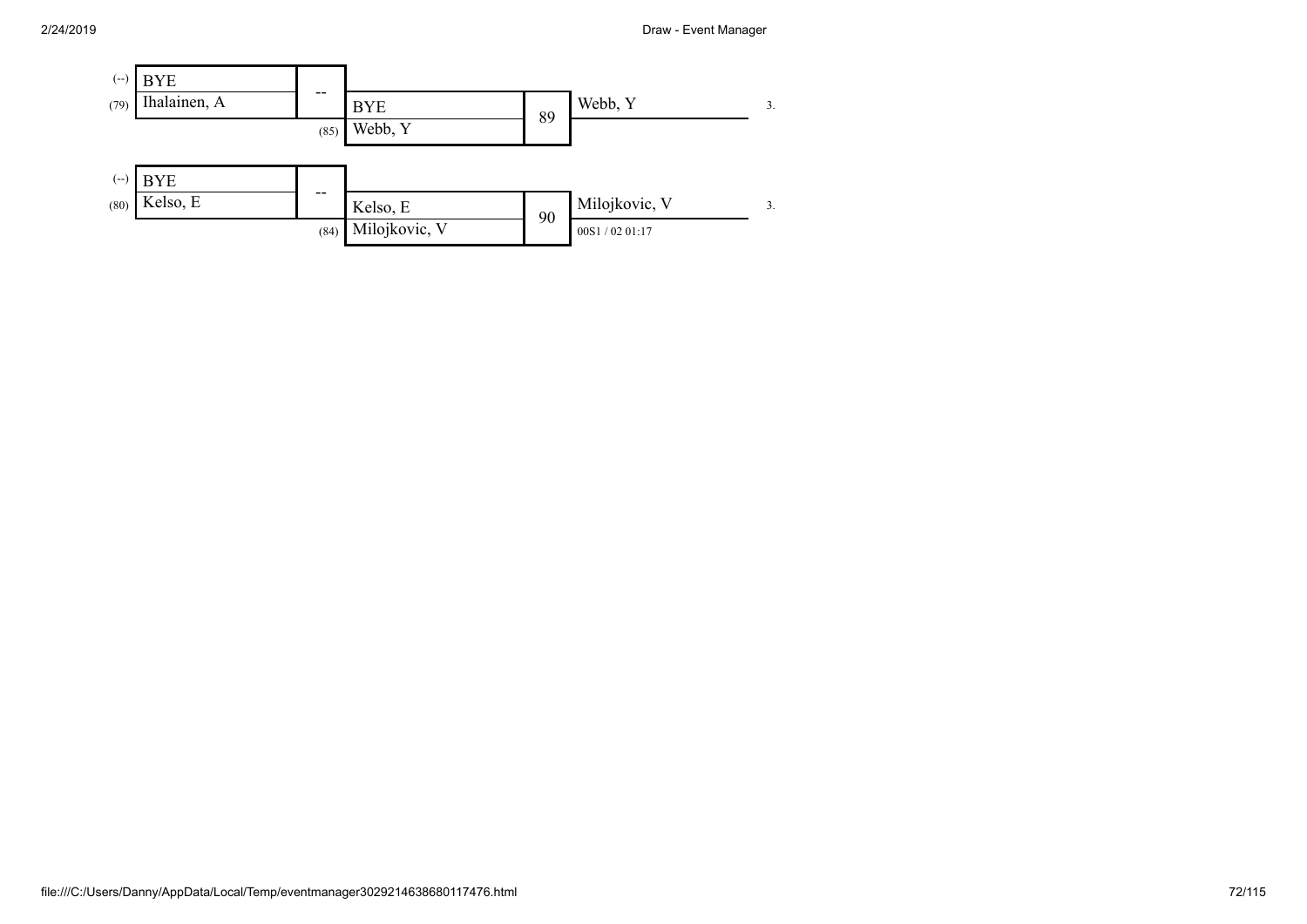| 2019 Anytime Fitness Sydney International                                                                   |                                                  |  |  |  |  |  |
|-------------------------------------------------------------------------------------------------------------|--------------------------------------------------|--|--|--|--|--|
| 22/02/2019 to 22/02/2019                                                                                    |                                                  |  |  |  |  |  |
| Junior Women U 70kg & U78 Combined. []                                                                      |                                                  |  |  |  |  |  |
| Swan, M<br>Swan, Maria UWA Judo (1 Kyu)<br>Beehag, Amber (FG) 28 Hundred (2 Kyu)<br>$\left(1\right)$<br>(2) | <b>Results</b>                                   |  |  |  |  |  |
| Swan, M<br>Swan, Maria<br>UWA Judo (1 Kyu)<br>(1)                                                           | FIRST: Swan, Maria -- UWA Judo<br><b>SECOND:</b> |  |  |  |  |  |
| Beehag, Amber (FG) 28 Hundred (2 Kyu)<br>(2)                                                                |                                                  |  |  |  |  |  |

| $(1)$ Swan, Maria        |    | <b>BYE</b> |
|--------------------------|----|------------|
| $(2)$ Beehag, Amber (FG) | -- |            |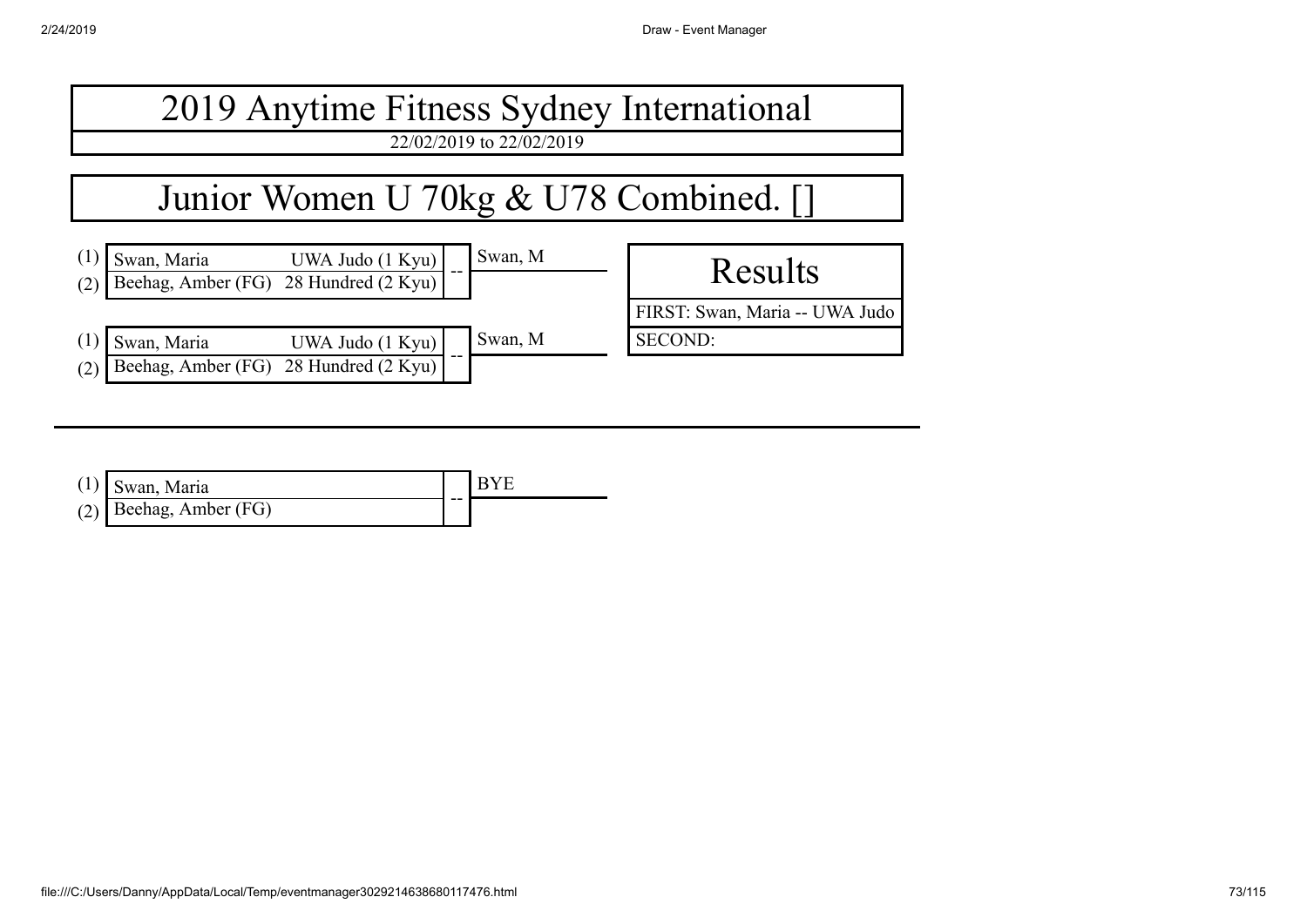22/02/2019 to 22/02/2019

### Junior Men U 55kg. [Mat 2]

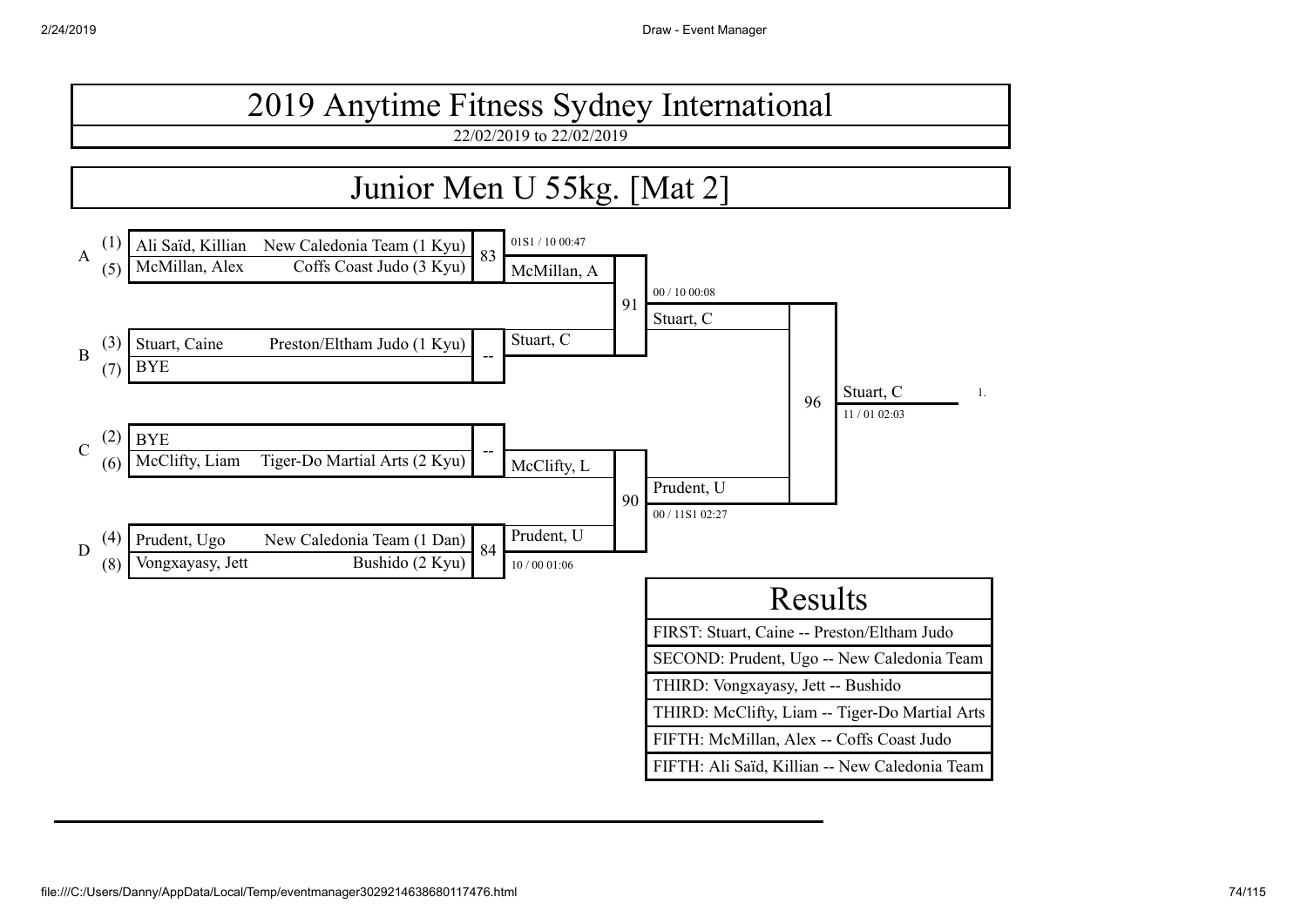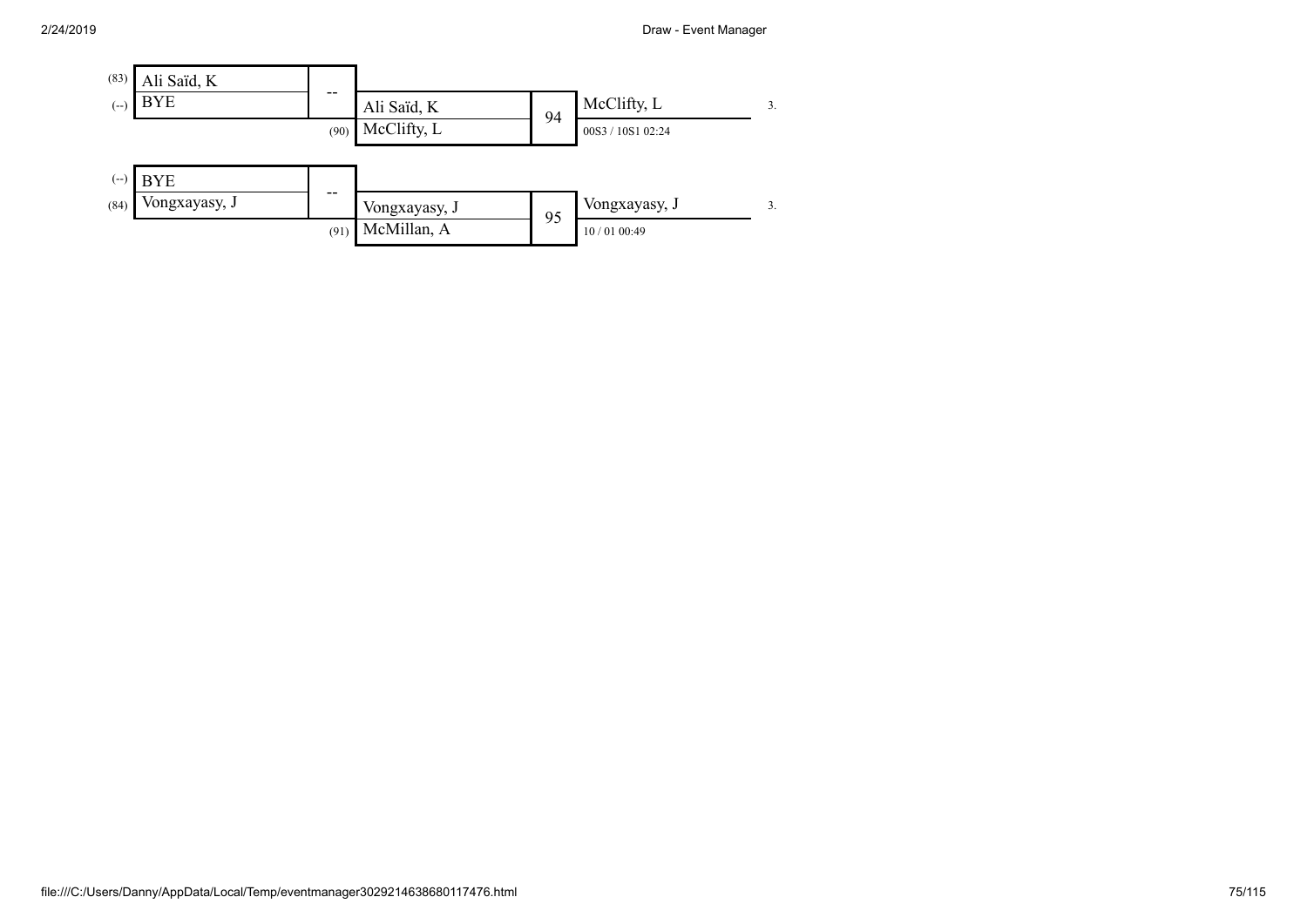#### Junior Men U 60kg. [Mat 1]

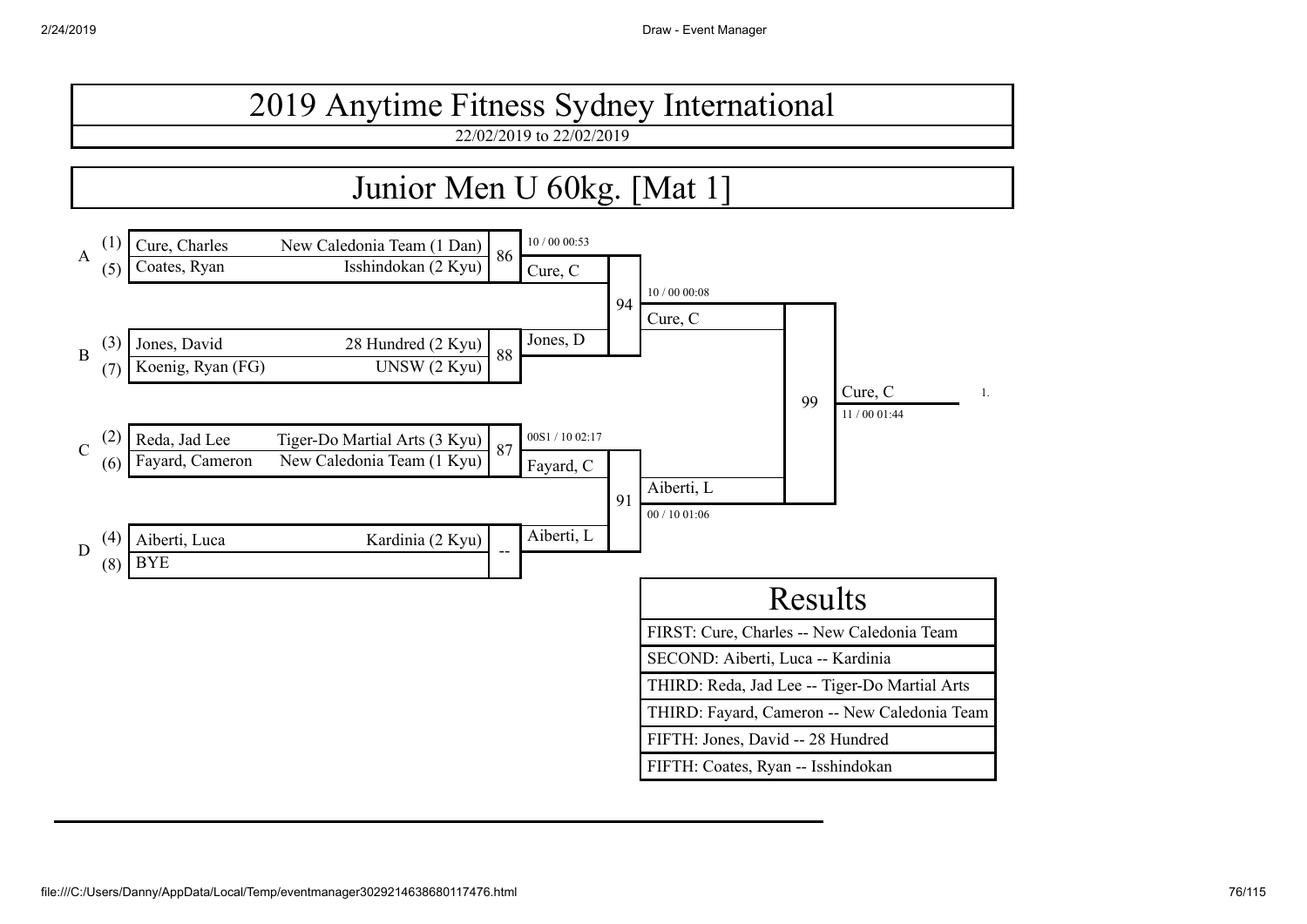

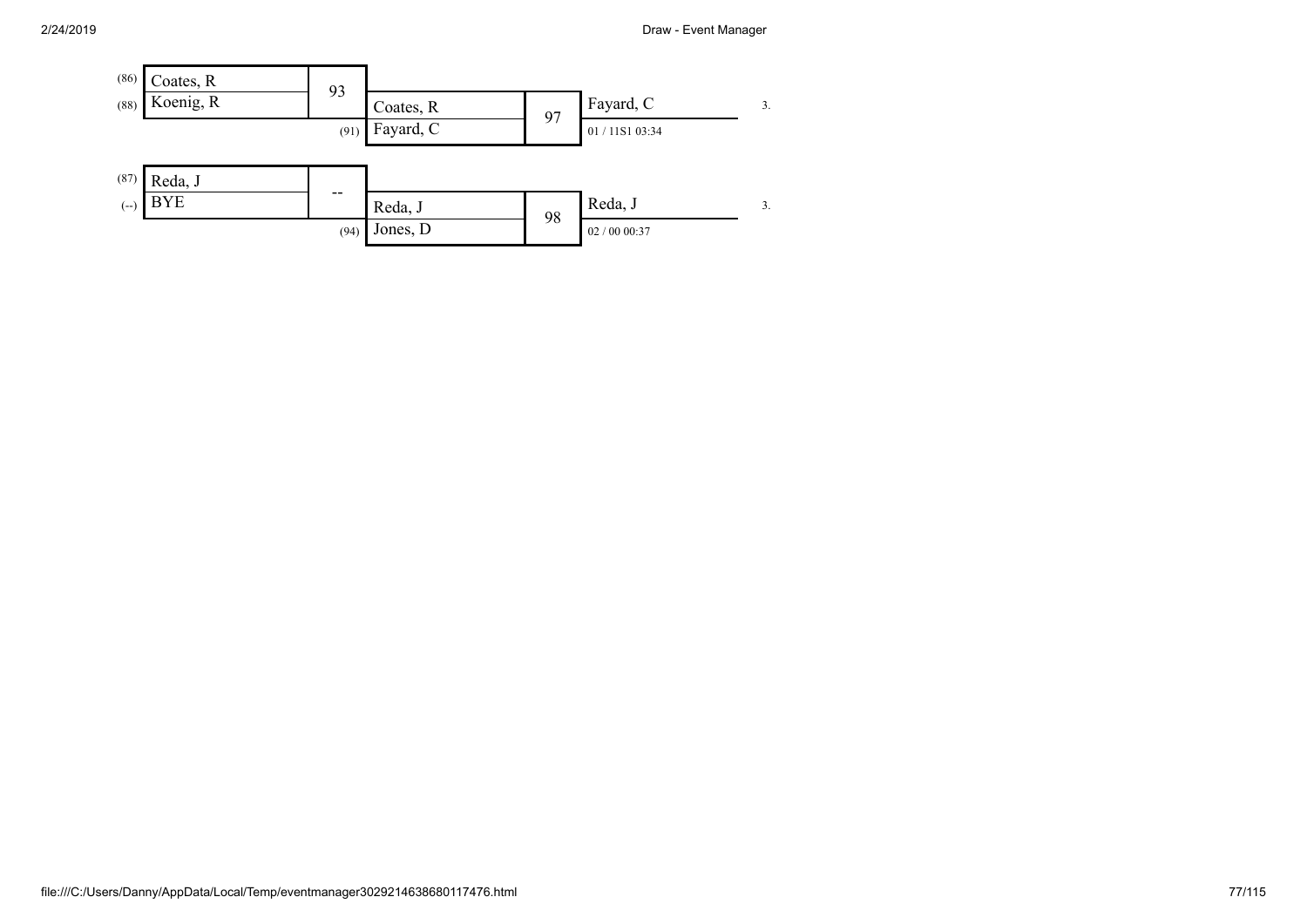#### Junior Men U 66kg. [Mat 4]

|               | (1)  | Mott, Louis          | Judo Bendigo (1 Dan)         |    |                 |    | Pool A          |    |               |     |
|---------------|------|----------------------|------------------------------|----|-----------------|----|-----------------|----|---------------|-----|
| $\mathbf{A}$  | (9)  | <b>BYE</b>           |                              |    | Mott, L         | 88 | 02/0002:40      |    |               |     |
|               | (5)  | Ayzelman, Benjamin   | Judokan (1 Kyu)              | 79 | Ayzelman, B     |    | Mott, L         |    |               |     |
|               | (13) | Bouchez, Kaï-Ming    | New Caledonia Team (1 Dan)   |    | 10/00 00:26     |    |                 | 98 | 02/0081 01:25 |     |
|               | (3)  | Ryu, David           | UTS Judo (4 Kyu)             | 80 | 00S1/10S2 01:16 |    |                 |    | Mott, L       |     |
| $\mathbf{B}$  | (11) | Brain, Mitchell      | Ohori Judo (1 Dan)           |    | Brain, M        | 89 | Tandean, B      |    |               |     |
|               | (7)  | McLaughlin, Conor    | Beyond Grappling (3 Kyu)     | 81 | Tandean, B      |    | 00S2 / 11 03:16 |    |               |     |
|               | (15) | Tandean, Bjorn       | Budokan (1 Kyu)              |    | 00 / 02 00:25   |    | Pool B          |    | Mott, L       | 112 |
|               | (2)  | Devine, Joshua       | UNSW (3 Kyu)                 | 83 | 00 / 02 00:42   |    | Pool C          |    | 01/0004:00    |     |
| $\mathcal{C}$ | (10) | Webster, Michael     | Kano Judo Schools (1 Kyu)    |    | Webster, M      | 91 | 01/00S1 06:19   |    |               |     |
|               | (6)  | Lam, Cyrus           | O-KO Judo (4 Kyu)            | 84 | Free, M         |    | Webster, M      |    |               |     |
|               | (14) | Free, Matthew        | Metro Judo (2 Kyu)           |    | 00/1000:13      |    |                 | 99 | Revell, L     |     |
|               | (4)  | Revell, Lucas        | Kano Judo Schools (1 Dan)    | 85 | 10/00 00:00     |    |                 |    | 00 / 02 01:05 |     |
|               | (12) | Tarighat, Kevin (FG) | Budokan (2 Kyu)              |    | Revell, L       | 92 | Revell, L       |    |               |     |
| D             | (8)  | Menard, Quentin      | New Caledonia Team (1 Kyu)   | 87 | Menard, Q       |    | 02/00S1 00:54   |    |               |     |
|               | (16) | Phabmixay, Kyle      | Seven Hills RSL Judo (3 Kyu) |    | 10 / 00 00:08   |    | Pool D          |    |               |     |

| Results                                      |
|----------------------------------------------|
| FIRST: Mott, Louis -- Judo Bendigo           |
| SECOND: Revell, Lucas -- Kano Judo Schools   |
| THIRD: Menard, Quentin -- New Caledonia Team |
| THIRD: Webster, Michael -- Kano Judo Schools |
| FIFTH: Tandean, Bjorn -- Budokan             |
| FIFTH: Ayzelman, Benjamin -- Judokan         |
| SEVENTH: Devine, Joshua -- UNSW              |
| SEVENTH: Brain, Mitchell -- Ohori Judo       |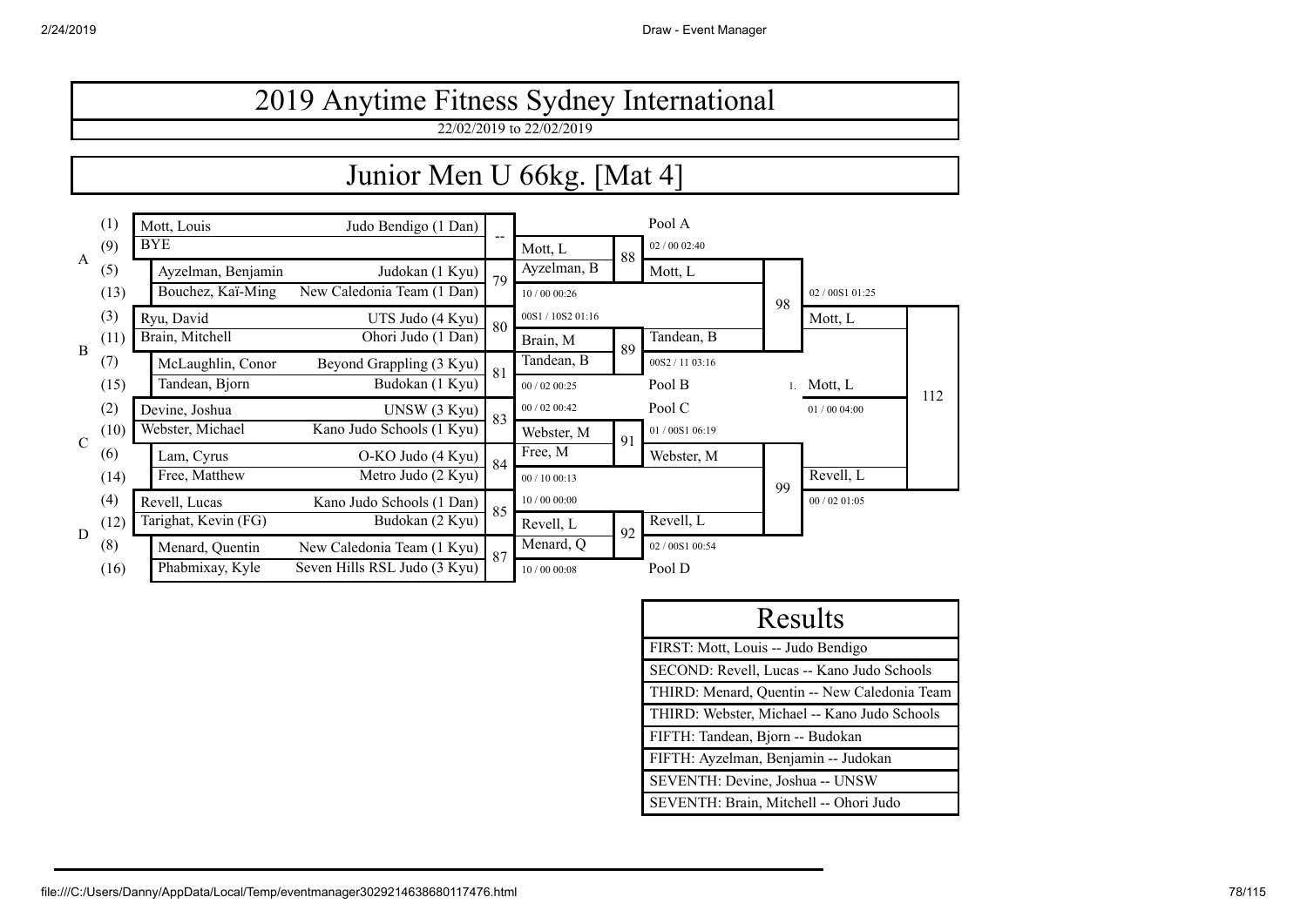| A1             | <b>BYE</b>    | 93 |             |      |               |     |                   |                |
|----------------|---------------|----|-------------|------|---------------|-----|-------------------|----------------|
| A2             | Ayzelman, B   |    | Ayzelman, B | 100  | 11 / 00 00:54 |     |                   |                |
| B1             | McLaughlin, C | 95 | Brain, M    |      | Ayzelman, B   | 106 | Webster, M        | 3.             |
| B <sub>2</sub> | Brain, M      |    | 00/1000:27  | (99) | Webster, M    |     | 00S2H1 / 10 05:26 |                |
|                |               |    |             |      |               |     |                   |                |
| C <sub>1</sub> | Devine, J     | 96 | 10/0002:16  |      |               |     |                   |                |
| C <sub>2</sub> | Free, M       |    | Devine, J   | 101  | 00 / 10 00:39 |     |                   |                |
| D1             | Tarighat, K   | 97 | Menard, Q   |      | Menard, Q     | 111 | Menard, Q         | 3 <sub>1</sub> |
| D2             | Menard, Q     |    |             | (98) | Tandean, B    |     | 01/0004:00        |                |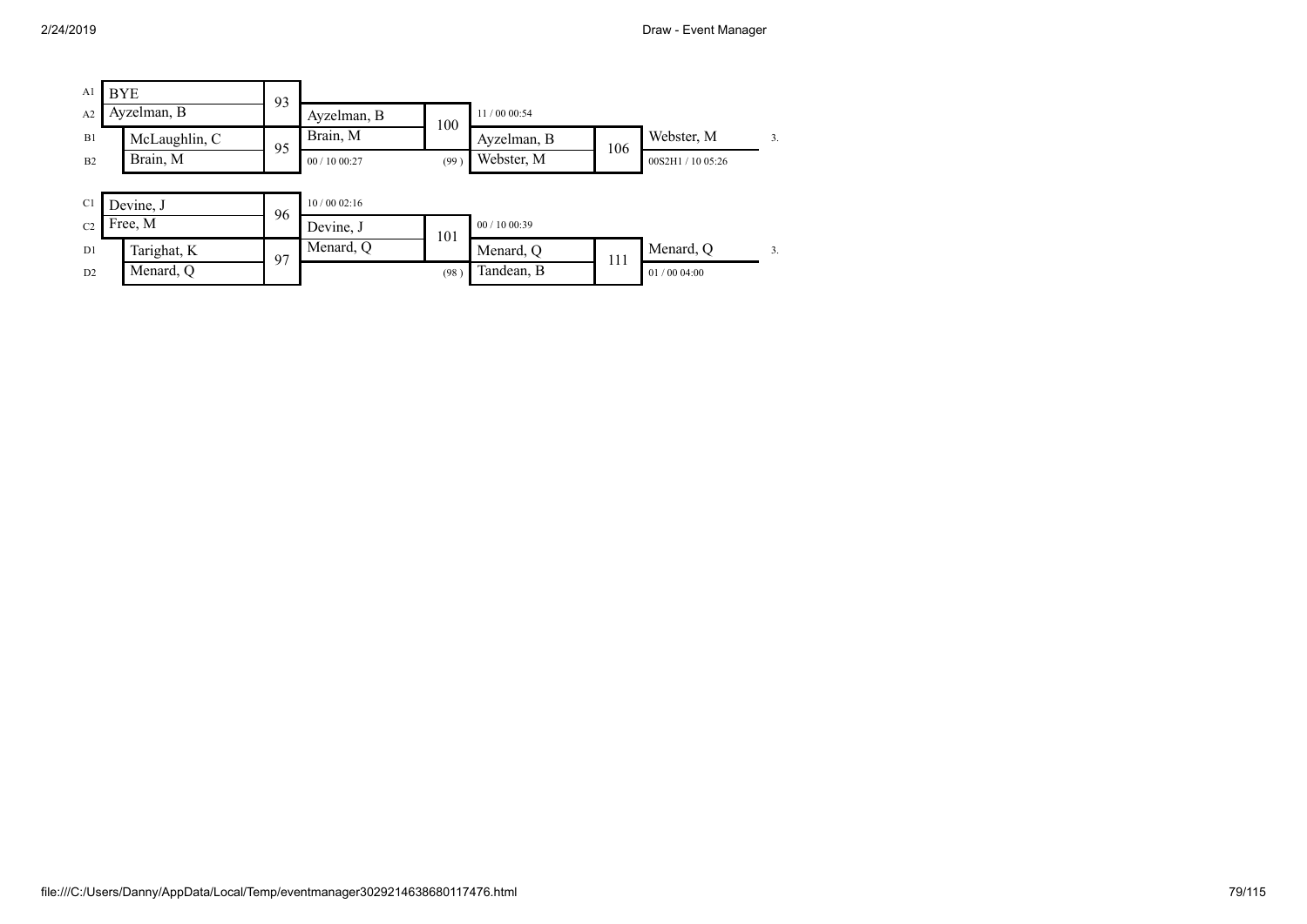22/02/2019 to 22/02/2019

#### Junior Men U 73kg. [Mat 4]

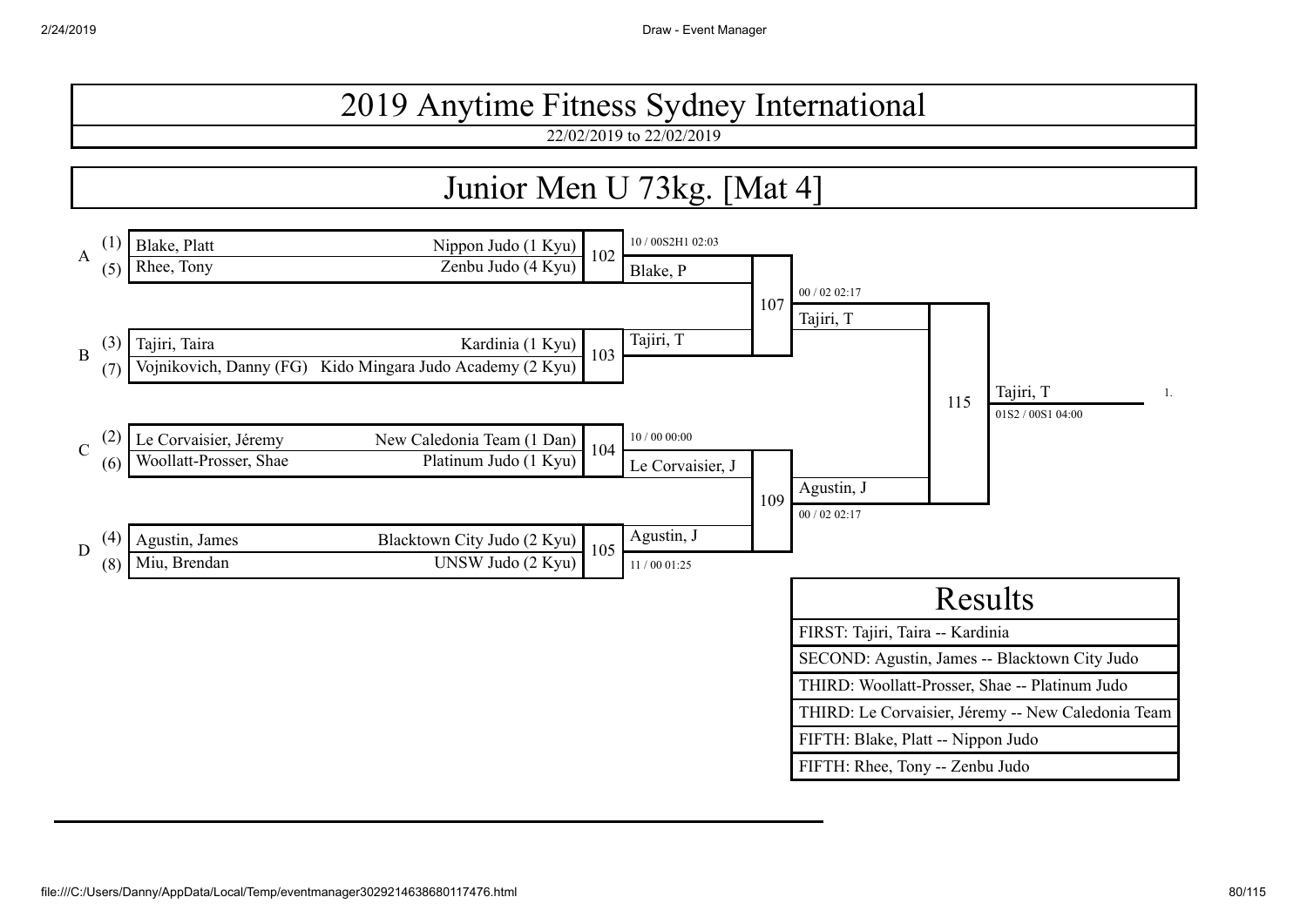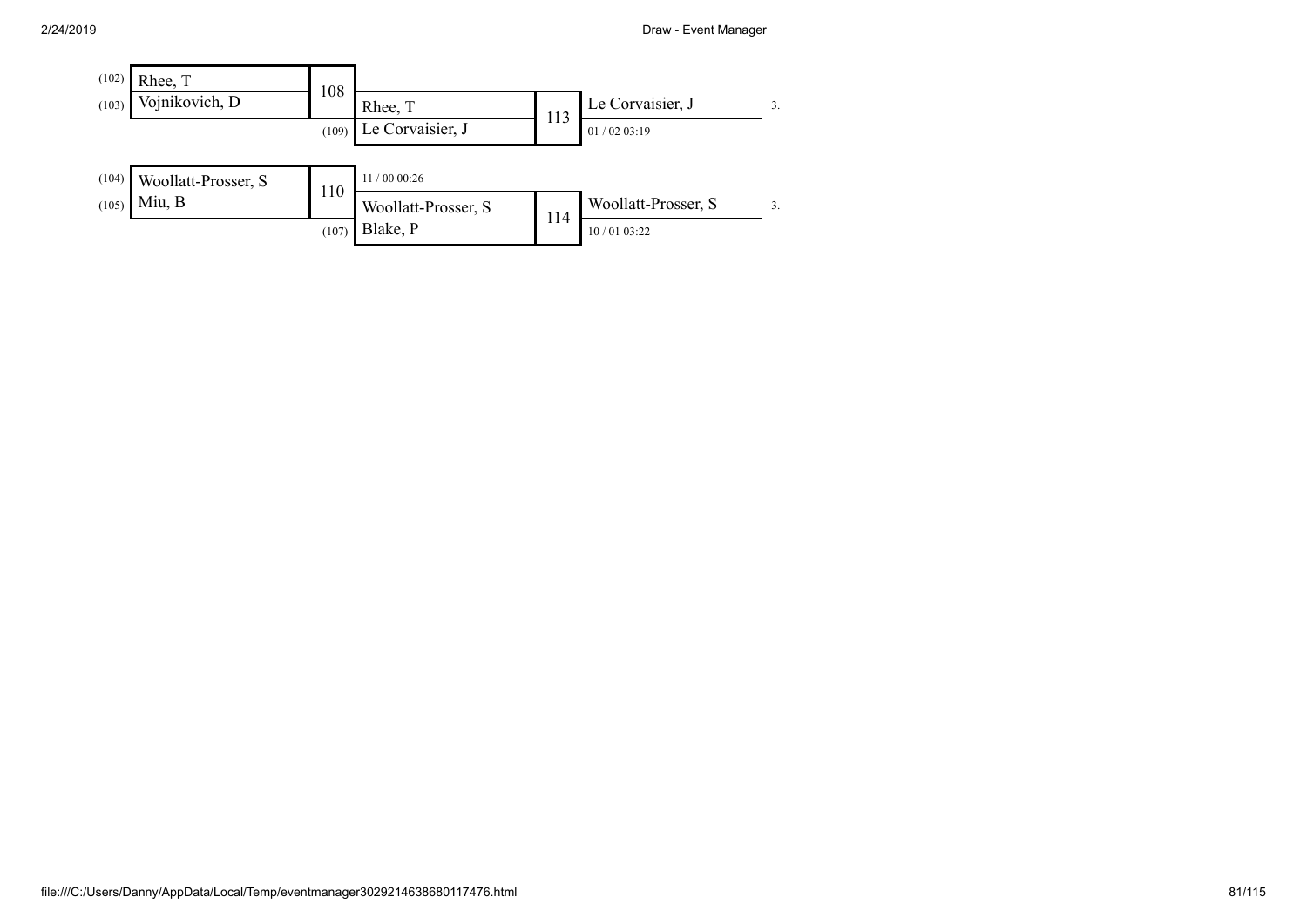

| Results                                     |
|---------------------------------------------|
| FIRST. Iki, Rihari -- UWA Judo              |
| SECOND: Constantinidis, Fotis -- Zenbu Judo |
| THIRD: Oasa, Tiberius -- Zenbu Judo         |
| THIRD: Kirby, Brock -- Zenbu Judo           |
| FIFTH: Rozic, Antonio -- Zenbu Judo         |
| FIFTH: Peppas, Matthew -- UNSW              |
| SEVENTH: Walliss, Noah -- Big Judo          |
| SEVENTH: Wood, Ben -- Preston/Eltham Judo   |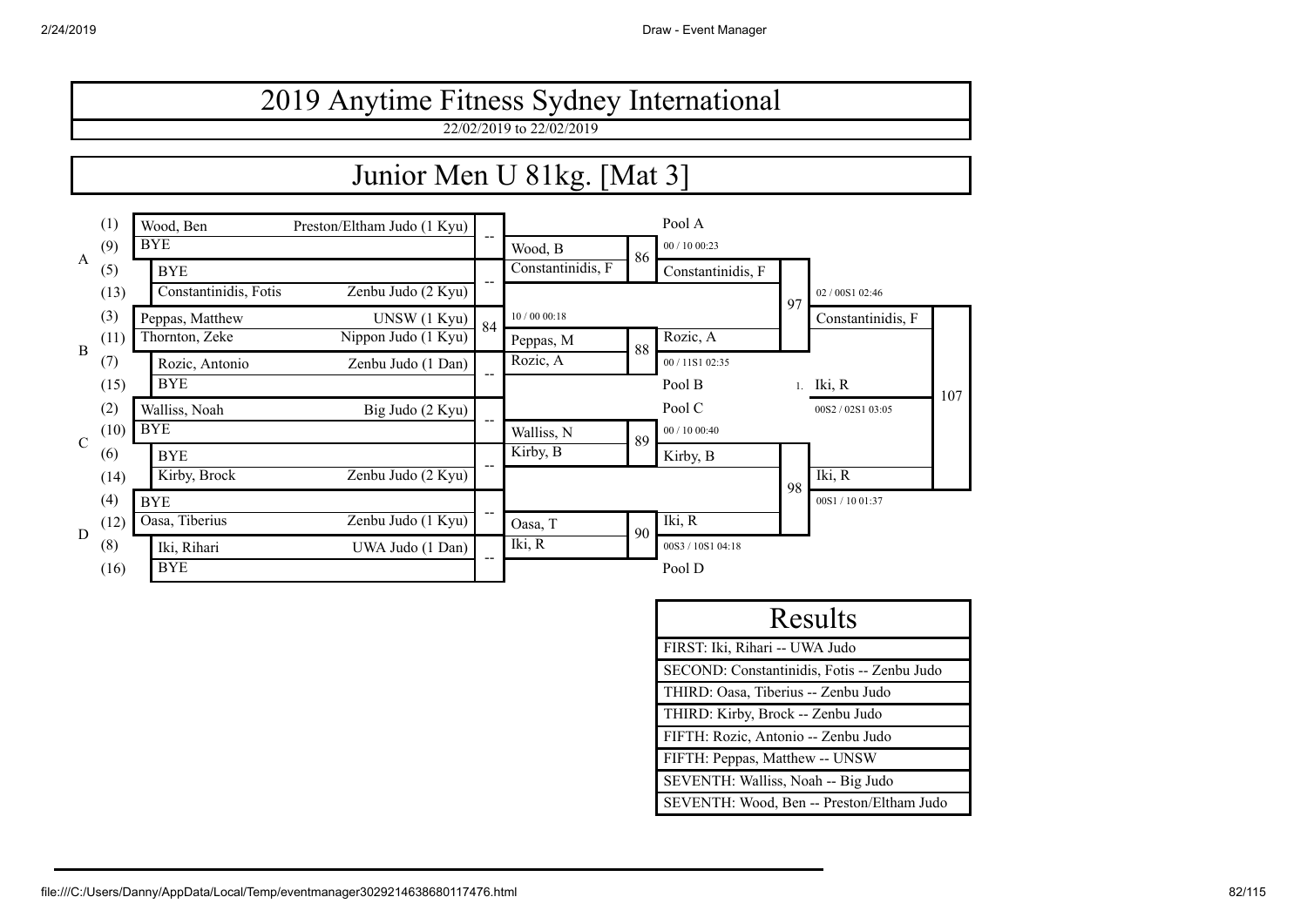| A <sub>1</sub> | <b>BYE</b> | 92 |                |      |                       |     |                  |    |
|----------------|------------|----|----------------|------|-----------------------|-----|------------------|----|
| A2             | Wood, B    |    | Wood, B<br>100 |      | 00S1 / 10S2 01:34     |     |                  |    |
| B1             | <b>BYE</b> | 93 | Peppas, M      |      | Peppas, M             | 105 | Kirby, B         | 3. |
| B2             | Peppas, M  |    |                | (98) | Kirby, B              |     | 01/10S1 02:49    |    |
|                |            |    |                |      |                       |     |                  |    |
| C1             | <b>BYE</b> | 94 |                |      |                       |     |                  |    |
| C2             | Walliss, N |    | Walliss, N     | 101  | 00S1/01S1 04:00       |     |                  |    |
| D1             | <b>BYE</b> | 96 | Oasa, T        |      | Oasa, T               | 106 | Oasa, T          | 3. |
| D2             | Oasa, T    |    |                | (97) | Rozic, $\overline{A}$ |     | 11S1/00S2H103:18 |    |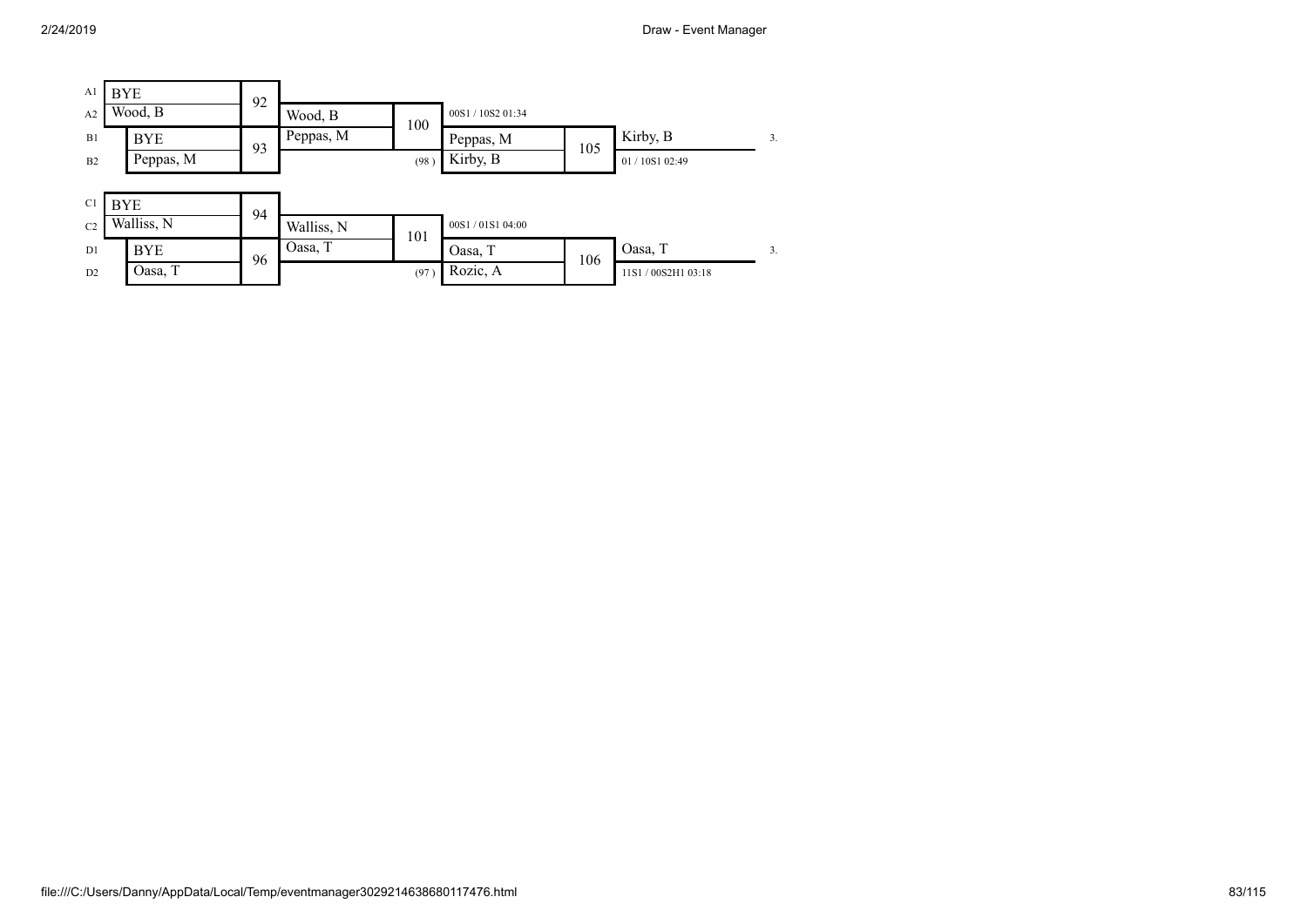22/02/2019 to 22/02/2019

| Junior Men U 90kg. [Mat 1]            |                                                                     |    |                           |                                                        |  |
|---------------------------------------|---------------------------------------------------------------------|----|---------------------------|--------------------------------------------------------|--|
| (2)                                   | Lee, Branden<br>Spillane, Liam Illawarra International Judo (3 Kyu) | 92 | Lee, $B$<br>10/00 00:17   | Results                                                |  |
|                                       |                                                                     |    |                           | FIRST: Lee, Branden -- Shinsei Judo                    |  |
| Lee, Branden<br>Spillane, Liam<br>(2) | Shinsei Judo (1 Kyu)<br>Illawarra International Judo (3 Kyu)        | 96 | Spillane, L<br>00/1000:49 | SECOND: Spillane, Liam -- Illawarra International Judo |  |

| $(1)$ Lee, Branden   | 100 | Lee, B         |
|----------------------|-----|----------------|
| $(2)$ Spillane, Liam |     | 0000:57<br>02/ |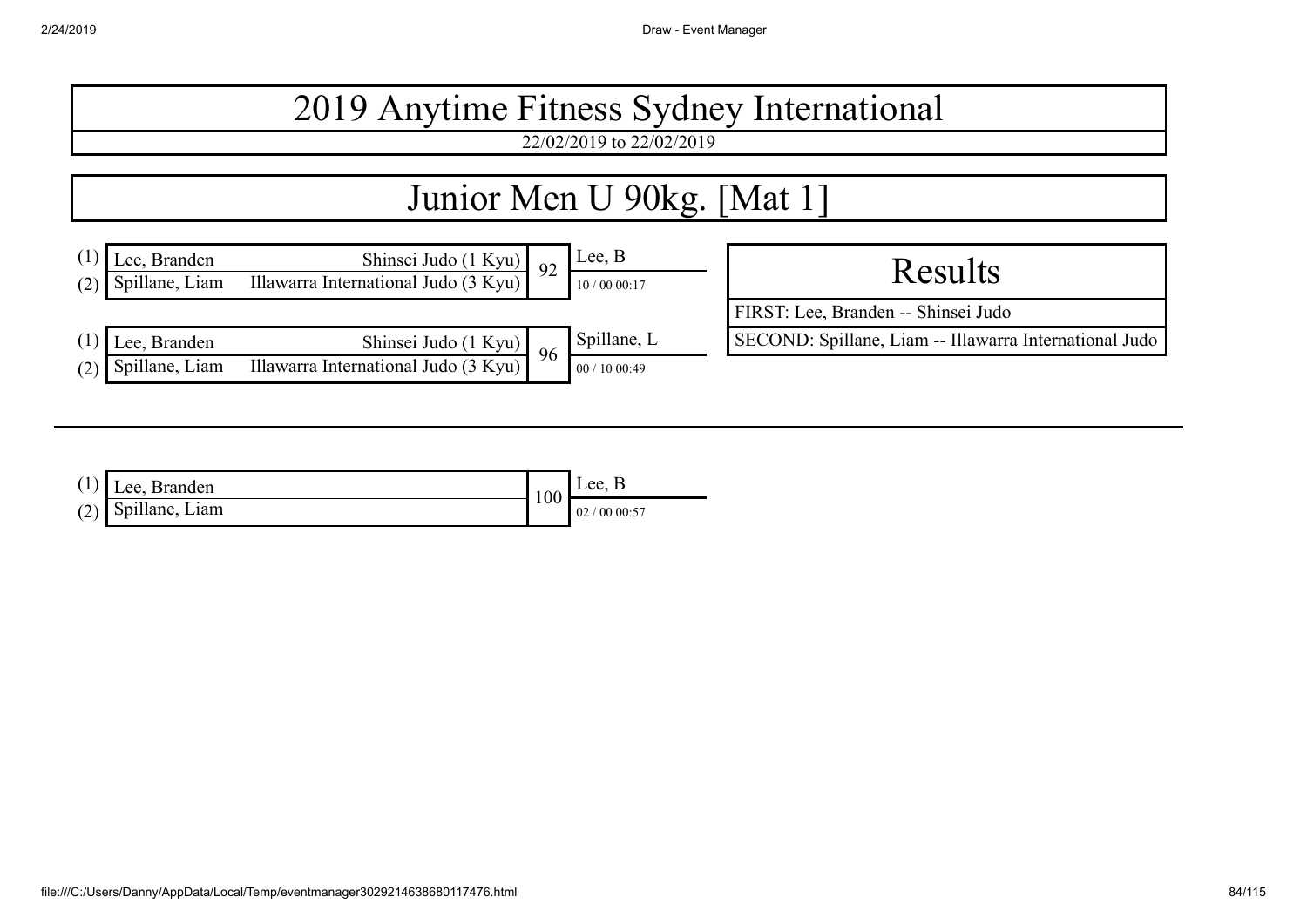### Junior Men +100kg. [Mat 2]

|                |                                                              |     |      |      | Wins | Pts  |
|----------------|--------------------------------------------------------------|-----|------|------|------|------|
|                | New Zealand Judo (2 Dan)<br>Watson, Keightley                | X   | 10.0 | 10.0 | ∍    | 20.0 |
| $\overline{2}$ | Blacktown City Judo (2 Kyu)<br>Allatt, Benjamin              | 0.0 | X    | 0.0  |      | 0.0  |
| 3              | New Caledonia Team $(1 \text{ Dan}) \cdot 0.0$<br>Put, David |     | 10.0 | X    |      | 10.0 |

|  |                     |                                           |     | Wins | Pts  |
|--|---------------------|-------------------------------------------|-----|------|------|
|  | Allatt, Christopher | Blacktown City Judo (2 Kyu) X             | 0.0 |      |      |
|  | Lee, Sung Min       | Zenbu Judo (2 Kyu) $\vert$ 10.0 $\vert$ X |     |      | 10.0 |

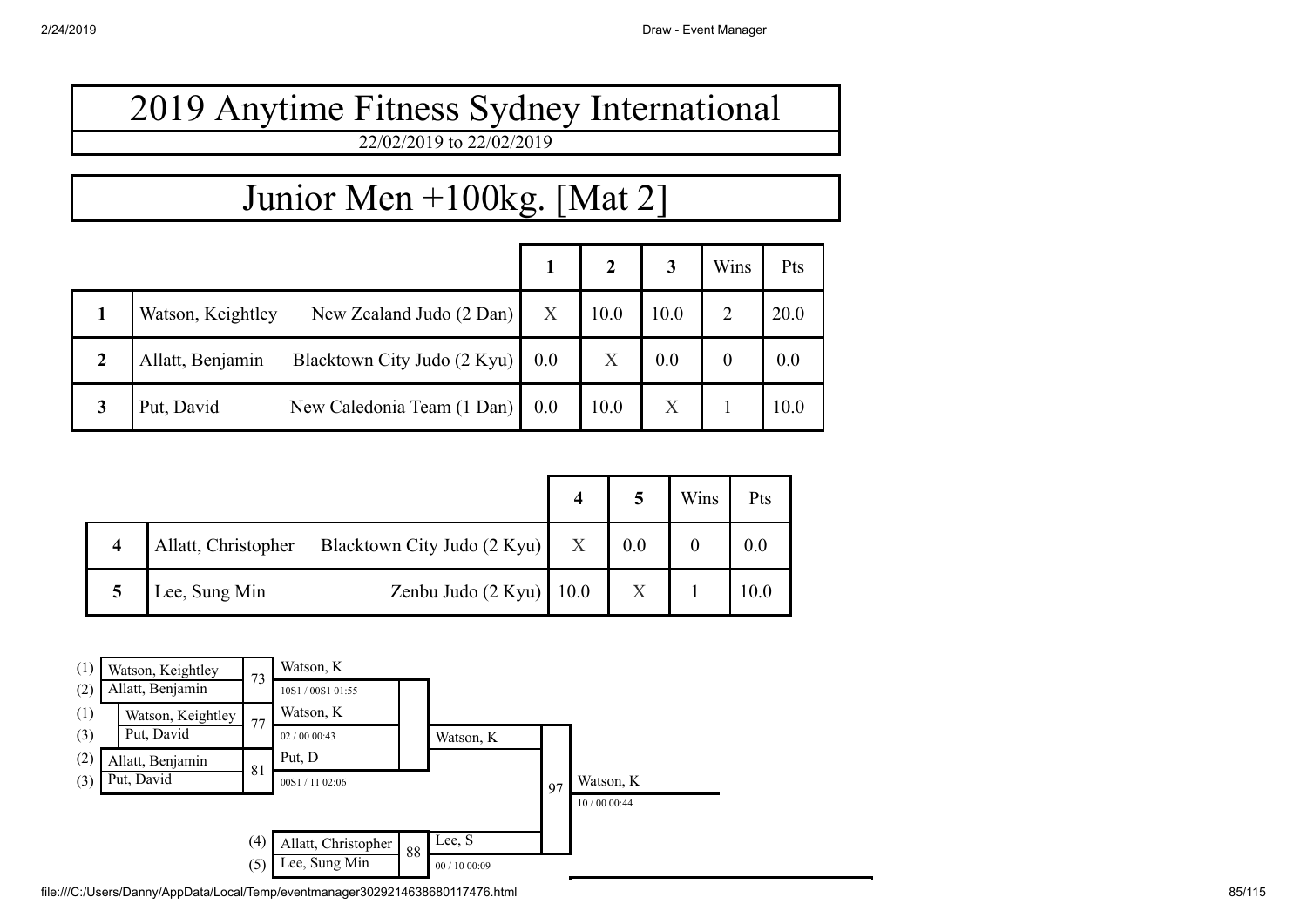|           |    |             | <b>Results</b>                         |
|-----------|----|-------------|----------------------------------------|
| Put. D    | 93 | Put, D      | FIRST. Watson, Keightley -- New Zealan |
| Allatt, C |    | 10/00 00:20 | SECOND: Lee, Sung Min -- Zenbu Judo    |
|           |    |             | THIRD: Put, David -- New Caledonia Te  |

|            | Results                                      |
|------------|----------------------------------------------|
| Put. D     | FIRST: Watson, Keightley -- New Zealand Judo |
| 10/0000:20 | SECOND: Lee, Sung Min -- Zenbu Judo          |
|            | THIRD: Put, David -- New Caledonia Team      |

| <b>BYE</b> |    |            |    |            |
|------------|----|------------|----|------------|
| <b>BYE</b> | 85 | <b>BYE</b> | 89 | <b>BYE</b> |
|            |    | <b>BYE</b> |    |            |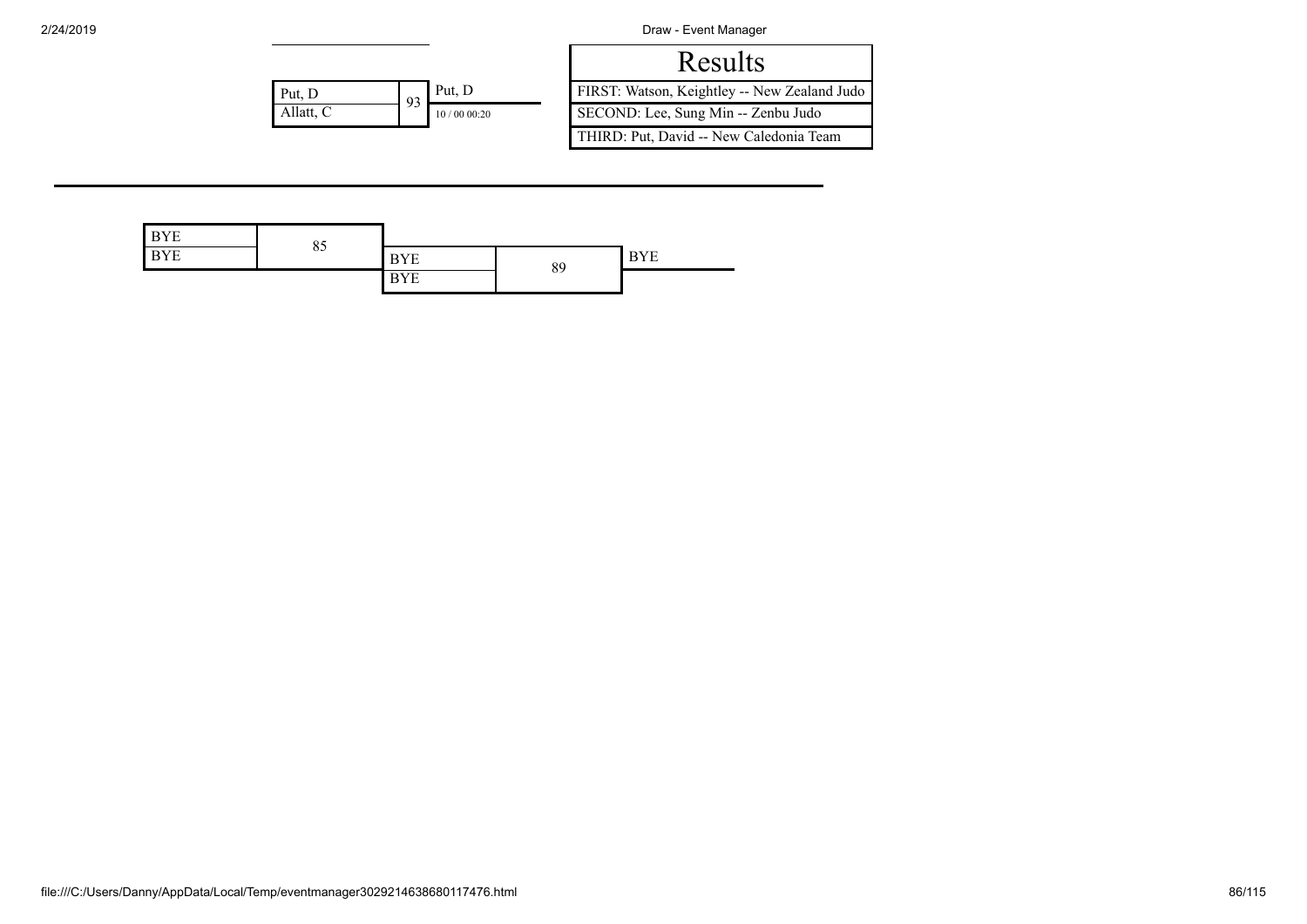### SN Senior combined demonstration. [Mat 4]

|                  |                  |                      |      |     |      | Wins | Pts  |
|------------------|------------------|----------------------|------|-----|------|------|------|
|                  | Mccredden, Lynne | Budokan (4 Kyu)      | X    | 0.0 | 10.0 |      | 10.0 |
| $\boldsymbol{2}$ | Pickett, Nick    | Kitunse Judo (4 Kyu) | 10.0 | X   | 10.0 |      | 20.0 |
| 3                | Rose, Alison     | Kitsune Judo (2 Kyu) | 0.0  | 0.0 |      |      | 0.0  |

| Mccredden, Lynne<br>Pickett, Nick | 44 | Pickett, N<br>00/1000:00 | Results                              |
|-----------------------------------|----|--------------------------|--------------------------------------|
|                                   |    |                          | FIRST: Pickett, Nick -- Kitunse Judo |
| Mccredden, Lynne                  |    | Mccredden, L             | SECOND: Mccredden, Lynne -- Budokan  |
| Rose, Alison                      | 45 | 10/0000:19               | 'HIRD:                               |



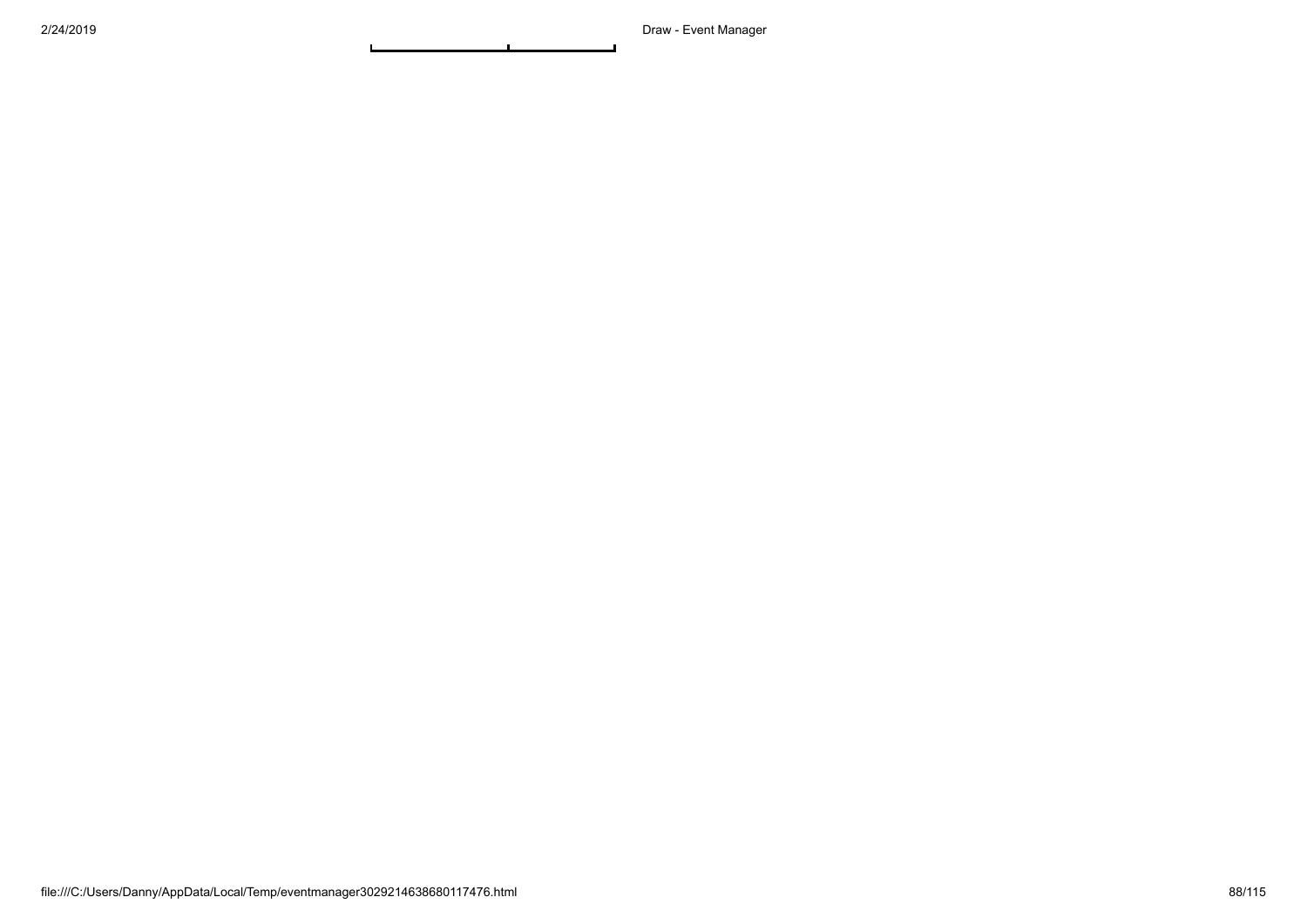22/02/2019 to 22/02/2019

## Senior Women U 48kg. [Mat 2]

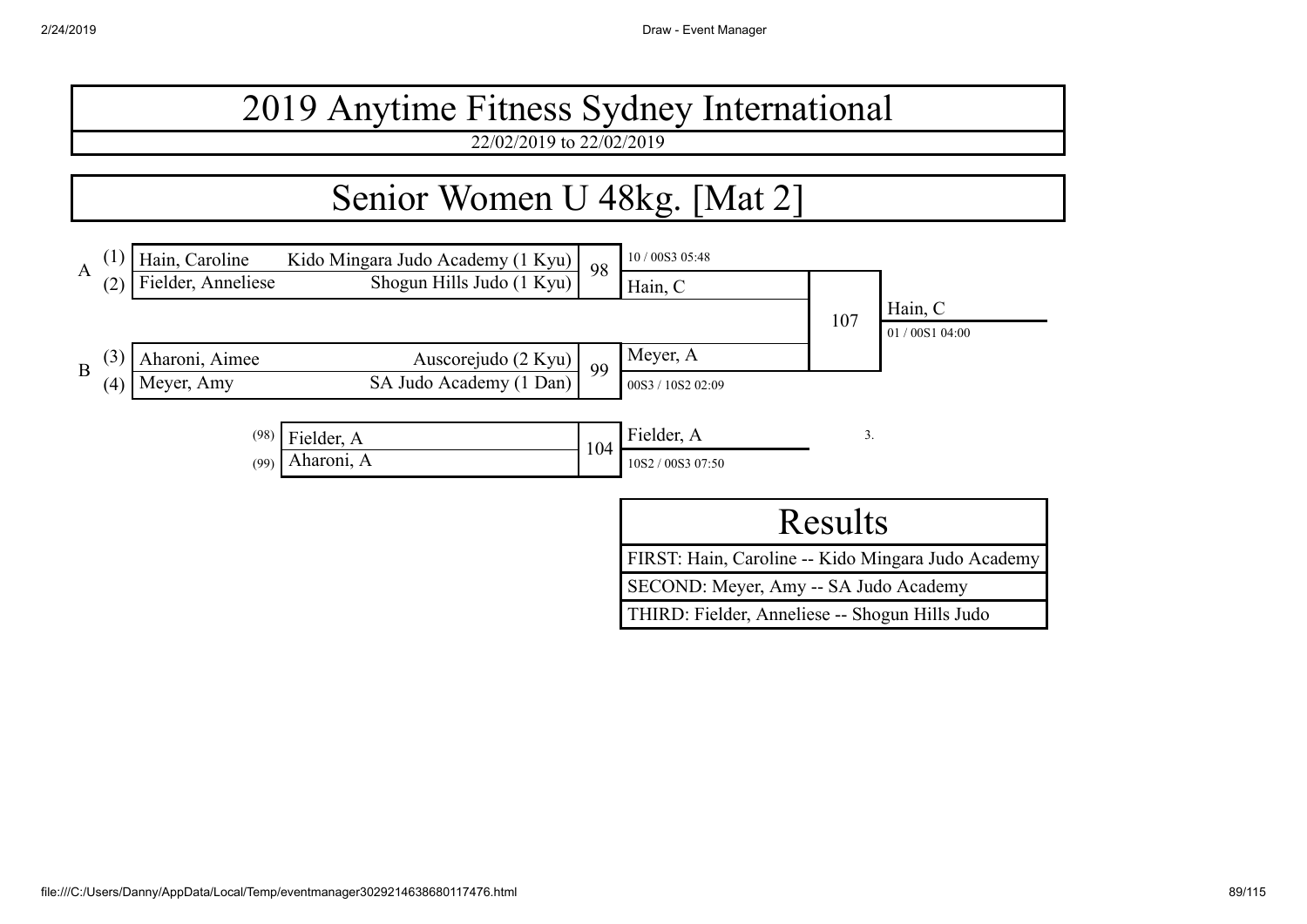Senior Women U 52kg. [Mat 4]

|   |                     |                                |     |                         |                   | Wins           | Pts  |
|---|---------------------|--------------------------------|-----|-------------------------|-------------------|----------------|------|
|   | Noda, Ririko        | Sydney University Judo (2 Dan) | X   | 10.0                    | 10.0              | $\overline{2}$ | 20.0 |
| 2 | Chalmers, Kimberley | Senshi Academy (1 Dan)         | 0.0 | $\overline{\mathrm{X}}$ | 10.0              |                | 10.0 |
| 3 | Taylor, Charisma    | UQ Judo (1 Kyu)                | 0.0 | 0.0                     | $\rm\overline{X}$ |                | 0.0  |



| <b>BYE</b> | 127 |            |                   |            |
|------------|-----|------------|-------------------|------------|
| <b>BYE</b> | ᆚᆚ  | <b>BYE</b> | $\sqrt{2}$<br>152 | <b>BYE</b> |
|            |     | <b>BYE</b> |                   |            |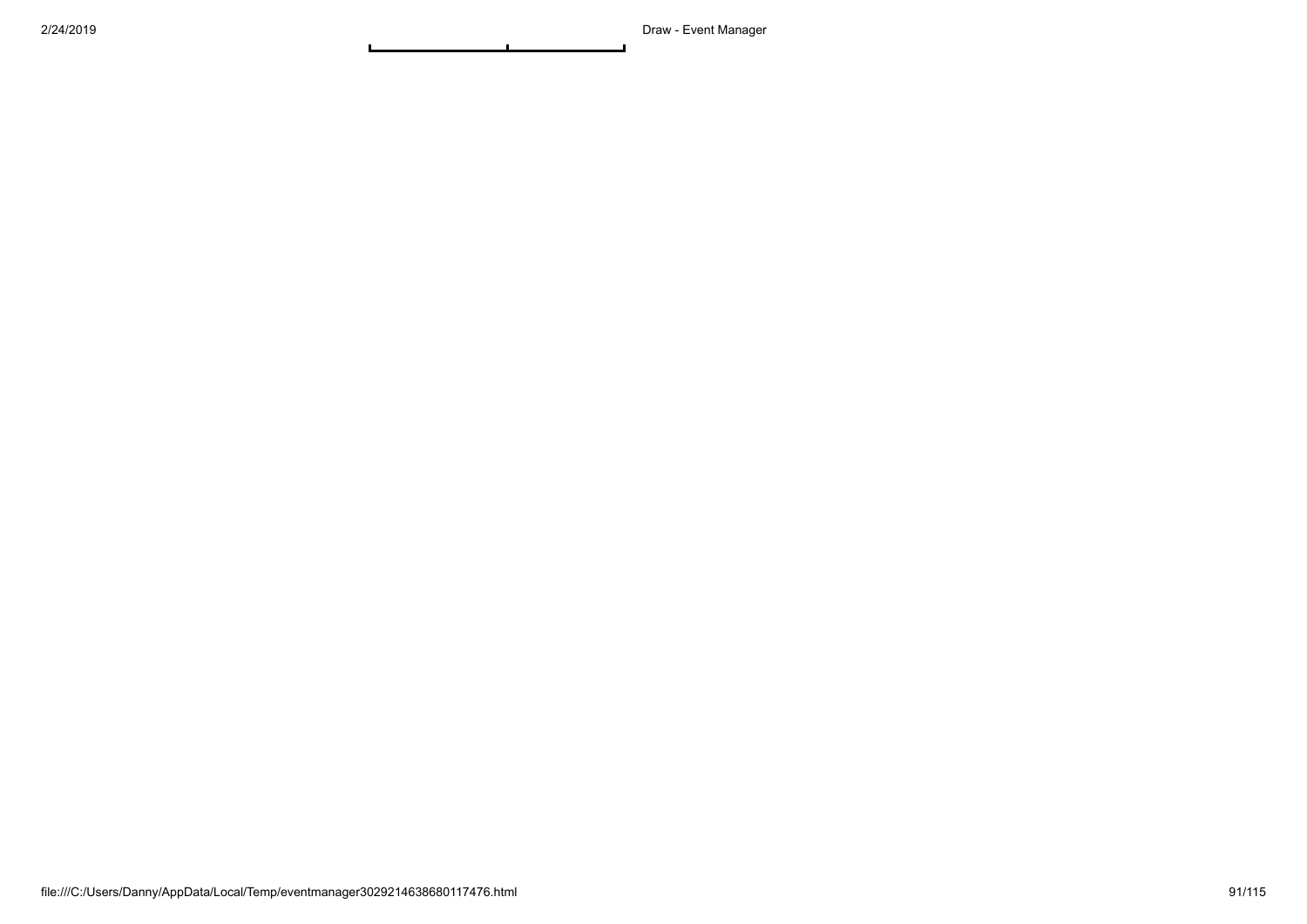22/02/2019 to 22/02/2019

#### Senior Women U 57kg. [Mat 4]

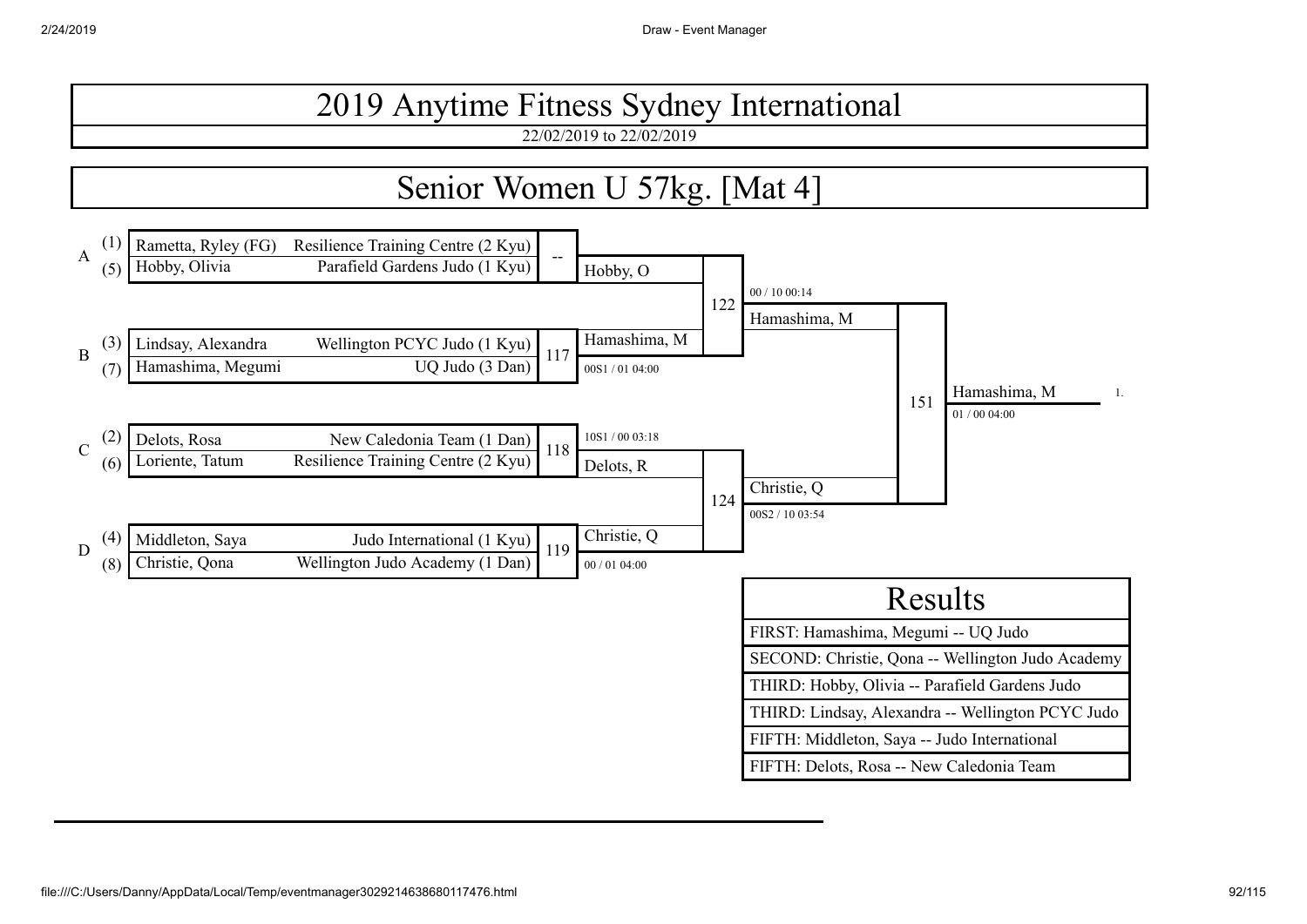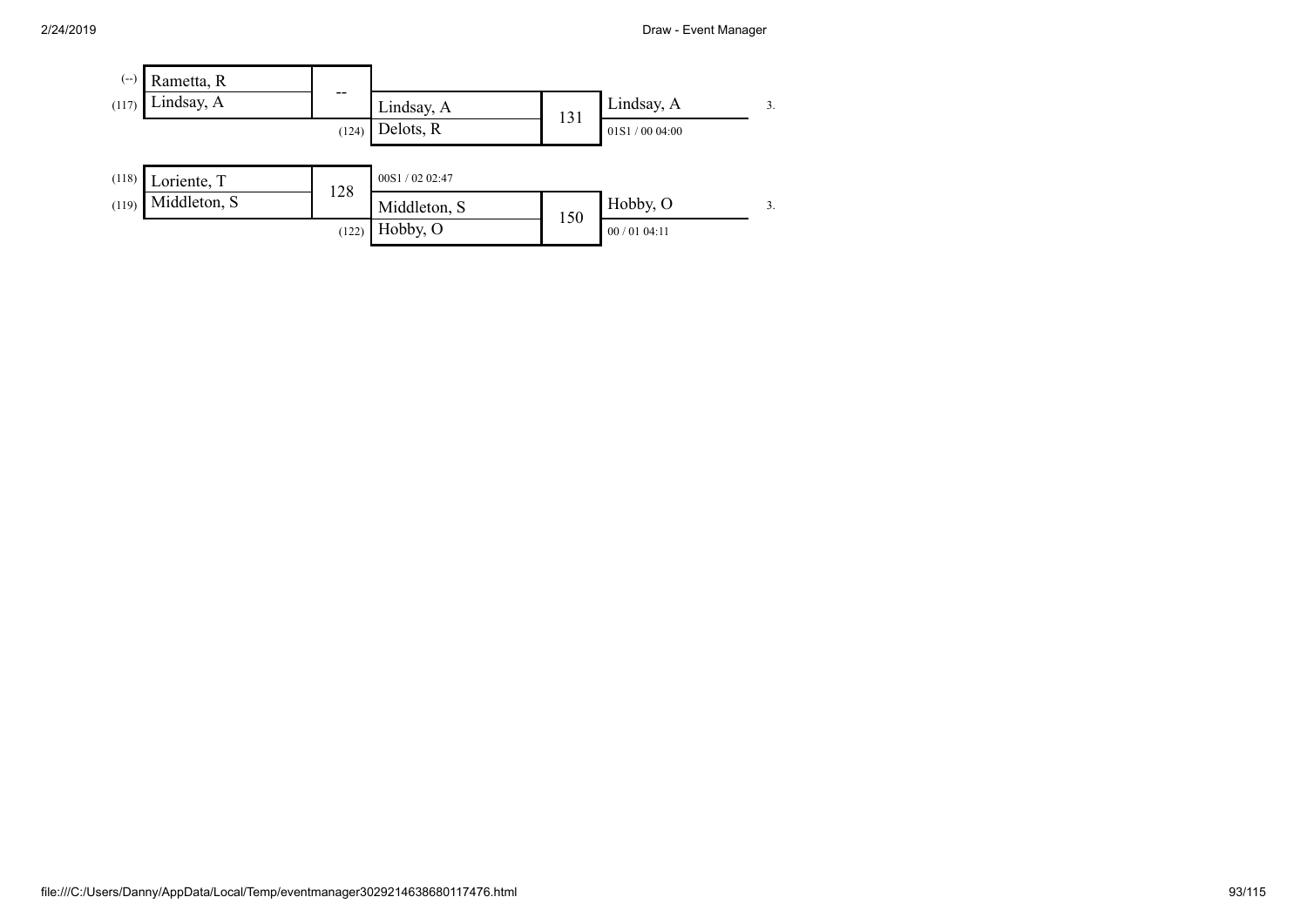22/02/2019 to 22/02/2019

#### Senior Women U 63kg. [Mat 2]

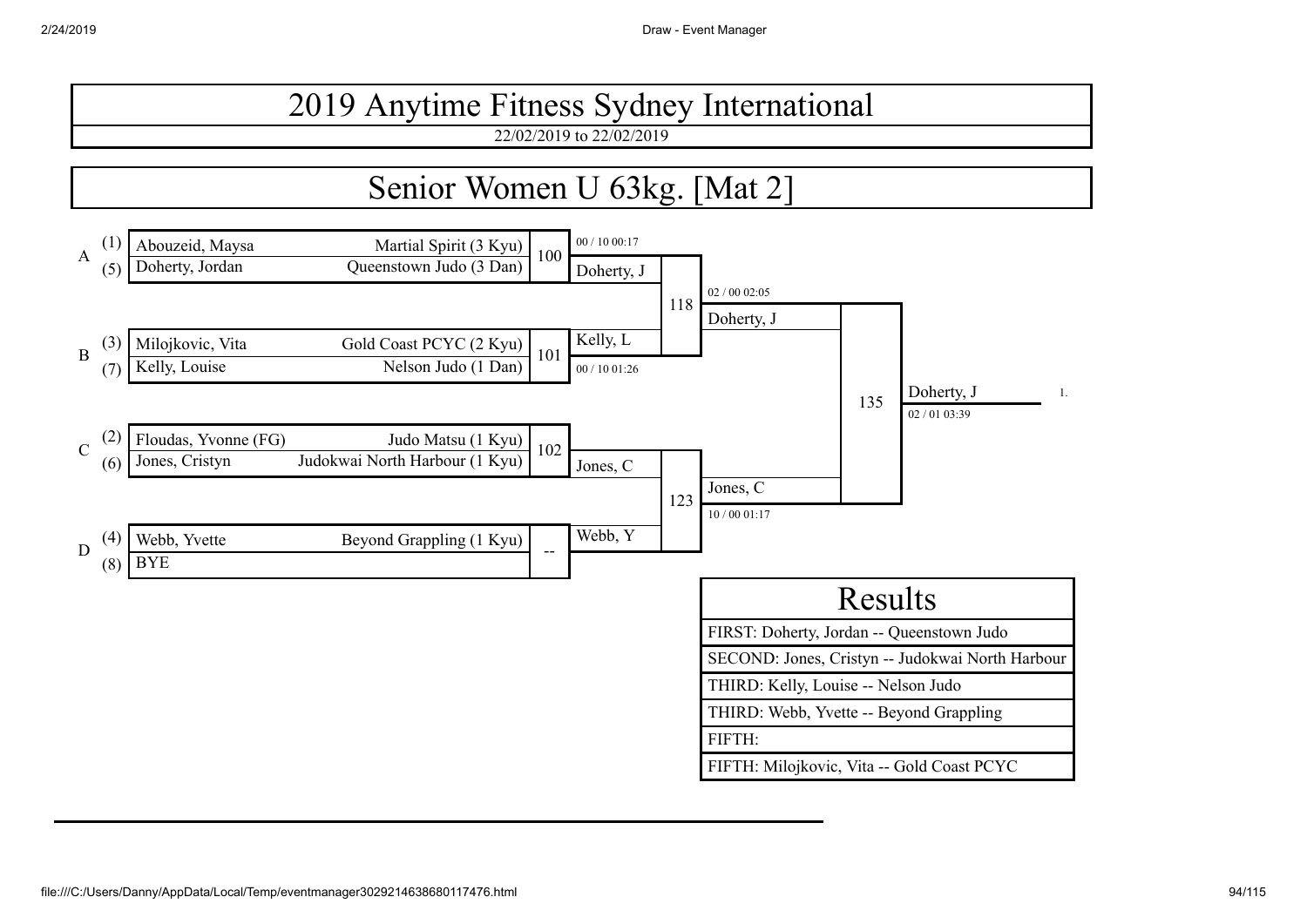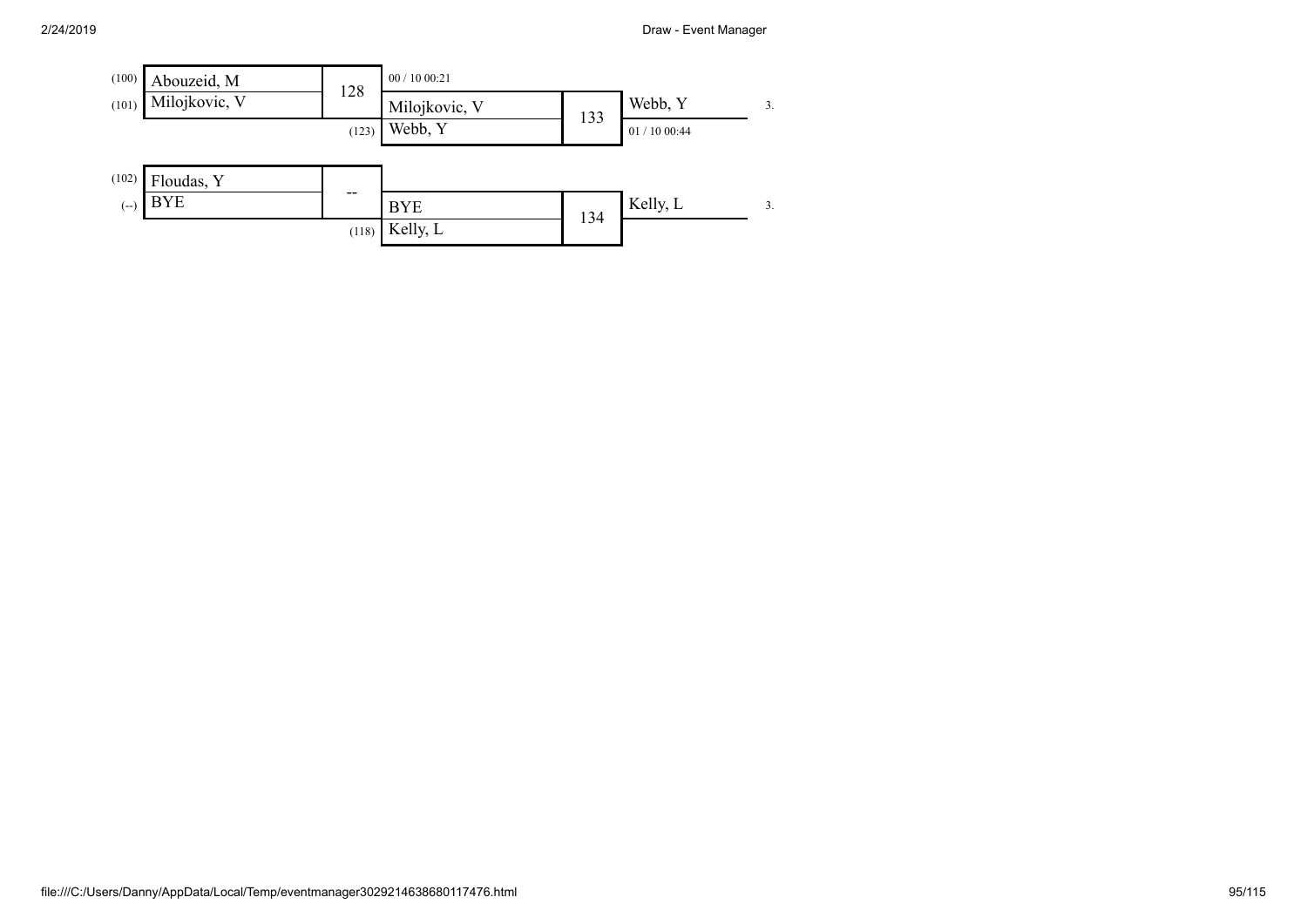22/02/2019 to 22/02/2019

### Senior Women U 70kg. [Mat 3]

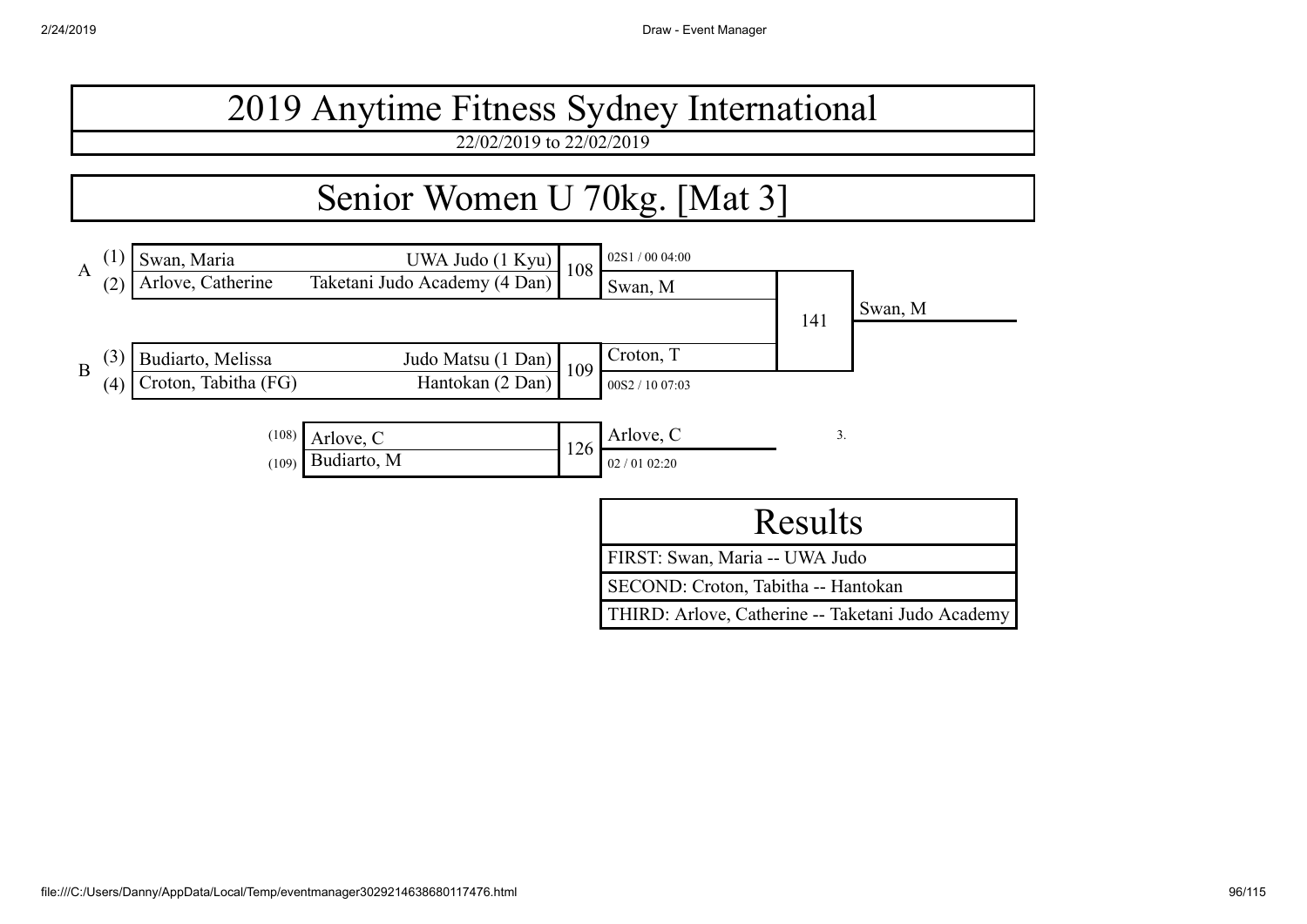# Senior Women U 78kg. [Mat 4]

|   |                                                     |                    |     |      |      | Wins | Pts  |
|---|-----------------------------------------------------|--------------------|-----|------|------|------|------|
|   | Johansson-Cranfield, Klara Beyond Grappling (2 Kyu) |                    | X   | 10.0 | 10.0 | 2    | 20.0 |
| 2 | Beehag, Amber (FG)                                  | 28 Hundred (2 Kyu) | 0.0 | X    | 0.0  | 0    | 0.0  |
|   | Eamer, Casey                                        | Budokan (3 Kyu)    | 0.0 | 10.0 | X    |      | 10.0 |

|  |                  |                                          |     | Wins | Pts |
|--|------------------|------------------------------------------|-----|------|-----|
|  | Gopea, Anaïs     | New Caledonia Team $(1 \text{ Dan})$ $X$ | 0.0 |      |     |
|  | De Bruine, Naomi | Budokan $(1$ Dan $)$ 1.0                 |     |      |     |

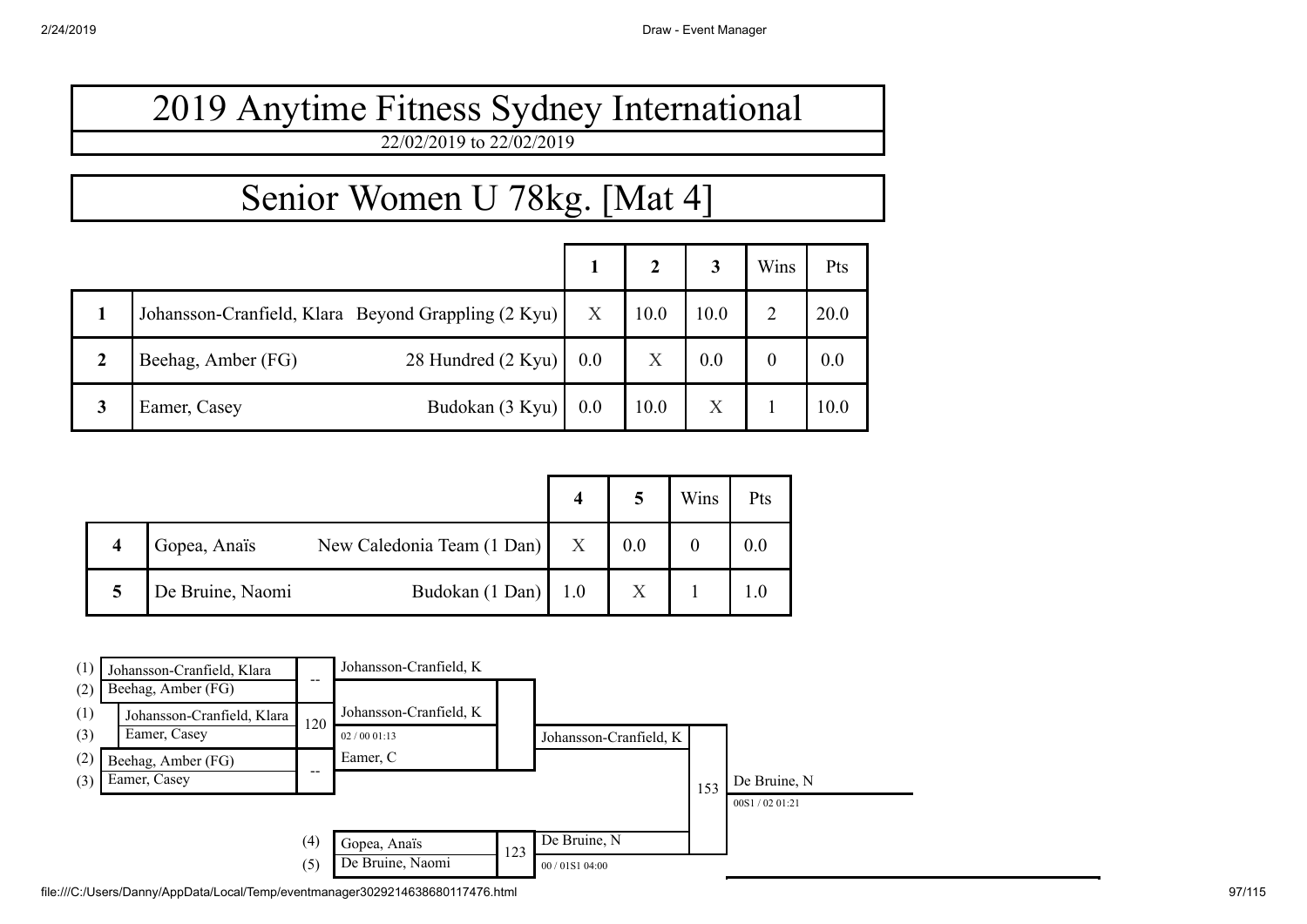|          |     |            | Results                                                |
|----------|-----|------------|--------------------------------------------------------|
| Eamer, C | 144 | Gopea, A   | FIRST: De Bruine, Naomi -- Budokan                     |
| Gopea, A |     | 00/1000:17 | SECOND: Johansson-Cranfield, Klara -- Beyond Grappling |
|          |     |            | THIRD: Gopea, Anaïs -- New Caledonia Team              |



Eamer, C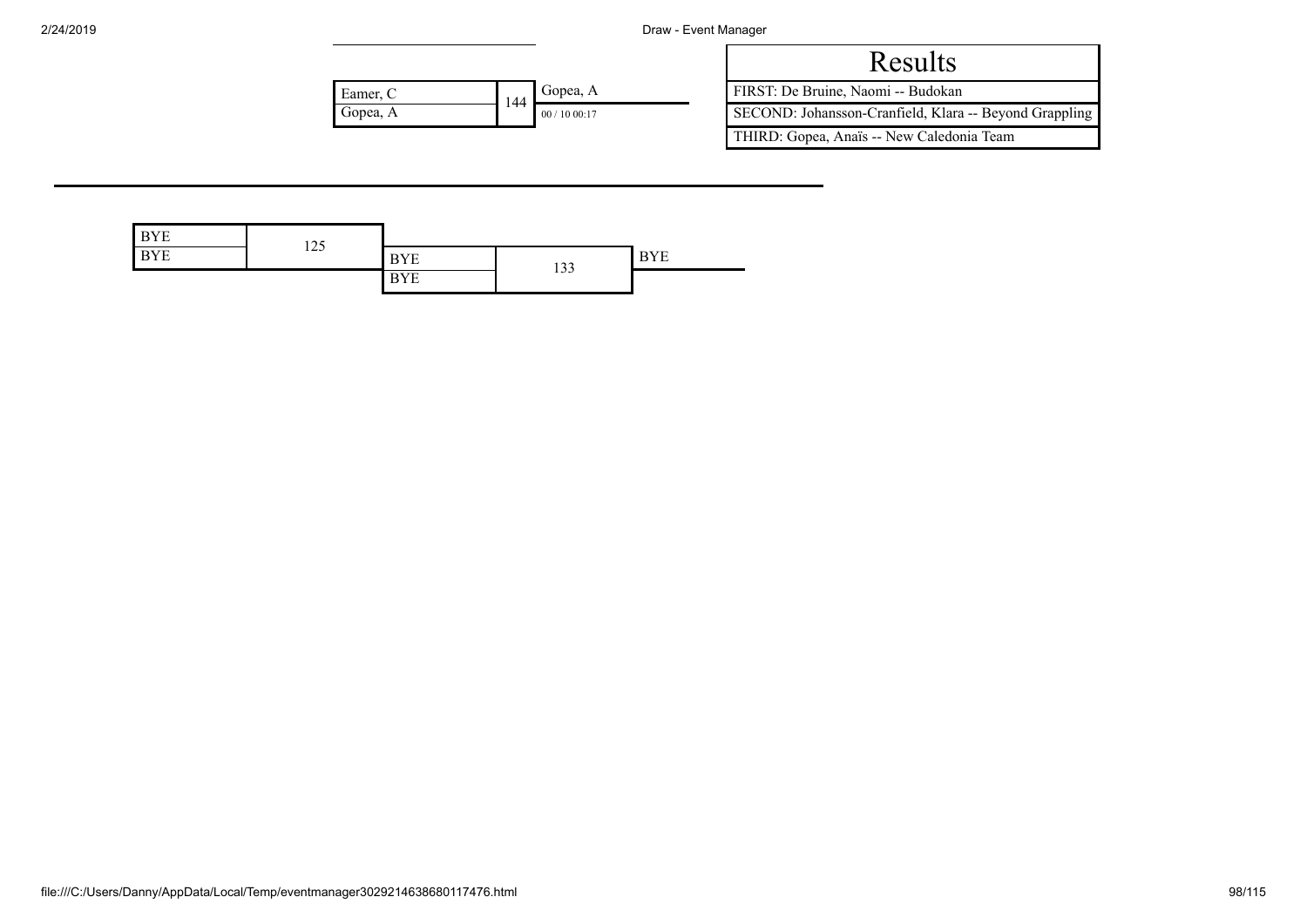22/02/2019 to 22/02/2019

### SN Senior Women U 78kg Demonstration. [Mat 4]

|             |                  |                             |      |     | 3    | Wins     | Pts  |
|-------------|------------------|-----------------------------|------|-----|------|----------|------|
|             | Foote, Sally     | Maitland PCYC Judo (4 Kyu)  | X    | 0.0 | 0.0  | $\theta$ | 0.0  |
| $\mathbf 2$ | Abouzeid, Maysa  | Martial Spirit (3 Kyu) 10.0 |      | X   | 10.0 |          | 20.0 |
| 3           | Mccredden, Lynne | Budokan (4 Kyu)             | 10.0 | 0.0 | X    |          | 10.0 |

| (1) | Foote, Sally<br>Abouzeid, Maysa | 19 | Abouzeid, M<br>00/02 00:30 | Results                                  |
|-----|---------------------------------|----|----------------------------|------------------------------------------|
|     |                                 |    |                            | FIRST: Abouzeid, Maysa -- Martial Spirit |
| (1) | Foote, Sally                    |    | Mccredden, L               | SECOND: Mccredden, Lynne -- Budokan      |
|     | Mccredden, Lynne                | 28 | 00/02 00:28                | THIRD:                                   |
|     |                                 |    |                            |                                          |



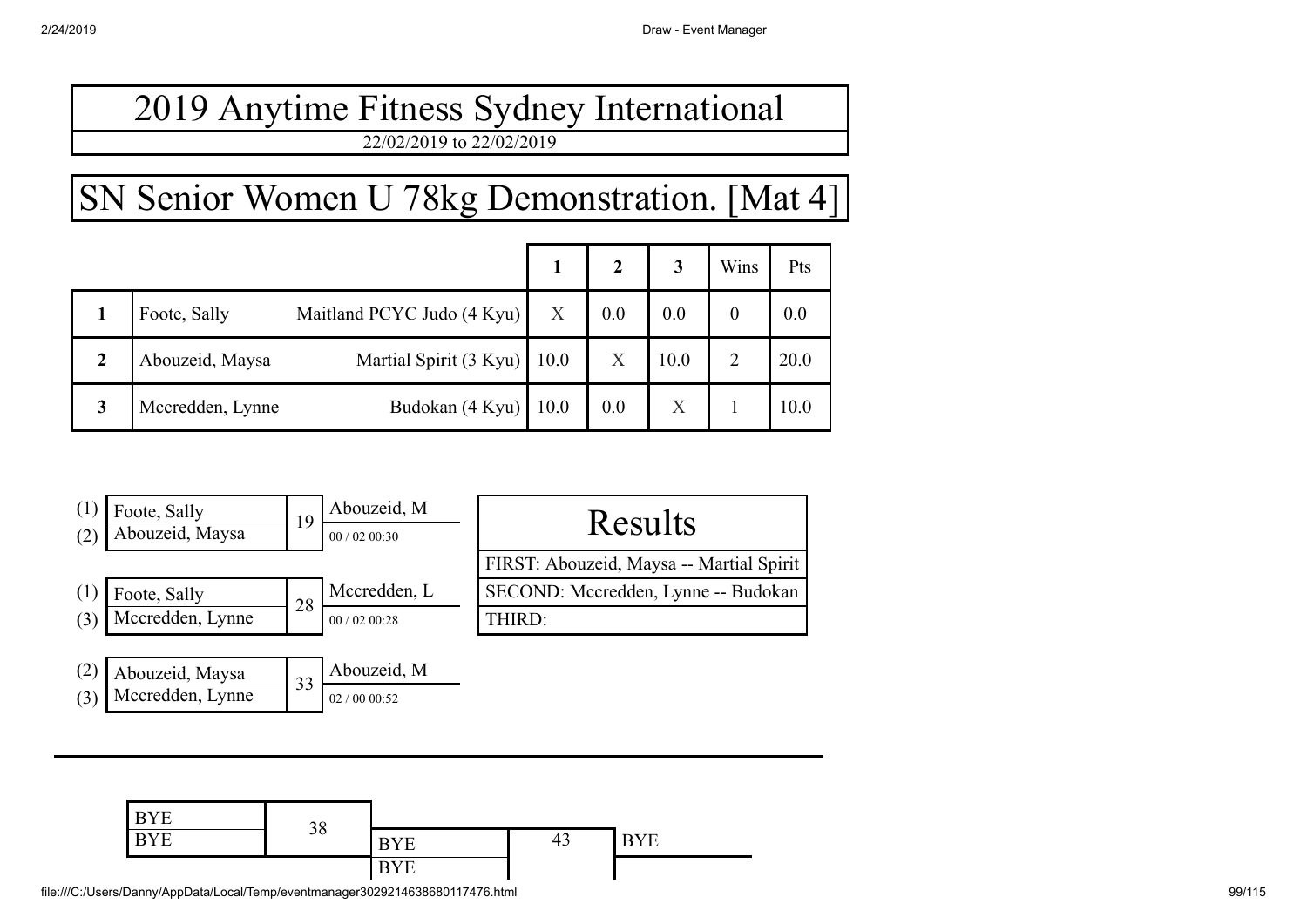$\overline{\phantom{a}}$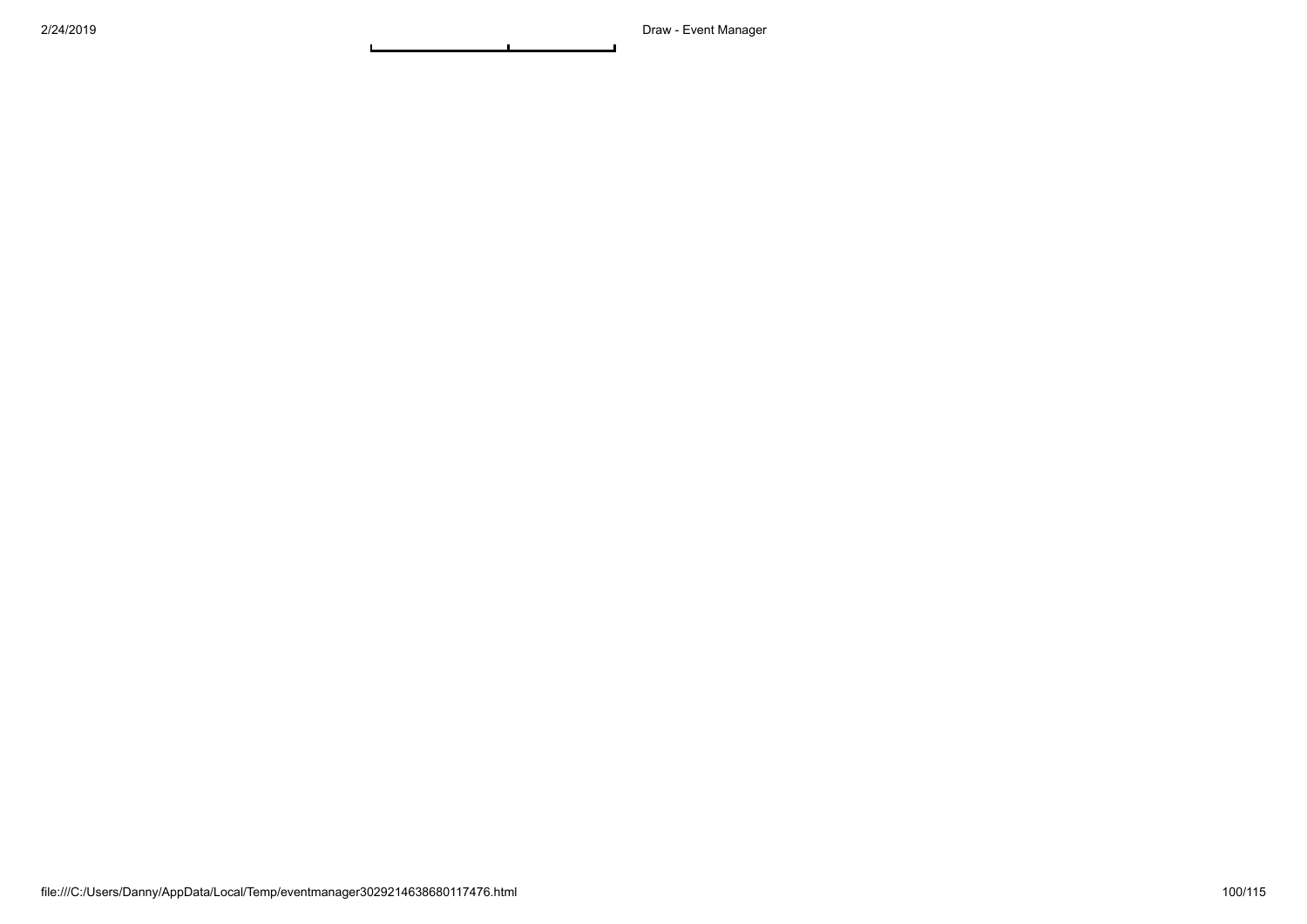## Senior Men U 60kg. [Mat 4]

|                |               |                            |     | $\overline{2}$ | 3    | Wins          | Pts  |
|----------------|---------------|----------------------------|-----|----------------|------|---------------|------|
| 1              | Cure, Charles | New Caledonia Team (1 Dan) | X   | 10.0           | 10.0 | $\mathcal{D}$ | 20.0 |
| $\overline{2}$ | Guan, Edwin   | Newtown Judo (3 Kyu)       | 0.0 | X              | 0.0  |               | 0.0  |
| 3              | Aiberti, Luca | Kardinia (2 Kyu)           | 0.0 | 10.0           | X    |               | 10.0 |

| (1) | Cure, Charles<br>Guan, Edwin | 126 | Cure, C<br>10/0000:52 | <b>Results</b>                             |  |
|-----|------------------------------|-----|-----------------------|--------------------------------------------|--|
|     |                              |     |                       | FIRST: Cure, Charles -- New Caledonia Team |  |
|     | Cure, Charles                |     | Cure, C               | SECOND: Aiberti, Luca -- Kardinia          |  |
|     | Aiberti, Luca                | 134 | 11/0000:25            | THIRD:                                     |  |
|     |                              |     |                       |                                            |  |
|     | Guan, Edwin                  | 139 | Aiberti, L            |                                            |  |
|     | Aiberti, Luca                |     | 00/1000:21            |                                            |  |

| <b>BYE</b> |     |            |     |            |
|------------|-----|------------|-----|------------|
| <b>BYE</b> | 145 | <b>BYE</b> | 154 | <b>BYE</b> |
|            |     | <b>BYE</b> |     |            |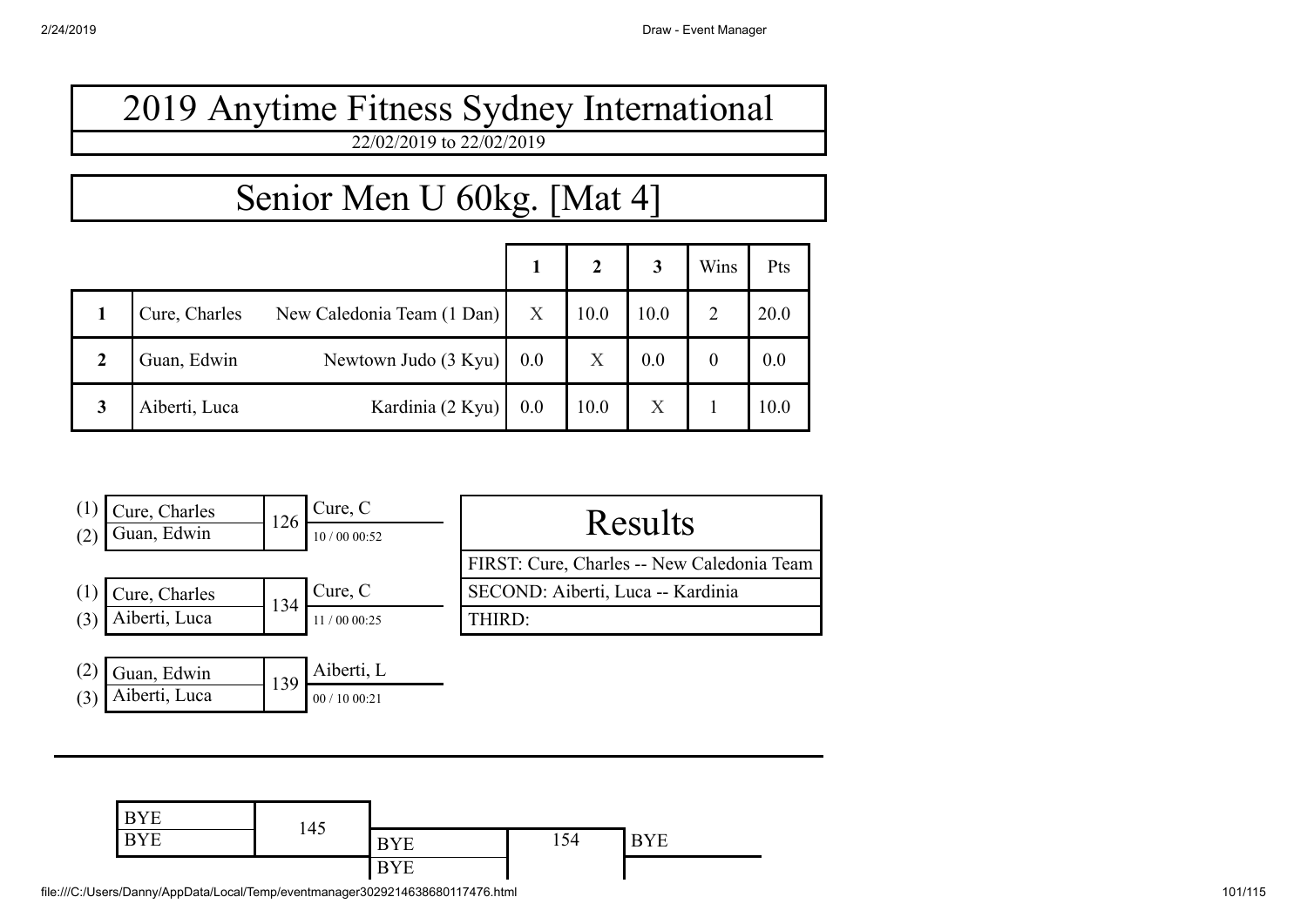$\mathbf{r}$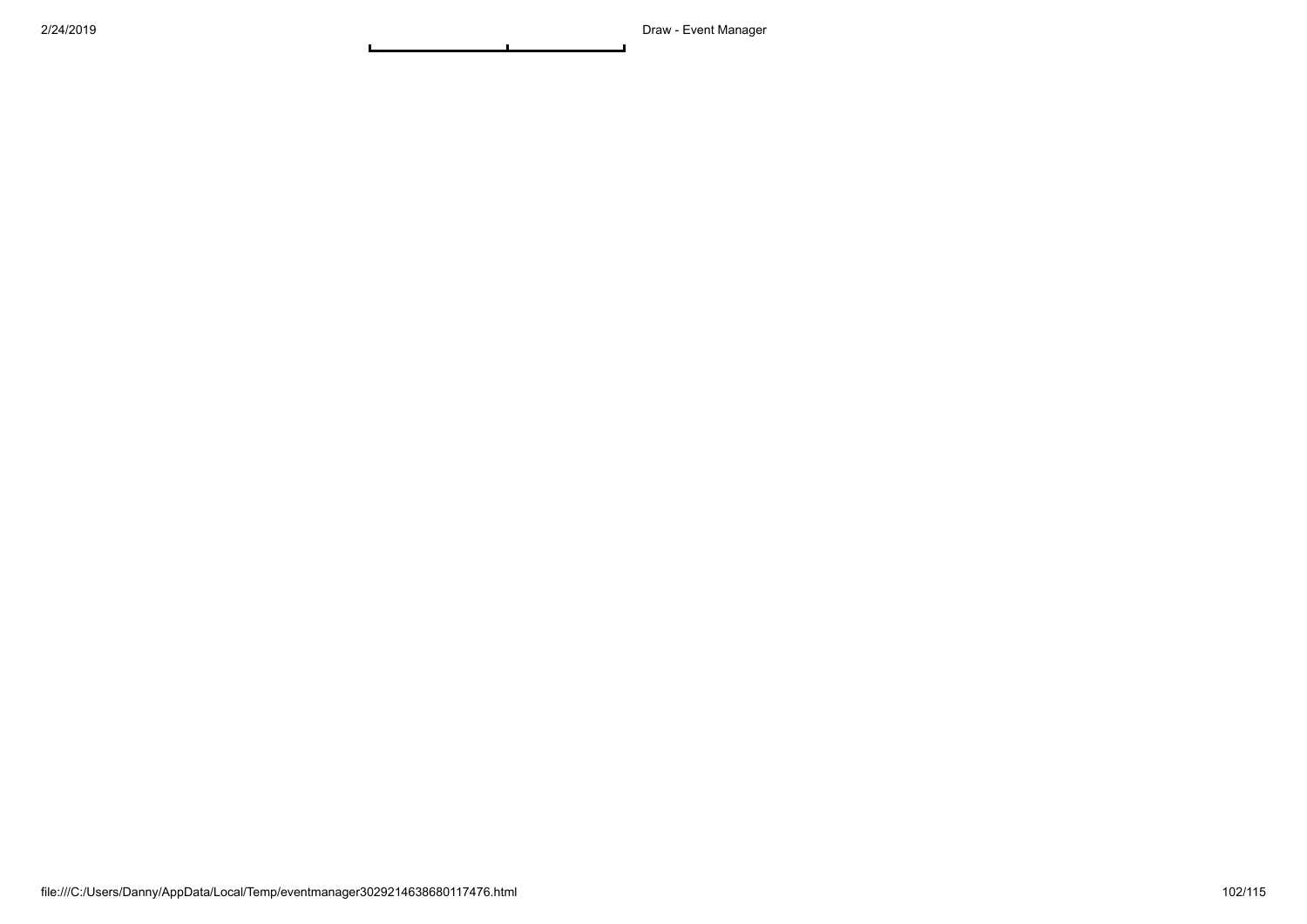22/02/2019 to 22/02/2019

#### Senior Men U 66kg. [Mat 1]



| Results                                        |
|------------------------------------------------|
| FIRST: Antun Neto, Pedro -- Zenbu Judo         |
| SECOND: Hill, Patrick -- Marist Judo           |
| THIRD: Ayzelman, Benjamin -- Judokan           |
| THIRD: Revell, Lucas -- Kano Judo Schools      |
| FIFTH: Mott, Louis -- Judo Bendigo             |
| FIFTH: Redpath, William -- UWA Judo            |
| SEVENTH: Molloy, Jason -- Blacktown City Judo  |
| SEVENTH: Menard, Quentin -- New Caledonia Team |
|                                                |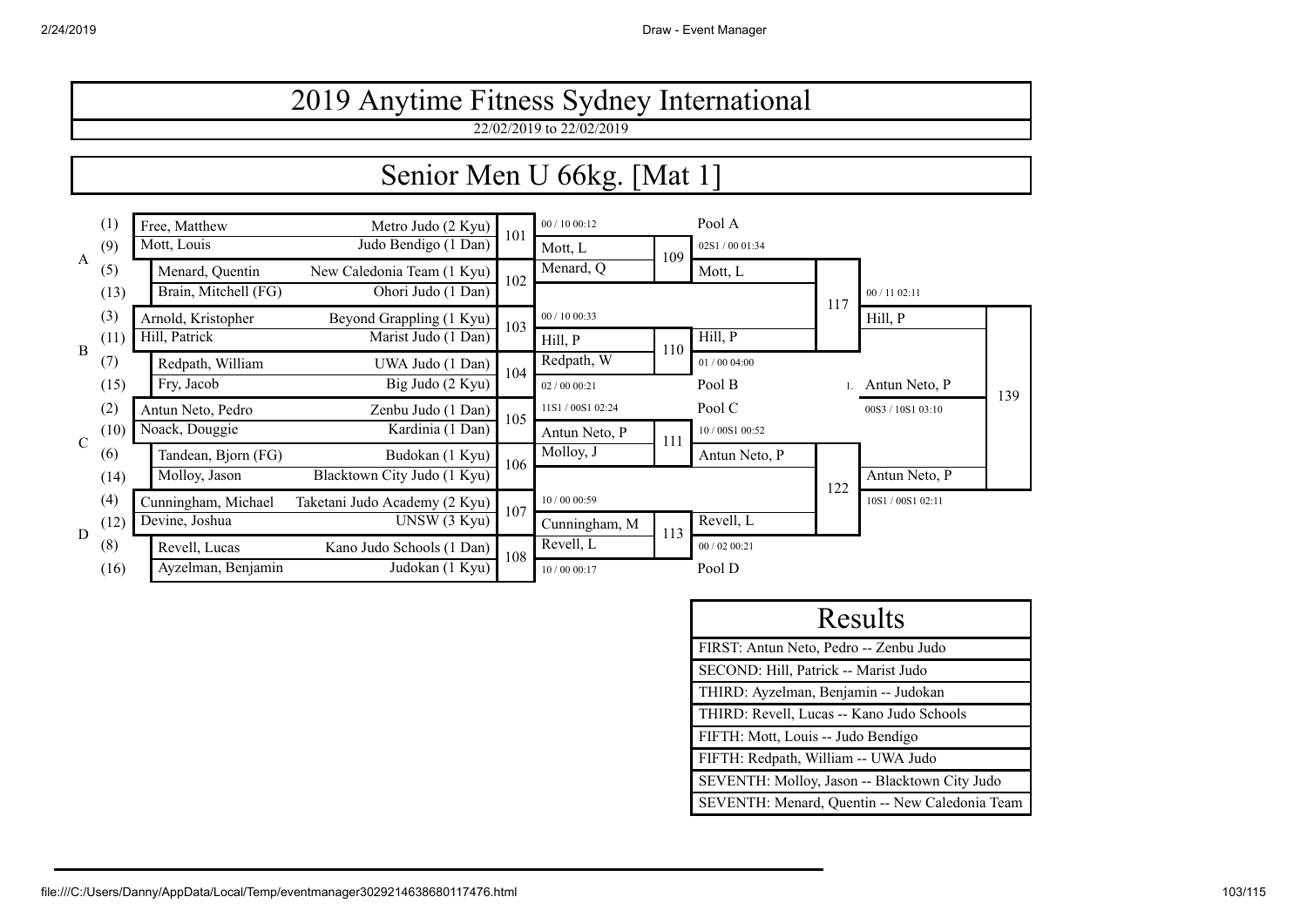| A <sub>1</sub> | Free, M                      | 114 | 00/1000:59      |       |                   |     |                 |    |  |
|----------------|------------------------------|-----|-----------------|-------|-------------------|-----|-----------------|----|--|
| A2             | Menard, Q                    |     | Menard, Q       | 127   | 00/1002:22        |     |                 |    |  |
| B1             | Arnold, K                    | 115 | Redpath, W      |       | Redpath, W        | 137 | Revell, L       | 3. |  |
| B <sub>2</sub> | Redpath, W                   |     | 00/1000:11      | (122) | Revell, L         |     | 00S1 / 10 00:30 |    |  |
|                |                              |     |                 |       |                   |     |                 |    |  |
| C <sub>1</sub> | Noack, D<br>116<br>Molloy, J |     | 00 / 10S1 00:40 |       |                   |     |                 |    |  |
| C <sub>2</sub> |                              |     | Molloy, J       | 132   | 00S1 / 10S1 03:34 |     |                 |    |  |
| D1             | Ayzelman, B                  | 118 | Ayzelman, B     |       | Ayzelman, B       | 138 | Ayzelman, B     | 3. |  |
| D2             | Cunningham, M                |     | 10/00 02:29     | (117) | Mott, L           |     | 10/01 02:02     |    |  |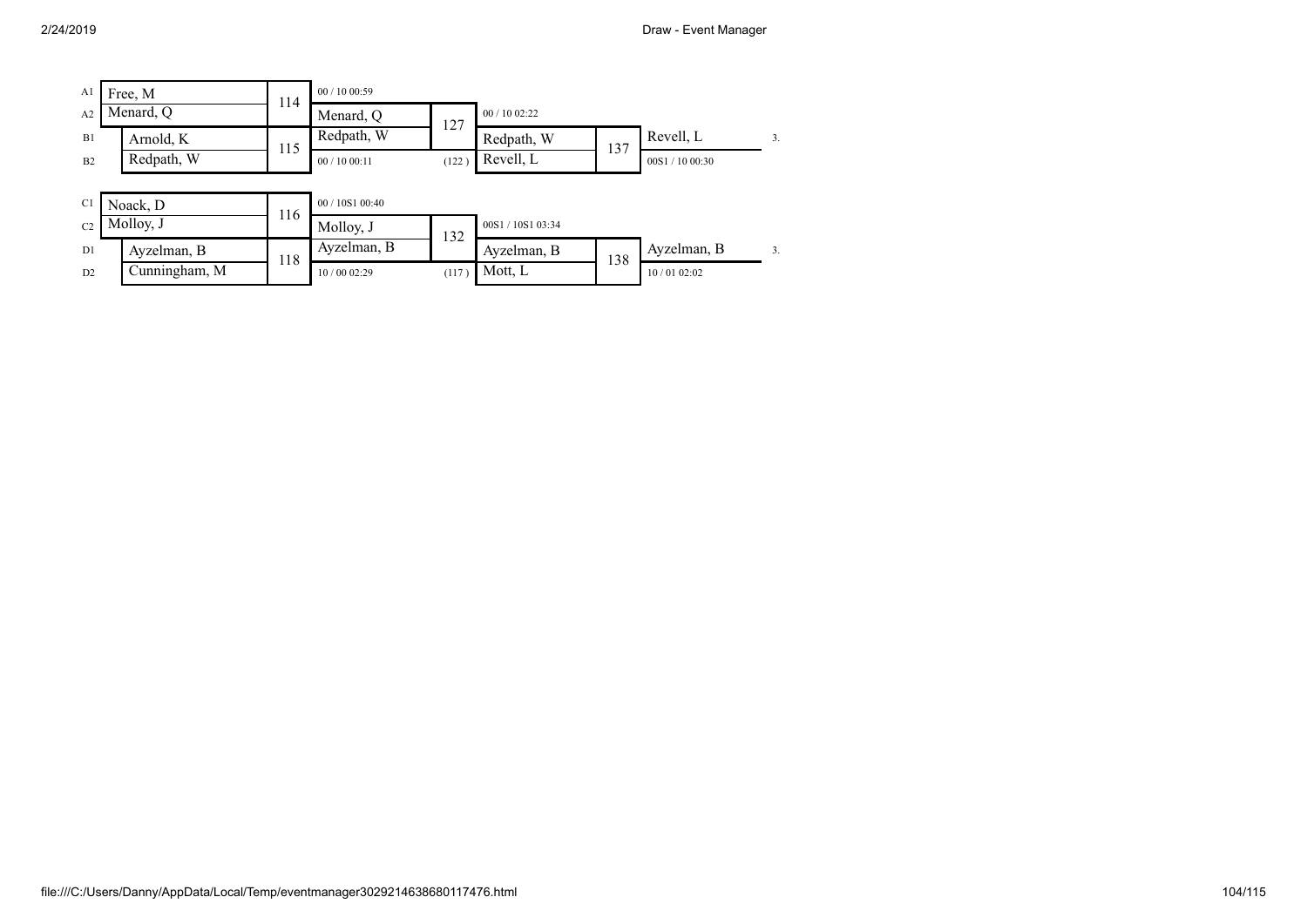FIFTH: Munkhtuvshin, Baatarsuren -- UNSW Judo FIFTH: Tredgold, Liam -- Hill Sports Academy SEVENTH: Chua, Sunny -- Taketani Judo Academy

SEVENTH: Cutmore, Elliott -- UQ Judo

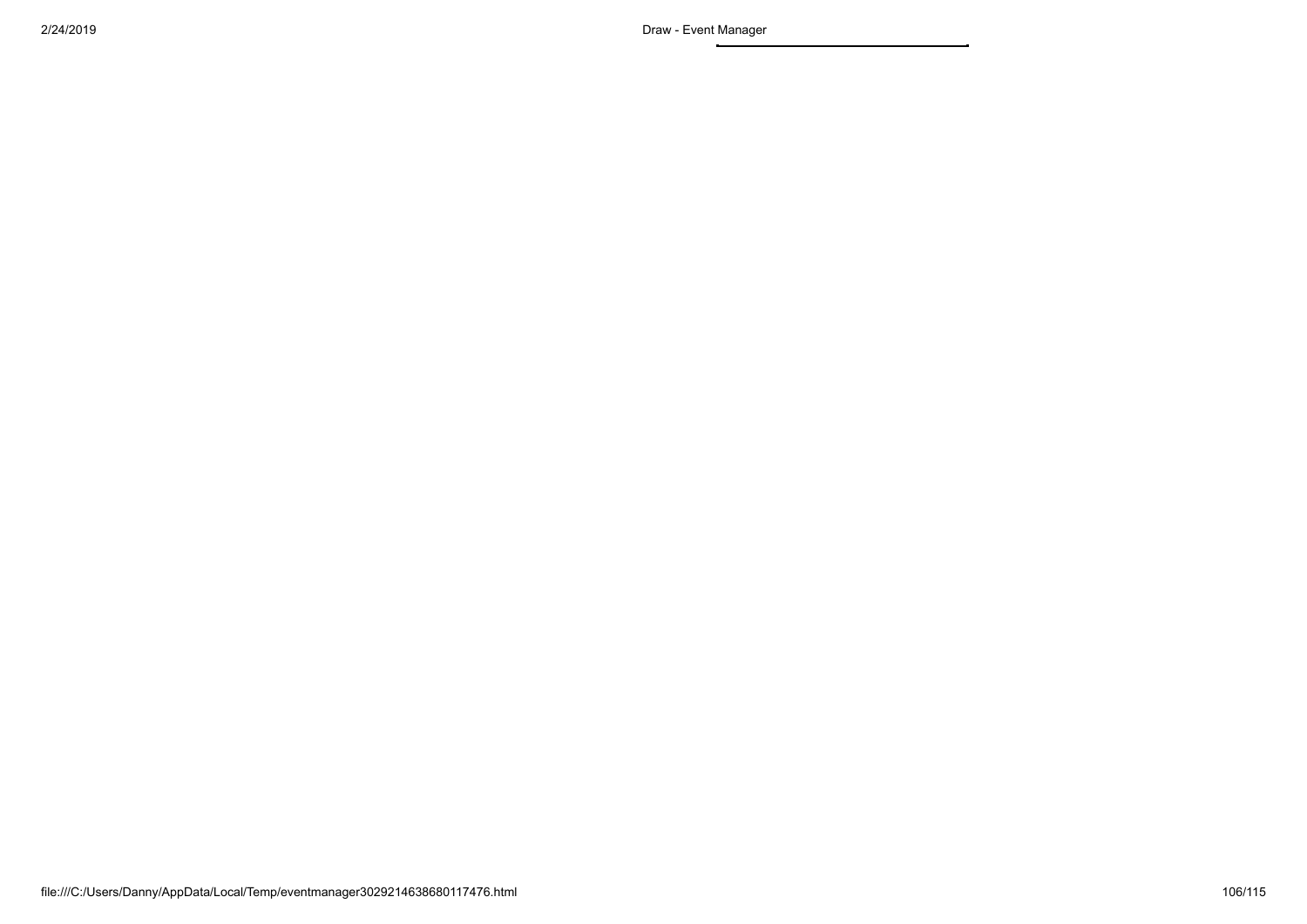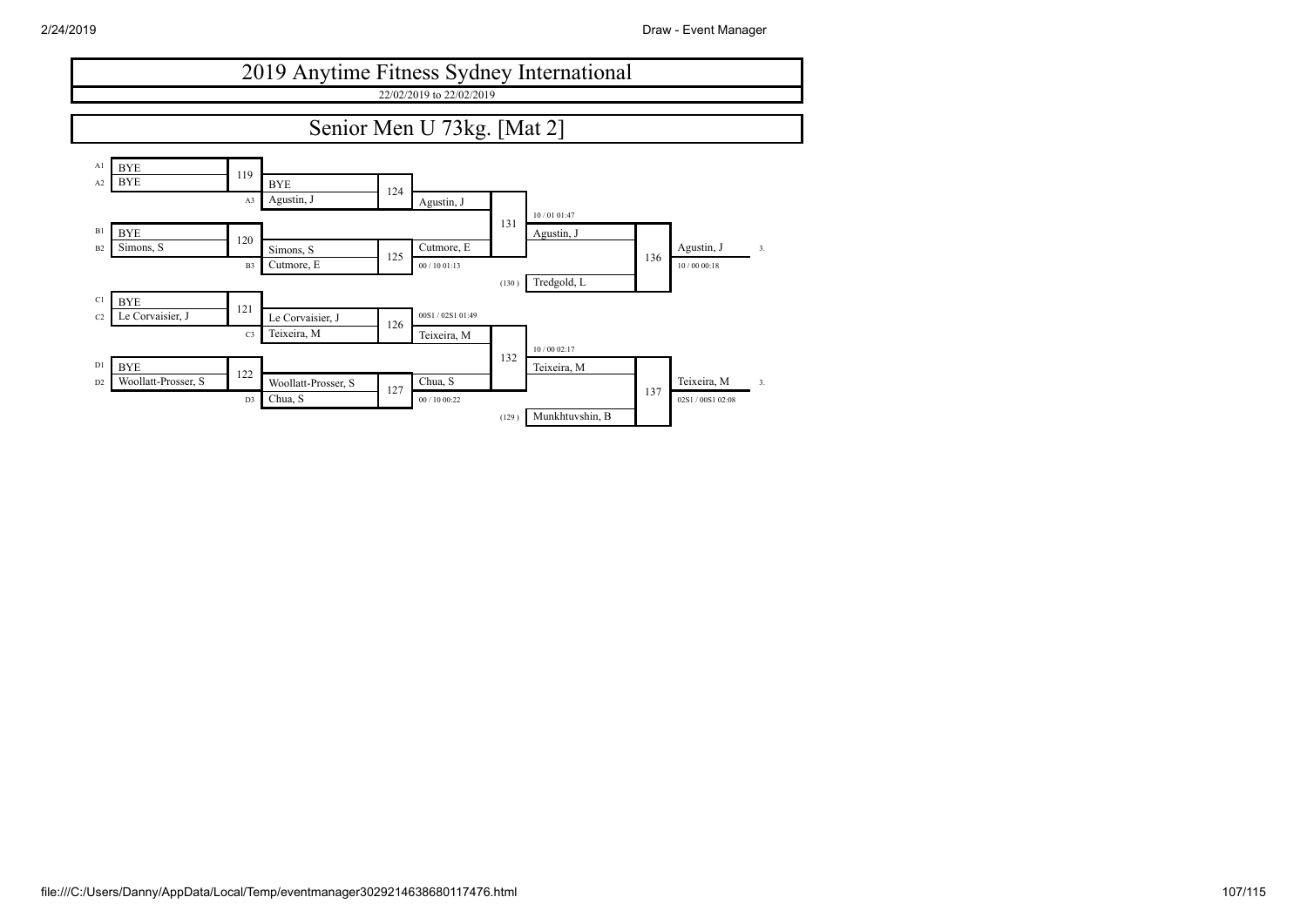

| Results                                               |
|-------------------------------------------------------|
| FIRST: Kouros, Jordan -- Illawarra International Judo |
| SECOND: Lemoine, Sylvain -- Zenbu Judo                |
| THIRD: Iki, Rihari -- UWA Judo                        |
| THIRD: Constantinidis, Fotis -- Zenbu Judo            |
| FIFTH: Janiv, Oren -- Judo Matsu                      |
| FIFTH: Oasa, Tiberius -- Zenbu Judo                   |
| SEVENTH: O'Brien, Logan -- Budokan                    |
| SEVENTH: Roberts, Andrew -- Sydney University Judo    |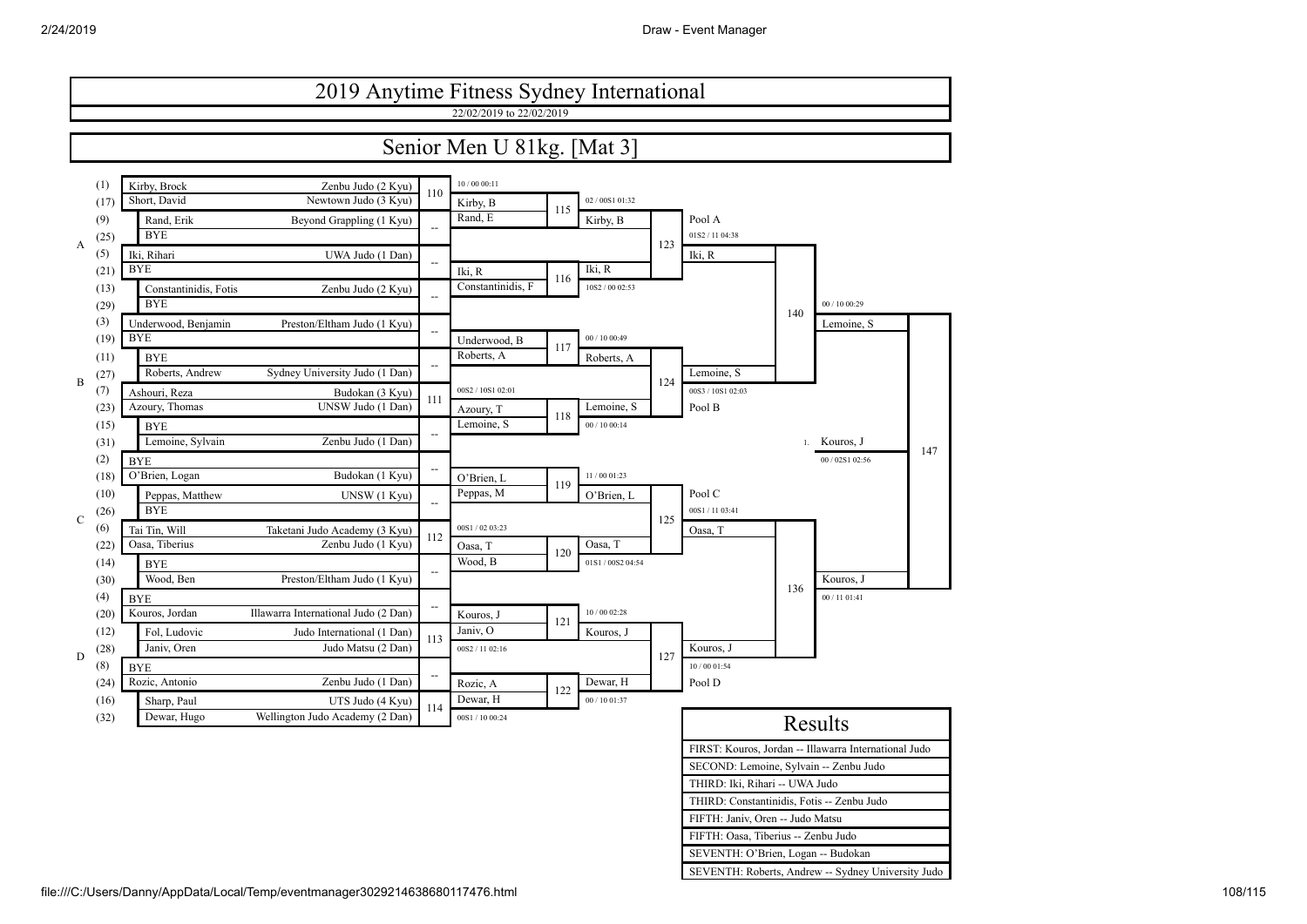2/24/2019 Draw - Event Manager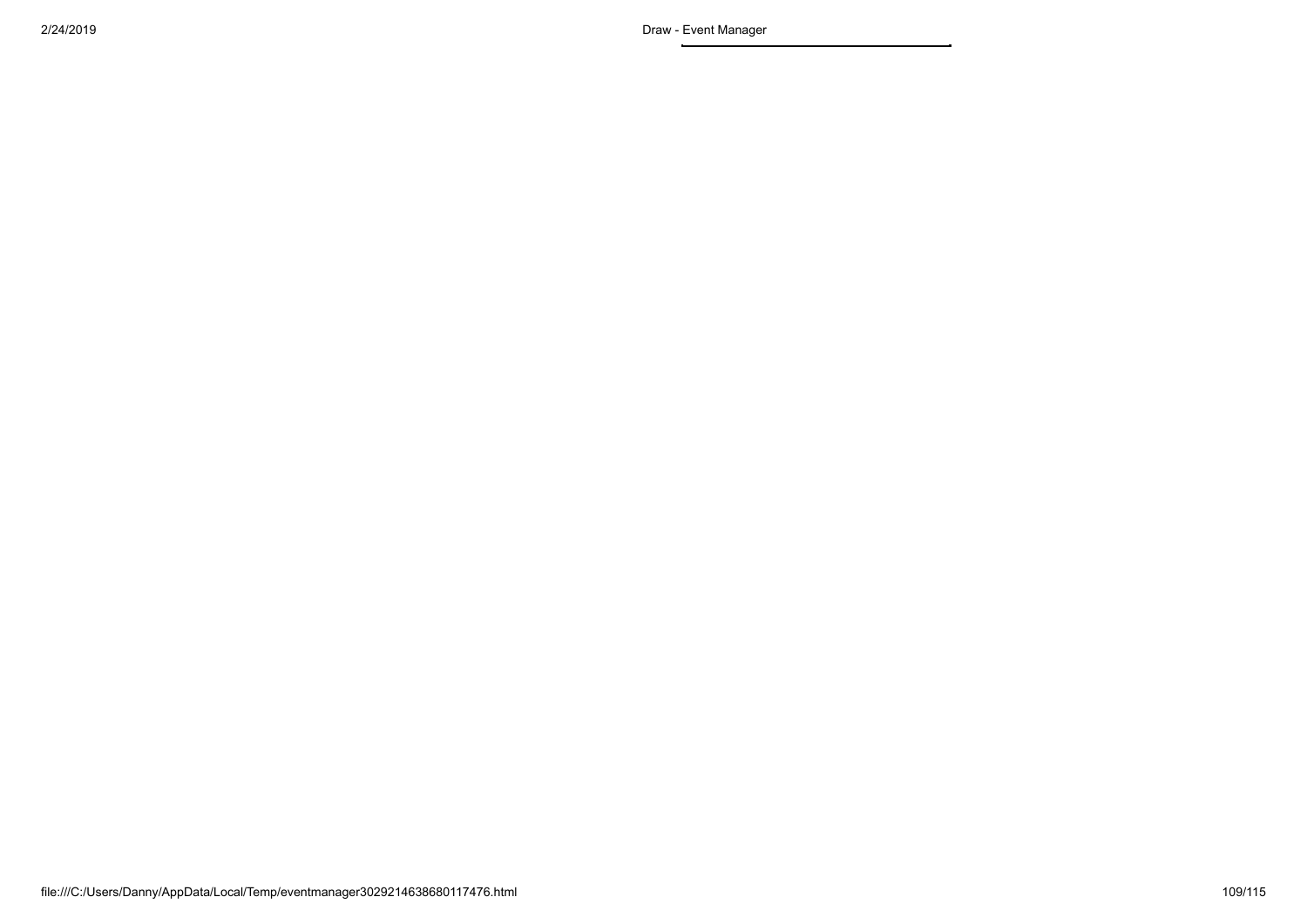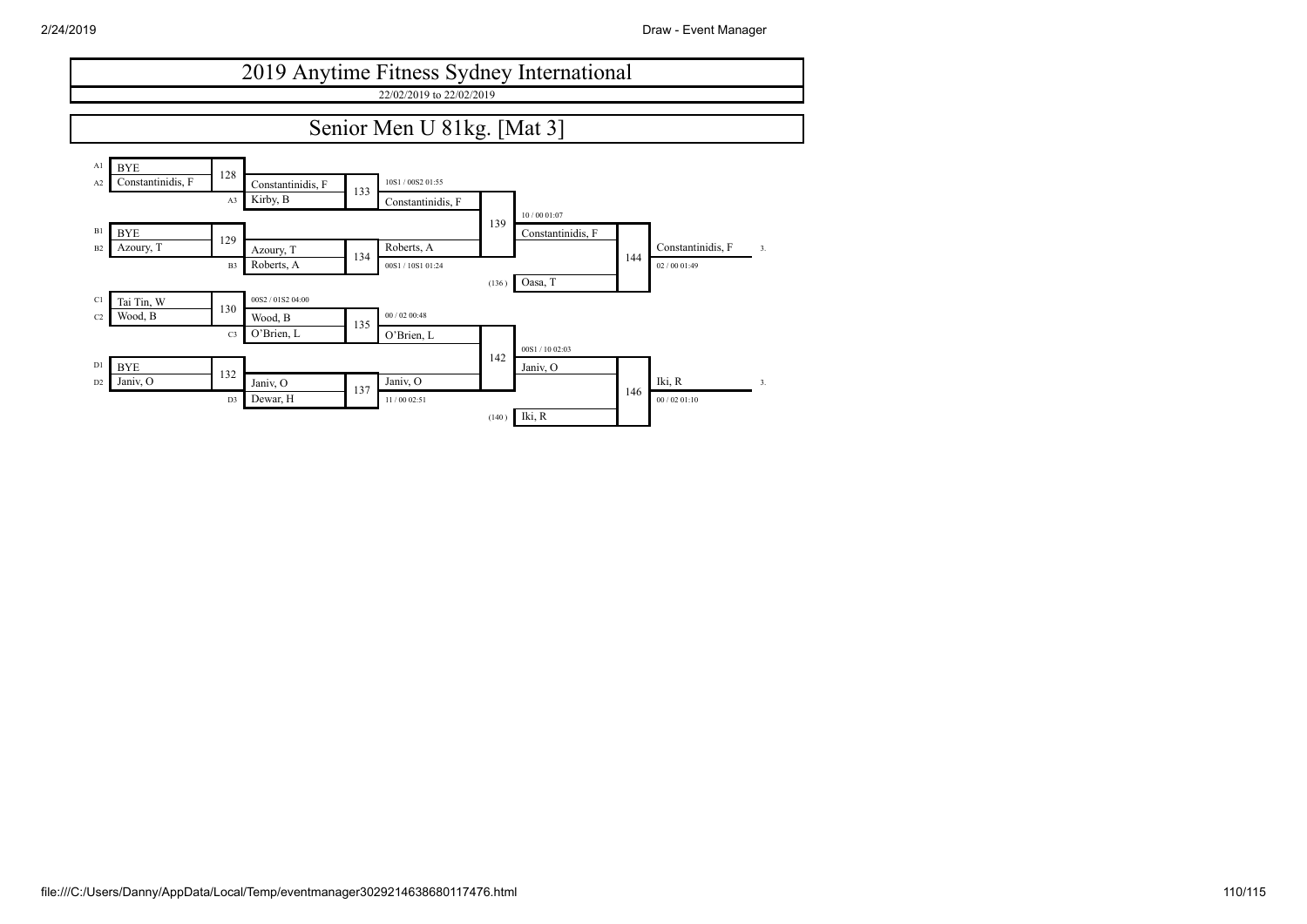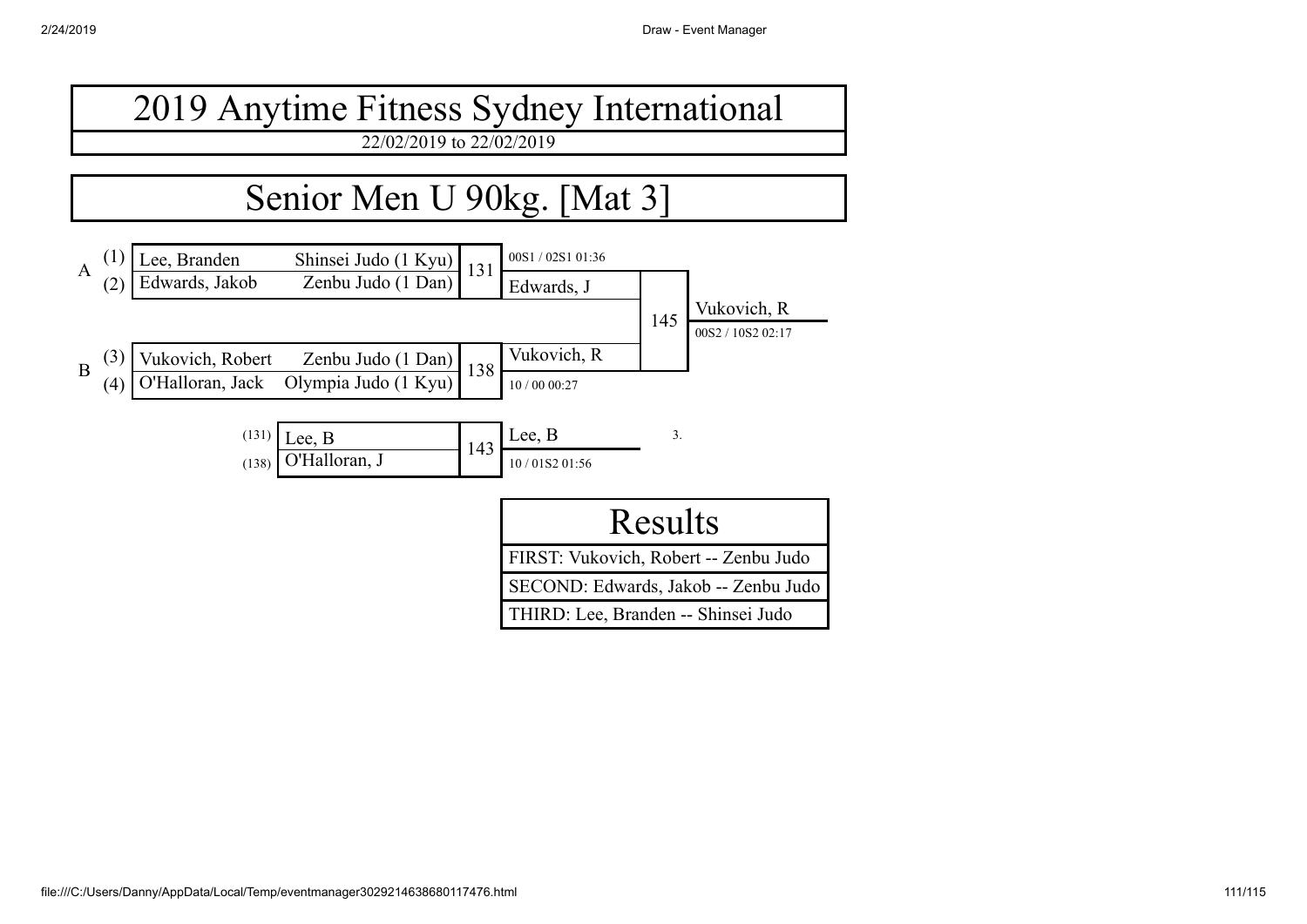## 2019 Anytime Fitness Sydney International

22/02/2019 to 22/02/2019

## Senior Men U100kg. [Mat 1]



| Results                                           |  |  |  |  |  |
|---------------------------------------------------|--|--|--|--|--|
| FIRST: Groom, David -- Zenbu Judo                 |  |  |  |  |  |
| SECOND: Gouriou, Teva -- New Caledonia Team       |  |  |  |  |  |
| THIRD: Womersley, Alexander -- Willoughby Judo    |  |  |  |  |  |
| THIRD: McDougall, Shaun -- UNSW Judo              |  |  |  |  |  |
| FIFTH: Khokhlov, George -- Sydney University Judo |  |  |  |  |  |
| FIFTH: Zhang, Qingyang -- Sydney University Judo  |  |  |  |  |  |
| SEVENTH: Ngaata, Kruze -- Tiger-Do Martial Arts   |  |  |  |  |  |
| SEVENTH: Hasell, Ryan -- UQ Judo                  |  |  |  |  |  |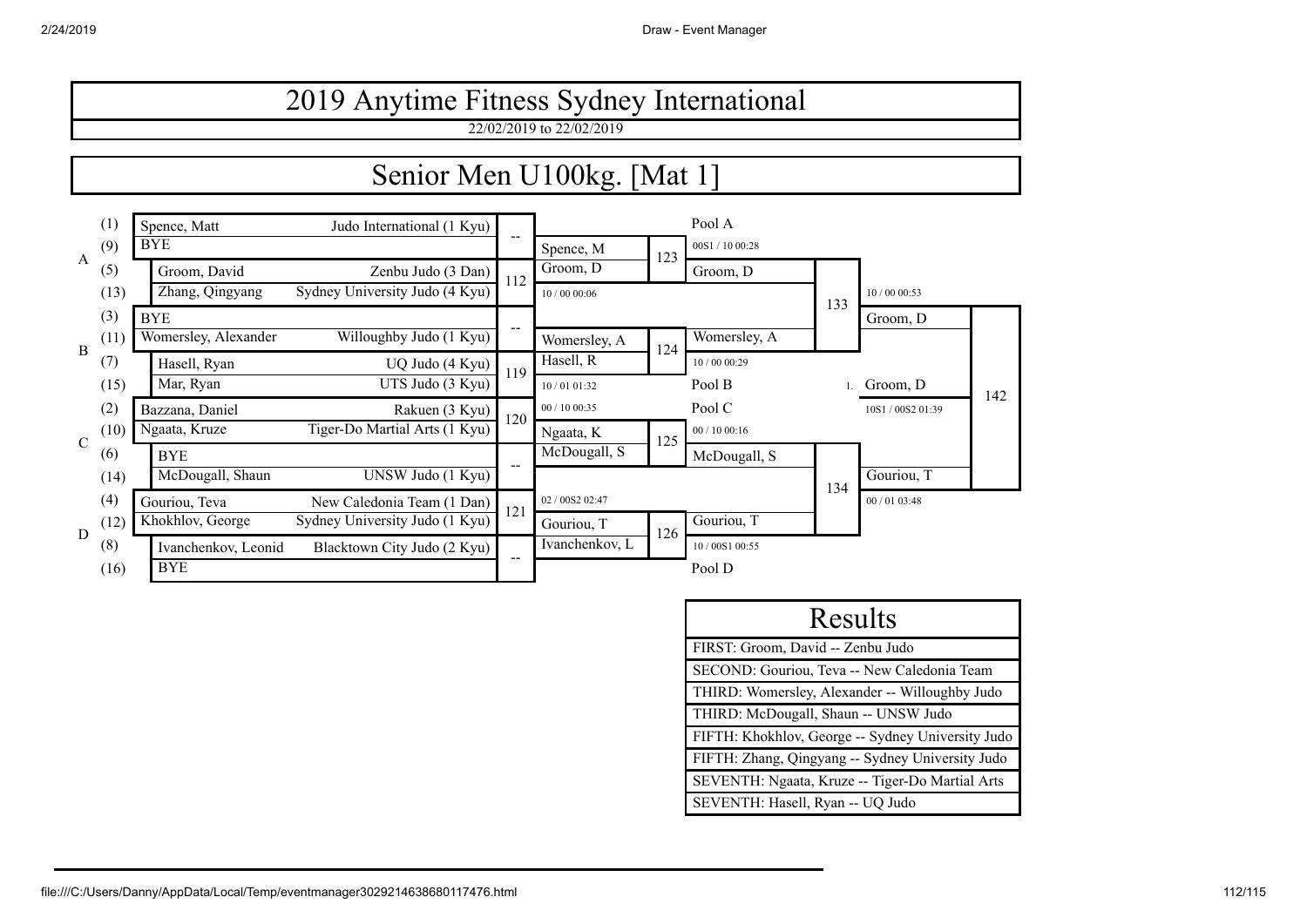| A1             | Zhang, Q       | 128 | 02/0001:02    |       |                 |     |               |                  |  |
|----------------|----------------|-----|---------------|-------|-----------------|-----|---------------|------------------|--|
| A2             | Spence, M      |     | Zhang, Q      | 135   | 02S2 / 00 03:39 |     |               |                  |  |
| B1             | <b>BYE</b>     | 129 | Hasell, R     |       | $\chi$ hang, Q  | 140 | McDougall, S  | $\overline{3}$ . |  |
| B2             | Hasell, R      |     |               | (134) | McDougall, S    |     | 00 / 10 00:38 |                  |  |
|                |                |     |               |       |                 |     |               |                  |  |
| C <sub>1</sub> | <b>BYE</b>     | 130 |               |       |                 |     |               |                  |  |
| C <sub>2</sub> | Ngaata, K      |     | Ngaata, K     | 136   | 00/1000:16      |     |               |                  |  |
| D1             | Khokhlov, G    | 131 | Khokhlov, G   |       | Khokhlov, G     | 141 | Womersley, A  | 3                |  |
| D2             | Ivanchenkov, L |     | 11 / 00 00:34 | (133) | Womersley, A    |     | 00/1000:41    |                  |  |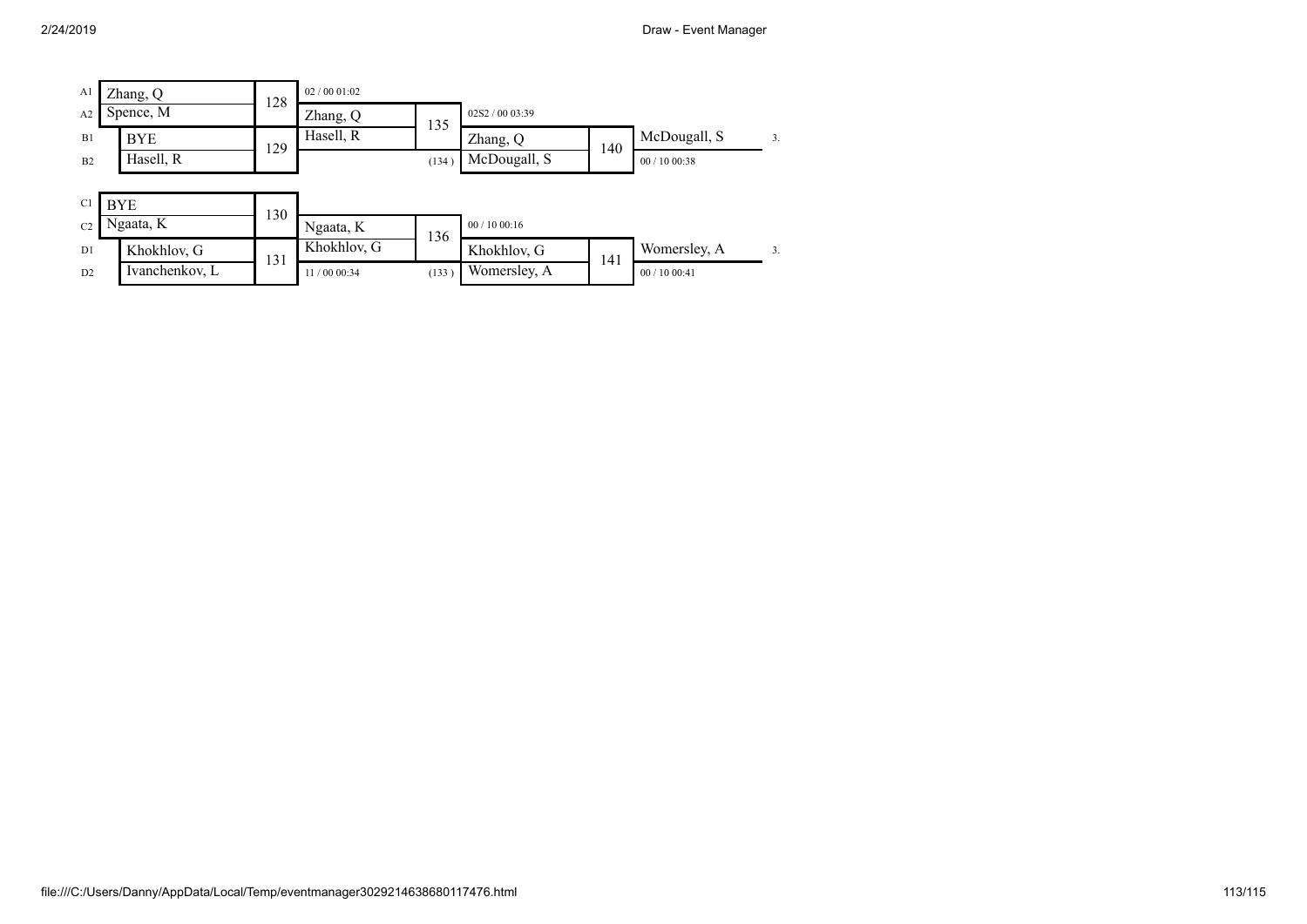## 2019 Anytime Fitness Sydney International

22/02/2019 to 22/02/2019

## Senior Men +100kg. [Mat 4]



| Results                                               |  |  |  |  |  |
|-------------------------------------------------------|--|--|--|--|--|
| FIRST: Park, Liam -- Resilience Training Center       |  |  |  |  |  |
| SECOND: Watson, Keightley -- New Zealand Judo         |  |  |  |  |  |
| THIRD: Lee, Sung Min -- Zenbu Judo                    |  |  |  |  |  |
| THIRD: Hoogland, Ari -- Castle Hill PCYC Judo         |  |  |  |  |  |
| FIFTH: Put, David -- New Caledonia Team               |  |  |  |  |  |
| FIFTH: Holmes, Mathew -- Illawarra International Judo |  |  |  |  |  |
| <b>SEVENTH:</b>                                       |  |  |  |  |  |
| SEVENTH: Allatt, Benjamin -- Blacktown City Judo      |  |  |  |  |  |